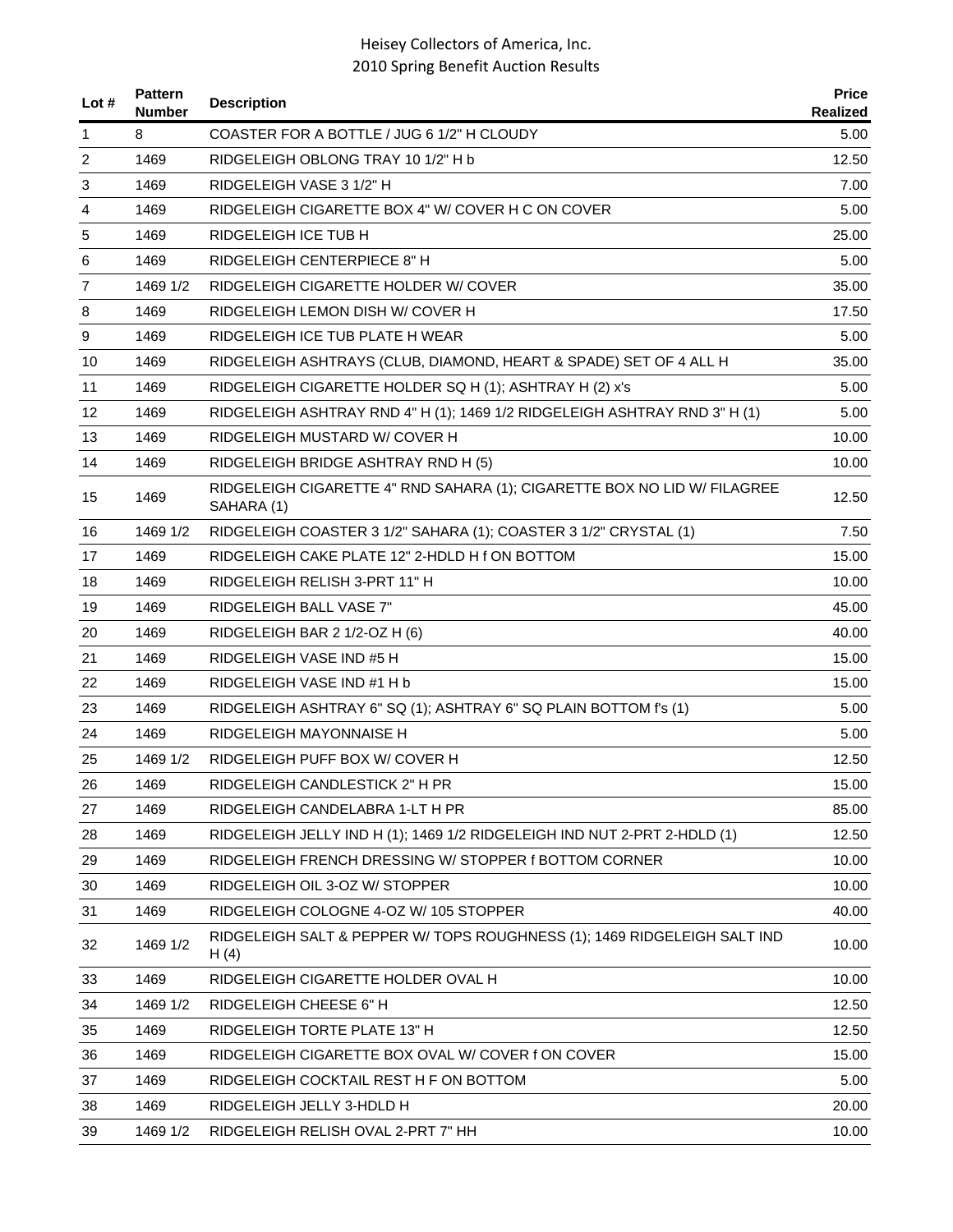| Lot # | <b>Pattern</b><br><b>Number</b> | <b>Description</b>                                                                     | <b>Price</b><br><b>Realized</b> |
|-------|---------------------------------|----------------------------------------------------------------------------------------|---------------------------------|
| 40    | 1469                            | RIDGELEIGH PLATE SQ 8" (2)                                                             | 17.50                           |
| 41    | 1469                            | RIDGELEIGH VASE FLARED TOP 6" H                                                        | 17.50                           |
| 42    | 1469                            | RIDGELEIGH CENTERPIECE 11" H SUN PURPLE                                                | 20.00                           |
| 43    | 1469                            | RIDGELEIGH SANDWICH PLATE 11" H                                                        | 7.50                            |
| 44    | 1469 1/2                        | RIDGELEIGH VASE 8" H                                                                   | 20.00                           |
| 45    | 1469 1/2                        | RIDGELEIGH SALVER 14" FTD H                                                            | 90.00                           |
| 46    | 1469                            | RIDGELEIGH TORTE PLATE 14" H                                                           | 35.00                           |
| 47    | 1469                            | RIDGELEIGH OLD FASHION H (4)                                                           | 60.00                           |
| 48    | 1469                            | RIDGELEIGH OYSTER COCKTAIL H (2)                                                       | 12.50                           |
| 49    | 1469                            | RIDGELEIGH SODA FTD 12-OZ H (3)                                                        | 25.00                           |
| 50    | 1469                            | RIDGELEIGH SODA FLARED 5-OZ H (2)                                                      | 25.00                           |
| 51    | 1469                            | RIDGELEIGH CHAMPAGNE (1); GOBLET (1)                                                   | 20.00                           |
| 52    | 1469                            | RIDGELEIGH COCKTAIL (2)                                                                | 25.00                           |
| 53    | 473                             | NARROW FLUTE W/ RIM DICE SUGAR TRAY NO CREAM 6" H PATENT F ON BOTTOM                   | 10.00                           |
| 54    | 1509                            | QUEEN ANN ICE BUCKET W/ HDL W/ 515 HEISEY ROSE ETCH                                    | 150.00                          |
| 55    | 1519                            | WAVERLY OIL W/ STOPPER W/ 515 HEISEY ROSE ETCH (2) f ONE STOPPER                       | 60.00                           |
| 56    | 1519                            | WAVERLY SEA HORSE FTD CANDY W/ COVER W/ 515 HEISEY ROSE ETCH H LABEL                   | 65.00                           |
| 57    | 1519                            | WAVERLY FAN VASE W/ 515 HEISEY ROSE ETCH                                               | 50.00                           |
| 58    | 1519                            | WAVERLY VASE 6" W/ 515 HEISEY ROSE ETCH                                                | 60.00                           |
| 59    | 1519                            | WAVERLY CENTER HDLD SANDWICH W/515 HEISEY ROSE ETCH                                    | 65.00                           |
| 60    | 1519                            | WAVERLY TORTE PLATE 14" W/ 515 HEISEY ROSE ETCH                                        | 50.00                           |
| 61    | 1435                            | ASHTRAY 3" W/ 515 HEISEY ROSE ETCH (4)                                                 | 35.00                           |
| 62    | 4164                            | GALLAGHER JUG ICE LIP W/ 515 HEISEY ROSE ETCH                                          | 140.00                          |
| 63    | 5072                            | ROSE STEM COCKTAIL W/ 515 HEISEY ROSE ETCH (4) 1 W/ LABEL                              | 35.00                           |
| 64    | 5072                            | ROSE STEM WINE W/ 515 HEISEY ROSE ETCH H (4)                                           | 40.00                           |
| 65    | 5072                            | ROSE STEM BELL W/515 HEISEY ROSE ETCH MADE FROM GOBLET                                 | 60.00                           |
| 66    | 1205                            | FANCY LOOP VASE FLARED 8" H f                                                          | 25.00                           |
| 67    | 343                             | SUNBURST MAYO UNDERPLATE OVAL 7" H                                                     | 20.00                           |
| 68    | 343                             | SUNBURST PUNCH BOWL H (1) f; BASE H (1) F INSIDE; PUNCH CUPS H (12); NO.8<br>LADLE (1) | 725.00                          |
| 69    | 393                             | NARROW FLUTE JUG 3-PINT H                                                              | 22.50                           |
| 70    | 393                             | NARROW FLUTE JUG 1-PINT H C ON HANDLE                                                  | 17.50                           |
| 71    | 300                             | PEERLESS NAPPY 9" H                                                                    | 30.00                           |
| 72    | 325                             | PILLOWS NAPPY 9" H                                                                     | 45.00                           |
| 73    | 1205                            | <b>FANCY LOOP NAPPY 8"</b>                                                             | 20.00                           |
| 74    | 150                             | BANDED FLUTE TRAY 10" H f's ON RIM                                                     | 6.00                            |
| 75    | 353                             | MEDIUM FLAT PANEL TRAY 10" H                                                           | 12.50                           |
| 76    | 365                             | QUEEN ANNE PLATE 11" H                                                                 | 80.00                           |
| 77    | 341                             | PURITAN BOWL HIGH FTD SHALLOW 8 1/2" H                                                 | 25.00                           |
| 78    | 5025                            | TYROLEAN COCKTAIL (4) 1 R                                                              | 20.00                           |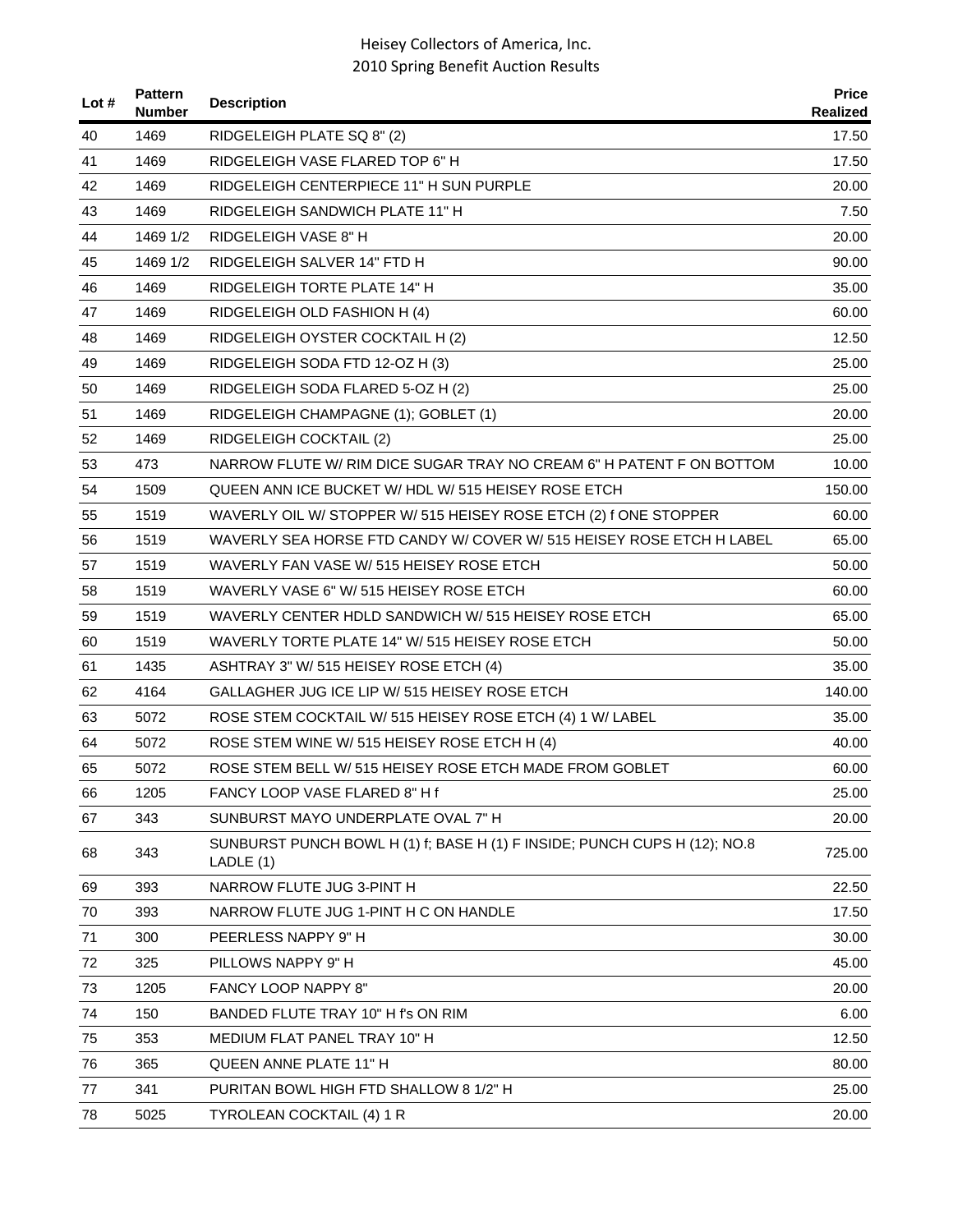| Lot $#$ | <b>Pattern</b><br><b>Number</b> | <b>Description</b>                                                                                                                    | <b>Price</b><br>Realized |
|---------|---------------------------------|---------------------------------------------------------------------------------------------------------------------------------------|--------------------------|
| 79      | 3411                            | MONTE CRISTO COCKTAIL                                                                                                                 | 15.00                    |
| 80      | 411                             | TUDOR CHAMPAGNE H (4)                                                                                                                 | 10.00                    |
| 81      | 300                             | PEERLESS CORDIAL 1-OZ H (6)                                                                                                           | 17.50                    |
| 82      | 300                             | PEERLESS WINE 1 1/2-OZ H (1); WINE 2 1/2-OZ (2); SHERRY 1 1/2-OZ H (2) ONE W/ f;<br>BURGUNDY 3 1/2-OZ H (2)                           | 20.00                    |
| 83      | 300                             | PEERLESS GOBLET H (2); CHAMPAGNE FLUTE H (3)                                                                                          | 20.00                    |
| 84      | 341                             | PURITAN SHERRY FTD 2-OZ H (1); 359 COLONIAL BURGUNDY 2 1/2-OZ H (1)                                                                   | 7.50                     |
| 85      | 363                             | COLONIAL CORDIAL 1-OZ H (2)                                                                                                           | 10.00                    |
| 86      | 352                             | FLAT PANEL CIGAR JAR W/ STOPPER H                                                                                                     | 120.00                   |
| 87      | 1183                            | REVERE SHRUB PUNCH BOWL W/ UNK CUTTING H SHOWS WEAR                                                                                   | 95.00                    |
| 88      | 1401                            | EMPRESS ICE BUCKET W/ HDL AND TONGS                                                                                                   | 35.00                    |
| 89      | 1401                            | EMPRESS ICE BUCKET W/ HDL AND TONGS MOONGLEAM H                                                                                       | 120.00                   |
| 90      | 1540                            | LARIAT BASKET 10" FTD HDLD W/ SIDE LOOPS H                                                                                            | 40.00                    |
| 91      | 461                             | BANDED PICKET BASKET W/ UNK CUTTING H                                                                                                 | 50.00                    |
| 92      | 1425                            | VICTORIAN VASE FTD FLARED 9"                                                                                                          | 60.00                    |
| 93      | 1404                            | OLD SANDWICH ASHTRAY IND W/ UNK CUTTING (4); ASHTRAY IND SAHARA H f (1);<br><b>ASHTRAY IND COBALT H (1)</b>                           | 30.00                    |
| 94      | 1454                            | DIAMOND POINT ASHTRAY / JELLY H (1-SET); 1535 OVAL & DIAMOND POINT<br>ASHTRAY / JELLY H (1-SET); 1506 WHIRLPOOL JELLY IND H (1)       | 30.00                    |
| 95      | 411                             | TUDOR SUGAR TABLE FTD COVER ONLY H (1); BITTERS BOTTLE TUBE (2)                                                                       | 32.50                    |
| 96      | 300                             | PEERLESS BAR GLASS 2-OZ (1); 248 COLONIAL BAR GLASS 2-OZ (1); 351 COLONIAL<br>BAR GLASS 2-OZ (1); 393 NARROW FLUTE BAR GLASS 2-OZ (1) | 20.00                    |
| 97      | 4054                            | CORONATION BAR GLASS 2-OZ (1); 1486 COLEPORT BAR GLASS H (1); 2052 BAR<br>GLASS 1 1/2-OZ W/ 467 TALLY HO ETCH (1)                     | 22.50                    |
| 98      | 1401 1/2                        | EMPRESS CUP H (2) ONE R; 1485 SATURN SUGAR NO LID H (1); 429 PLAIN PANEL<br>RECESS PUNCH CUP H (1)                                    | 5.00                     |
| 99      | 473                             | NARROW FLUTE W/ RIM TUMBLER H f ON BASE (1); 585 SODA 8 1/2-OZ W/ OPTIC (1)                                                           | 5.00                     |
| 100     | 1404                            | OLD SANDWICH COCKTAIL H; 341 PURITAN OIL 2-OZ NO STOPPER H (1); 300<br>PEERLESS BELL MADE FROM GOBLET (1)                             | 12.50                    |
| 101     | 1513                            | BAROQUE CANDELABRA W/BOBECHES & VASES PR ONE VASE F                                                                                   | 65.00                    |
| 102     | 1401                            | EMPRESS BOWL FLORAL D F W/896 SUNGATE CUT                                                                                             | 35.00                    |
| 103     | 1495                            | FERN CANDLESTICK 2-LITE W/ 507 ORCHID ETCH                                                                                            | 50.00                    |
| 104     | 1513                            | <b>BAROQUE CANDLESTICK 2-LITE</b>                                                                                                     | 12.50                    |
| 105     | $\overline{2}$                  | OLD WILLIAMSBURG CANDLESTICK 7 1/2" PR                                                                                                | 25.00                    |
| 106     | 1590                            | ZODIAC SUGAR H                                                                                                                        | 5.00                     |
| 107     | 1590                            | ZODIAC CLARET H                                                                                                                       | 27.50                    |
| 108     | 1590                            | ZODIAC JELLY COMPOTE                                                                                                                  | 20.00                    |
| 109     | 22                              | WINDSOR CANDLESTICK 9 3/4" ROUGHNESS ON BASE M                                                                                        | 5.00                     |
| 110     | 1504                            | <b>REGENCY CANDLESTICK 2-LITE</b>                                                                                                     | 15.00                    |
| 111     | 1183                            | REVERE CANDY COVERED 1/4 LB GREEN & GOLD DÉCOR H                                                                                      | 37.50                    |
| 112     | 433                             | <b>GREEK KEY ICE TUB MIDDLE H</b>                                                                                                     | 50.00                    |
| 113     | 5                               | PATRICIAN CANDELABRUM BASE ONLY 10 1/2"                                                                                               | 20.00                    |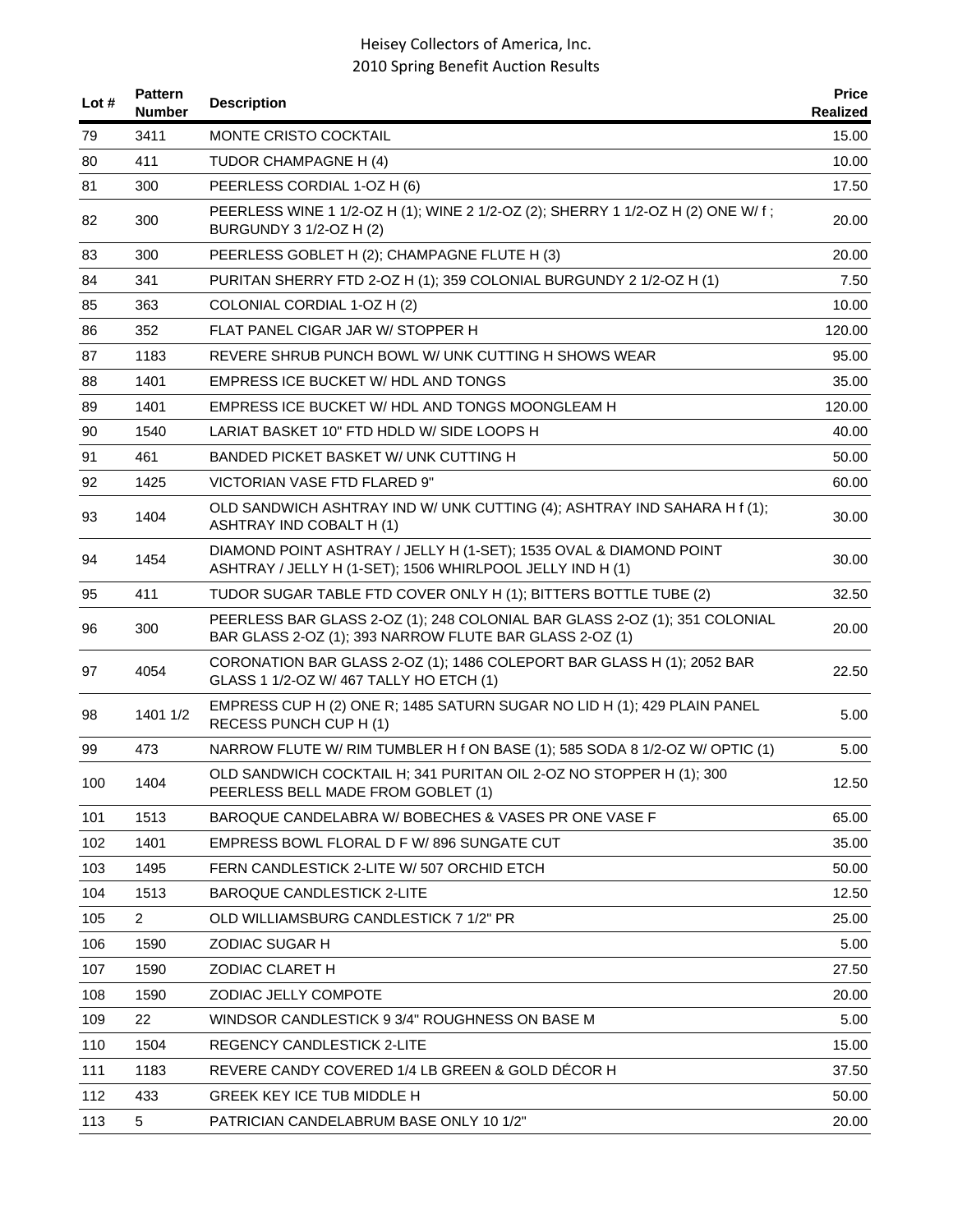| Lot $#$ | <b>Pattern</b><br><b>Number</b> | <b>Description</b>                                          | <b>Price</b><br>Realized |
|---------|---------------------------------|-------------------------------------------------------------|--------------------------|
| 114     | 21                              | ARISTOCRAT ELECTRO-PORTABLE LAMP BASE 9" H f                | 5.00                     |
| 115D    | 1229                            | OCTAGON BON BON 2-HDLD W/ GOLD BORDER                       | 12.50                    |
| 116D    | 1469                            | RIDGELEIGH PLATE SQ 8" H                                    | 10.00                    |
| 117D    | 1469                            | RIDGELEIGH VASE IND NO. 1 H                                 | 25.00                    |
| 118D    | 1509                            | QUEEN ANN BOWL FLORAL D F 11" W/9014 ROSE OF PEACE ETCH     | 35.00                    |
| 119D    | 353                             | MEDIUM FLAT PANEL SANITARY SYRUP W/ METAL LID HH F ON SPOUT | 7.50                     |
| 120D    | 112                             | <b>MERCURY CANDLESTICK</b>                                  | 5.00                     |
| 121D    | 300                             | OLD WILLIAMSBURG CANDELABRA BASE ONLY 10"                   | 20.00                    |
| 122D    | 1001                            | CASWELL CREAM & SUGAR SHAKER D O FLAMINGO X ON FT OF SHAKER | 35.00                    |
| 123D    | 355                             | QUATOR BON BON FTD FLAMINGO H                               | 25.00                    |
| 124D    | 406                             | COARSE RIB HOTEL SUGAR NO LID FLAMINGO H                    | 7.50                     |
| 125D    | 1231                            | RIBBED OCTAGON CREAM & SUGAR MOONGLEAM H                    | 35.00                    |
| 126D    | 1231                            | RIBBED OCTAGON CREAM & SUGAR SAHARA H                       | 30.00                    |
| 127D    | 1184                            | YEOMAN CREAM & SUGAR W/ COVER FLAMINGO H f ON SUGAR BASE    | 30.00                    |
| 128D    | 411                             | TUDOR FRENCH DRESSING HDLD H                                | 7.50                     |
| 129D    | 354                             | WIDE FLAT PANEL CREAM H                                     | 5.00                     |
| 130D    | 1024                            | EILEEN CREAM HOTEL W/ UNK CUTTING H                         | 15.00                    |
| 131D    | 1252                            | TWIST PLATE CHEESE HDLD H (2)                               | 17.50                    |
| 132D    | 1519                            | WAVERLY PLATE DINNER 11" W/ 507 ORCHID E+E163TCH WEAR       | 7.50                     |
| 133D    | 300                             | PEERLESS SHERBET H                                          | 7.50                     |
| 134D    | 355                             | QUATOR DOMINO SUGAR                                         | 12.50                    |
| 135     | 1503                            | <b>CRYSTOLITE OIL BOTTLE</b>                                | 10.00                    |
| 136     | 1469                            | <b>RIDGELEIGH OIL BOTTLE</b>                                | 10.00                    |
| 137     | 1567                            | PLANTATION OIL BOTTLE H SLIGHTLY CLOUDY                     | 25.00                    |
| 138     | 1220                            | PUNTY BAND OIL BOTTLE W/ REPLACEMENT STOPPER F              | 12.50                    |
| 139     | 1184                            | YEOMAN OIL BOTTLE D O FLAMINGO H W/ REPLACEMENT STOPPER F   | 15.00                    |
| 140     | 1200                            | CUT BLOCK CREAM IND SOUV "FLORENCE" RED FLASHED             | 7.50                     |
| 141     | 379                             | URN GOBLET H                                                | 10.00                    |
| 142     | 1235                            | BEADED PANEL & SUNBURST WINE                                | 10.00                    |
| 143     | 1540                            | LARIAT WINE W/980 MOONGLO CUT                               | 15.00                    |
| 144     | 5078                            | PARK AVENUE WINE H                                          | 25.00                    |
| 145     | 1235                            | <b>BEADED PANEL &amp; SUNBURST TOOTHPICK</b>                | 65.00                    |
| 146     | 1201                            | <b>FANDANGO TOOTHPICK</b>                                   | 30.00                    |
| 147     | 1180                            | REVERE SALT IND FLAMINGO f ON RIM                           | 5.00                     |
| 148     | 1205                            | FANCY LOOP PUNCH CUP FTD                                    | 12.50                    |
| 149     | 1205 1/2                        | <b>FANCY LOOP TUMBLER VARIANT</b>                           | 45.00                    |
| 150     | 335                             | PRINCE OF WALES PLUMES TUMBLER WORN GOLD H                  | 10.00                    |
| 151     | 310                             | RING BAND TUMBLER W/ ROSE DÉCOR CUSTARD H                   | 25.00                    |
| 152     | 1280                            | WINGED SCROLL TUMBLER WORN GOLD CUSTARD                     | 15.00                    |
| 153     | 1220                            | PUNTY BAND MUG SOUV "ELMIRA" CUSTARD H                      | 10.00                    |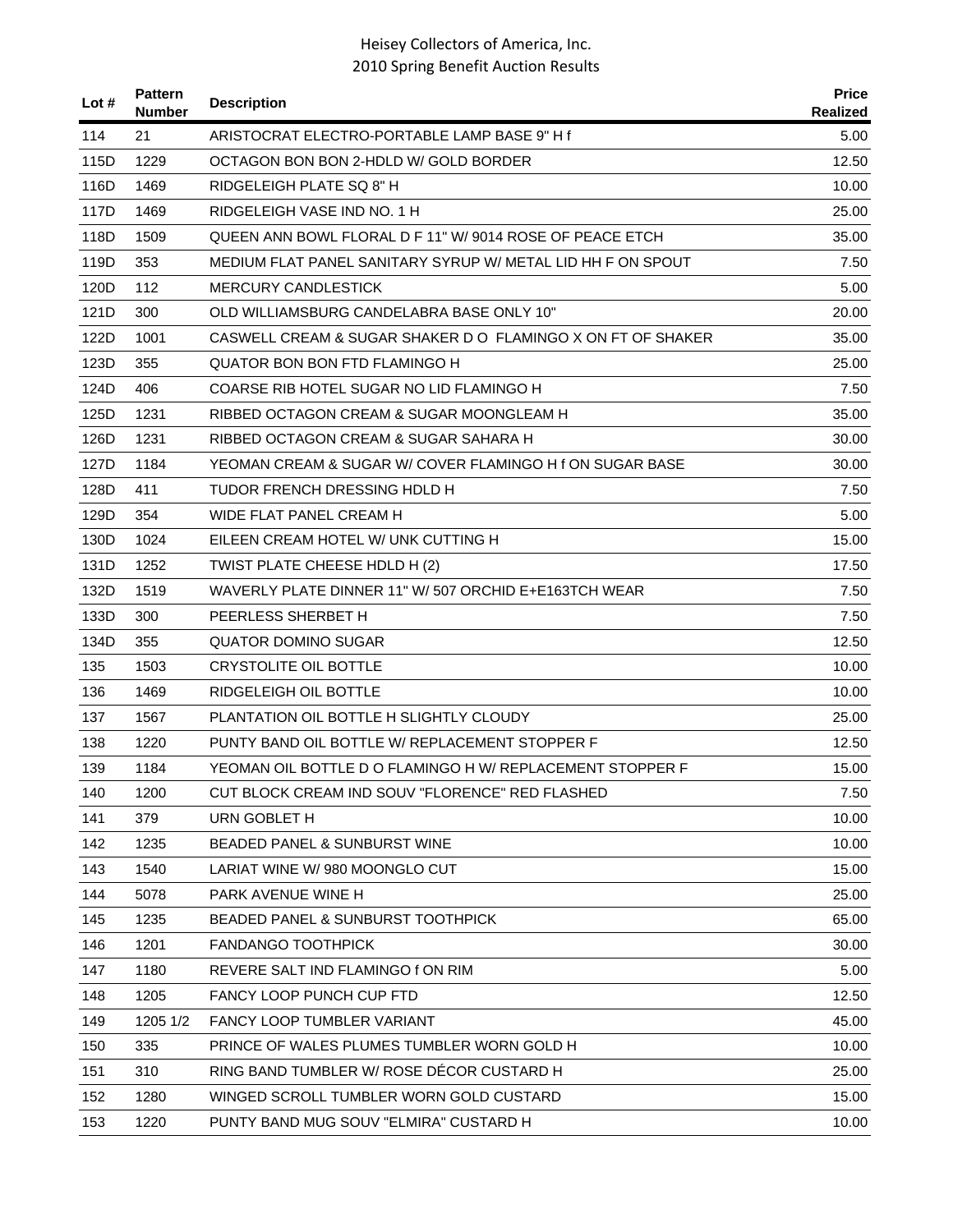| Lot $#$ | <b>Pattern</b><br><b>Number</b> | <b>Description</b>                                                                 | <b>Price</b><br>Realized |
|---------|---------------------------------|------------------------------------------------------------------------------------|--------------------------|
| 154     | 1255                            | PINEAPPLE & FAN CREAM SOUV "WAYMART, PA" ROSE DÉCOR CUSTARD H BASE X               | 5.00                     |
| 155     | 393                             | NARROW FLUTE MUSTARD COVERED H                                                     | 10.00                    |
| 156     | 341                             | PURITAN LAVENDAR JAR 1 1/2-OZ W/ BLUE, GOLD & WHITE DECOR RIM X                    | 12.50                    |
| 157     | 341                             | PURITAN OIL W/ NO. 7 STOPPER INTERNAL B                                            | 10.00                    |
| 158     | 10                              | <b>MUDDLER SMALL F</b>                                                             | 7.50                     |
| 159     | 31                              | JACK BE NIMBLE TOY CANDLESTICK H                                                   | 12.50                    |
| 160     | 429                             | PLAIN PANEL RECESS SALT IND FTD                                                    | 7.50                     |
| 161     | 1205                            | FANCY LOOP PICKLE 6" EMERALD FAIR GOLD RIM F                                       | 20.00                    |
| 162     | 99                              | LITTLE SQUATTER CANDLESTICK MOONGLEAM H PR                                         | 25.00                    |
| 163     | 466                             | PANEL & DOUBLE PLEAT NAPPY 4" H                                                    | 10.00                    |
| 164     | 1250                            | <b>GROOVE &amp; SLASH NAPPY 4"</b>                                                 | 15.00                    |
| 165     | 30                              | TOM THUMB TOY CANDLESTICK H PR                                                     | 35.00                    |
| 166     | 427                             | DAISY & LEAVES NAPPY 4 1/2" H                                                      | 12.50                    |
| 167     | 343                             | SUNBURST NAPPY 4 1/2" H RIM f                                                      | 12.50                    |
| 168     | 1205                            | FANCY LOOP NAPPY 4 1/2"                                                            | 15.00                    |
| 169     | 13                              | FLAT RIM BOWL FLORAL 12" MOONGLEAM H RIM f                                         | 15.00                    |
| 170     | 354                             | WIDE FLAT PANEL COLOGNE 6-OZ W/ ENAMEL DÉCOR IRRIDIZED HH STOPPER<br><b>BASE f</b> | 25.00                    |
| 171     | 4225                            | COBEL COCKTAIL SHAKER 1-QT W/467 TALLY HO ETCH                                     | 70.00                    |
| 172     | 480                             | DAISY & LEAVES BASKET 7" H                                                         | 75.00                    |
| 173     | 1180                            | DEBRA CREAM & SUGAR W/ UNK CUTTING HH                                              | 45.00                    |
| 174     | 1403                            | DOWAGER GRAPEFRUIT                                                                 | 40.00                    |
| 175     | 17                              | FLOWER FROG FOR SWAN HDLD FLORAL BOWL FLAMINGO H RIM f                             | 25.00                    |
| 176     | 433                             | <b>GREEK KEY BANANA SPLIT FTD 7"</b>                                               | 22.50                    |
| 177     | 1223                            | HOT N' COLD LINER W/ REED & BARTON BASE & RING H (3-SETS)                          | 25.00                    |
| 178     | 1776                            | KALONYAL OIL 4-OZ                                                                  | 65.00                    |
| 179     | 4052                            | NATIONAL WINE W/ 467 TALLY HO ETCH (4)                                             | 65.00                    |
| 180     | 4052                            | NATIONAL COCKTAIL W/467 TALLY HO ETCH (4)                                          | 75.00                    |
| 181     | 500                             | OCTAGON BASKET FLAMINGO H                                                          | 85.00                    |
| 182     | 1404                            | OLD SANDWICH TUMBLER FTD 10-OZ SAHARA H (2)                                        | 25.00                    |
| 183     | 1404                            | OLD SANDWICH SODA 10-OZ STRAIGHT SIDED SAHARA H (3) ONE W/ f                       | 20.00                    |
| 184     | 1020                            | PHYLLIS CREAM & SUGAR W/ UNK CUTTING HH                                            | 20.00                    |
| 185     | 1020                            | PHYLLIS SUGAR MOONGLEAM H                                                          | 20.00                    |
| 186     | 1469                            | RIDGELEIGH VASE 6" H                                                               | 10.00                    |
| 187     | 1469                            | RIDGELEIGH COMPORT LOW FTD W/ COVER 6" H ON LID                                    | 40.00                    |
| 188     | 4028                            | ROBINSON BITTERS BOTTLE W/ 467 TALLY HO DEEP PLATE ETCH                            | 195.00                   |
| 189     | 459                             | ROUND COLONIAL BASKET 7" W/ UNK CUTTING H                                          | 85.00                    |
| 190     | 1483                            | STANHOPE CANDELABRA 2-LITE W/ PRISMS W/881 KASHMIR CUTTING                         | 65.00                    |
| 191     | 1483                            | STANHOPE JELLY HDLD W/ 490 MAYTIME ETCH NO KNOB                                    | 25.00                    |
| 192     | 411                             | <b>TUDOR GRAPEFRUIT FTD H</b>                                                      | 5.00                     |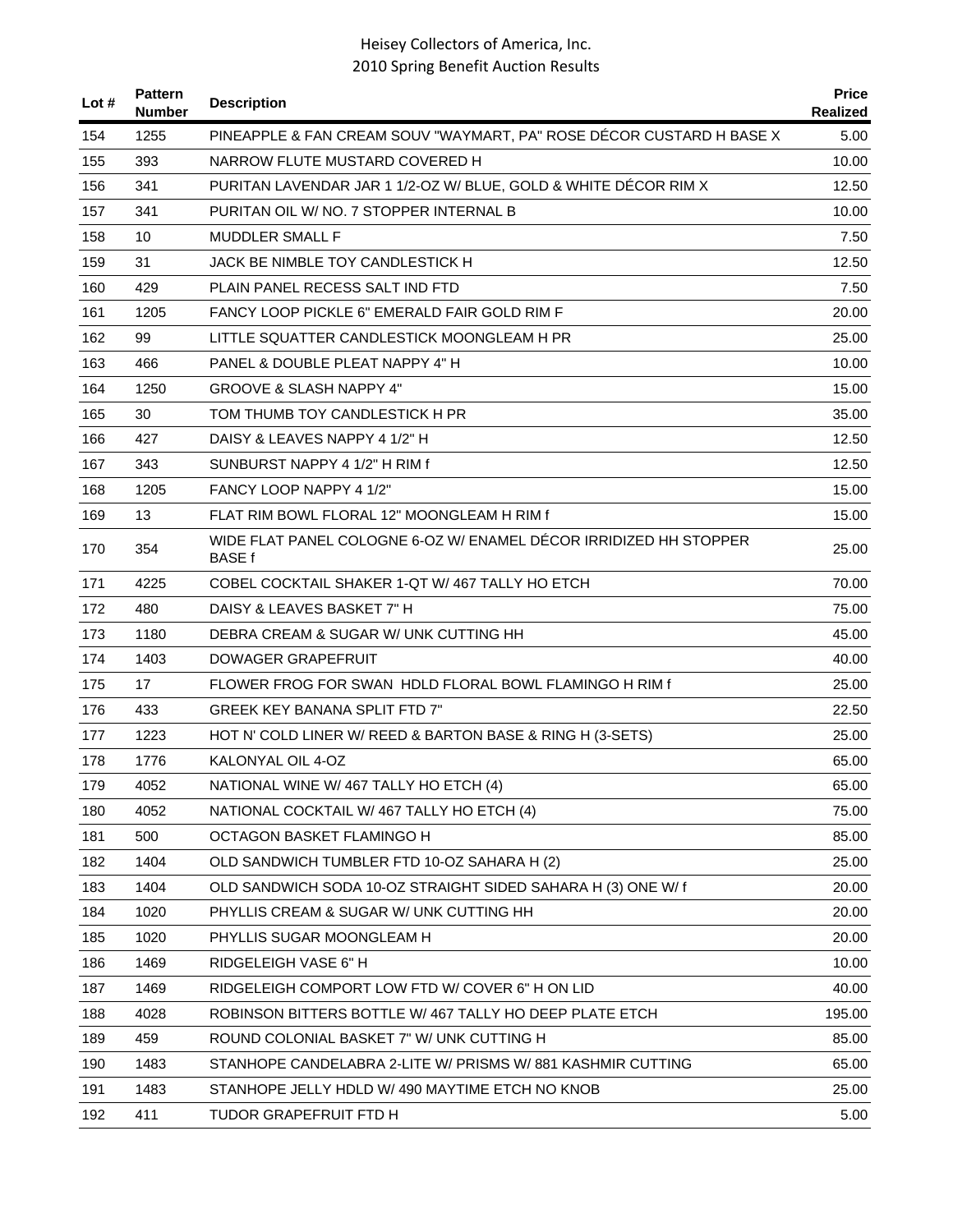| Lot $#$ | <b>Pattern</b><br><b>Number</b> | <b>Description</b>                                                                     | <b>Price</b><br>Realized |
|---------|---------------------------------|----------------------------------------------------------------------------------------|--------------------------|
| 193     | 1420                            | TULIP VASE SAHARA H                                                                    | 140.00                   |
| 194     | 1519                            | <b>WAVERLY CELERY 12"</b>                                                              | 10.00                    |
| 195     | 1184                            | YEOMAN PLATE 7" D O W/ 447 EMPRESS ETCH SAHARA (4)                                     | 15.00                    |
| 196     | 3405                            | ALIBI COCKTAIL W/462 FOX CHASE DEEP PLATE ETCH (2)                                     | 25.00                    |
| 197     | 3405                            | ALIBI COCKTAIL W/462 FOX CHASE DEEP PLATE ETCH (2)                                     | 40.00                    |
| 198     | 4002                            | AQUA CALIENTE COCKTAIL W/465 GOLF SCENE ETCH                                           | 310.00                   |
| 199     | 5065                            | <b>COLT STEM COCKTAIL</b>                                                              | 180.00                   |
| 200     | 1511                            | TOUJOURS VASE FTD 5 1/2" H                                                             | 85.00                    |
| 201     | 4045                            | <b>BALL VASE 4"</b>                                                                    | 40.00                    |
| 202     | 351                             | PRISCILLA BUTTER IND H (3); NAPPY 5" H (2); 9 COASTER H (1)                            | 10.00                    |
| 203     | 354                             | WIDE FLAT PANEL BUTTER IND FOR STACK SET H (3)                                         | 10.00                    |
| 204     | 1425                            | VICTORIAN ASHTRAY / MATCH HOLDER (1); 1488 KOHINOOR E303ASHTRAY IND RND<br>H(1)        | 5.00                     |
| 205     | 1201                            | PHILLIP MORRIS ASHTRAY / MATCH HOLDER (1); 1184 YEOMAN TRIANGLE ASHTRAY<br>/ CIGAR H f | 17.50                    |
| 206     | 1536                            | MILITARY CAP ASHTRAY                                                                   | 12.50                    |
| 207     | 1626                            | SATELLITE ASHTRAY W/ FROSTED STAR H                                                    | 15.00                    |
| 208     | 1601                            | <b>SLEEPING FOX ASHTRAY</b>                                                            | 105.00                   |
| 209     | 339                             | <b>CONTINENTAL TOOTHPICK H</b>                                                         | 40.00                    |
| 210     | 423                             | DIAMOND BAND SHERBET H (5)                                                             | 45.00                    |
| 211     | 1401                            | EMPRESS CHAMPAGNE FLAMINGO H (2)                                                       | 10.00                    |
| 212     | 1401                            | <b>EMPRESS GOBLET H</b>                                                                | 10.00                    |
| 213     | 1401                            | EMPRESS NUT IND D F MOONGLEAM f"s ON FEET (2)                                          | 10.00                    |
| 214     | 1460                            | FLAME TUMBLER H SLIGHTLY CLOUDY                                                        | 12.50                    |
| 215     | 5058                            | <b>GOOSE STEM SHERRY (2)</b>                                                           | 140.00                   |
| 216     | 5058                            | <b>GOOSE STEM WINE</b>                                                                 | 110.00                   |
| 217     | 433                             | GREEK KEY NAPPY 7" H WEAR                                                              | 20.00                    |
| 218     | 1540                            | LARIAT EGG PLATE RND                                                                   | 180.00                   |
| 219     | 160                             | LOCKET ON CHAIN BUTTER BOTTOM ONLY 7 1/4"                                              | 20.00                    |
| 220     | 3373                            | MORNING GLORY GOBLET FTD 8-OZ W/ MOONGLEAM STEM & FT H                                 | 75.00                    |
| 221     | 367                             | <b>QUEEN ANNE WINE H</b>                                                               | 80.00                    |
| 222     | 1404                            | OLD SANDWICH CIGARETTE HOLDER H                                                        | 50.00                    |
| 223     | 1404                            | OLD SANDWICH CANDLESTICK 6 1/4"                                                        | 10.00                    |
| 224     | 1404                            | OLD SANDWICH SHAKER MOONGLEAM H                                                        | 17.50                    |
| 225     | $\overline{2}$                  | OLD WILLIAMSBURG CANDLESTICK 8" ONE W/ H PR                                            | 25.00                    |
| 226     | 1540                            | PLUG HORSE M BETWEEN FEET                                                              | 30.00                    |
| 227     | 1255                            | PINEAPPLE & FAN SALT & PEPPER NO. 2                                                    | 20.00                    |
| 228     | 1567                            | PLANTATION FRUIT COCKTAIL W/ PAPER LABEL (2)                                           | 100.00                   |
| 229     | 365                             | QUEEN ANNE NAPPY FLARED 9 1/2" H                                                       | 50.00                    |
| 230     | 437                             | RIBBON CANDY NAPPY 8 1/2" H UNPOLISHED INTERIOR                                        | 150.00                   |
| 231     | 1469                            | RIDGELEIGH PLATE RND 8 1/2" (3)                                                        | 10.00                    |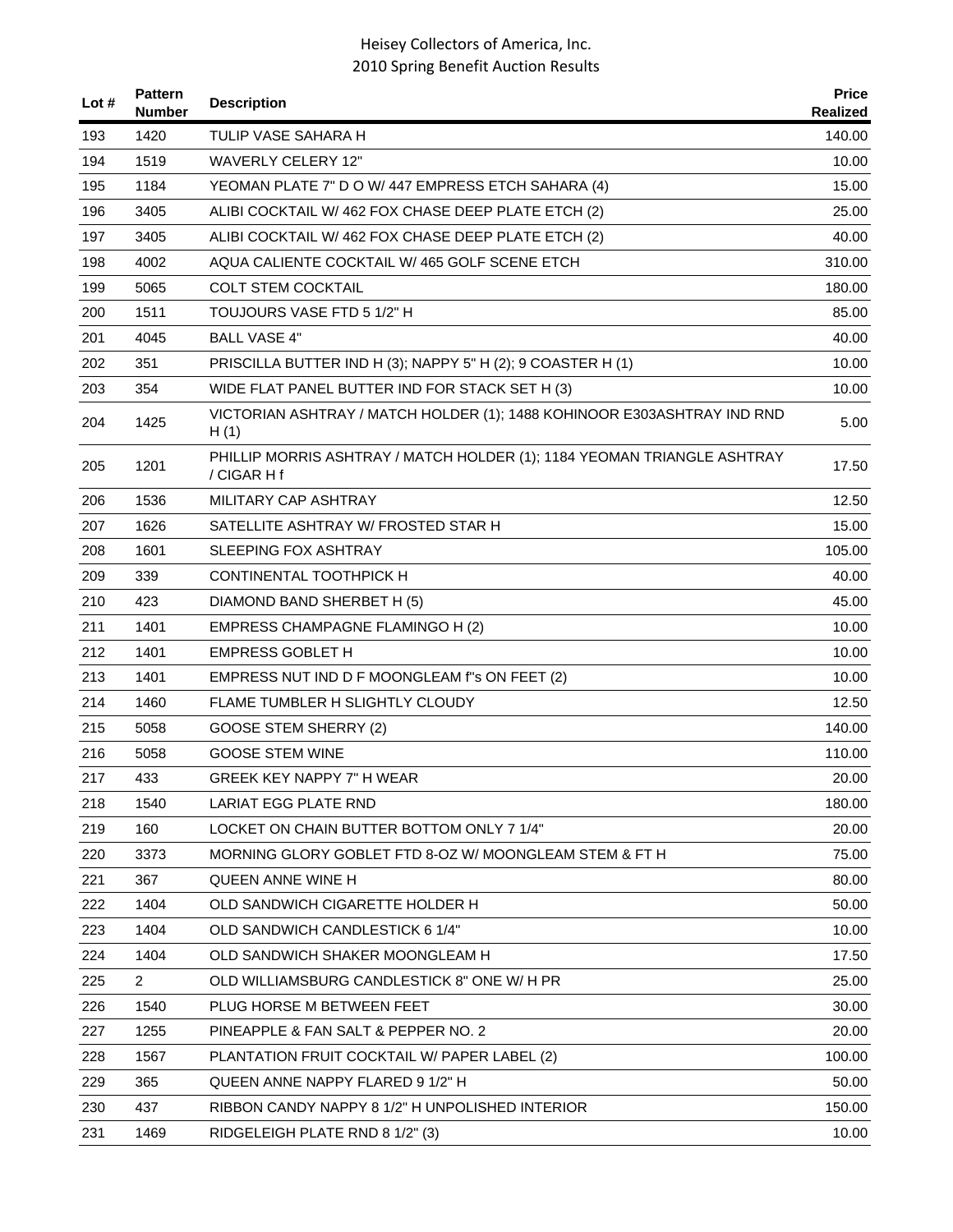| Lot # | <b>Pattern</b><br><b>Number</b> | <b>Description</b>                                                                                                                                         | <b>Price</b><br>Realized |
|-------|---------------------------------|------------------------------------------------------------------------------------------------------------------------------------------------------------|--------------------------|
| 232   | 1469                            | RIDGELEIGH ICE TUB W/ UNDERPLATE HH                                                                                                                        | 65.00                    |
| 233   | 131                             | STOPPER FOR 6060 COUNTRY CLUB COCKTAIL SHAKER                                                                                                              | 10.00                    |
| 234   | 86                              | STOPPER ONLY FOR 4225 COBEL COCKTAIL SHAKER                                                                                                                | 12.50                    |
| 235   | 1433                            | THUMBPRINT & PANEL BOWL FLORAL 11" FLAMINGO H                                                                                                              | 40.00                    |
| 236   | 1511                            | TOUJOURS CANDELABRUM 2-LITE W/ BOBECHES & PRISMS PAPER LABEL PR                                                                                            | 65.00                    |
| 237   | 1252                            | TWIST NUT IND MARIGOLD H ACID BURN IN BOTTOM                                                                                                               | 20.00                    |
| 238   | 1229                            | OCTAGON TRAY 13" HDLD D O W/ 447 EMPRESS ETCH SAHARA                                                                                                       | 20.00                    |
| 239   | 433                             | GREEK KEY JUG 1/2 GAL H                                                                                                                                    | 90.00                    |
| 240   | 300                             | PEERLESS WINE 3-OZ HH (2); 341 PURITAN SHERBET LOW FTD H (1)                                                                                               | 10.00                    |
| 241   | 343                             | SUNBURST OVAL 7 1/2" H                                                                                                                                     | 30.00                    |
| 242   | 1519                            | WAVERLY EPERGNETTE 5" H (4)                                                                                                                                | 20.00                    |
| 243   | 1533                            | <b>WAMPUM CANDLESTICK 1-LITE PR</b>                                                                                                                        | 15.00                    |
| 244   | 5                               | PATRICIAN CANDLESTICK 7 1/2" H PR                                                                                                                          | 20.00                    |
| 245   | 3380                            | OLD DOMINION PARFAIT D O W/ 447 EMPRESS ETCH MARIGOLD H (2)                                                                                                | 45.00                    |
| 246   | 3357                            | KING ARTHUR WINE D O FLAMINGO STEM & FOOT (2)                                                                                                              | 30.00                    |
| 247   | 1469                            | RIDGELEIGH ASHTRAYS (CLUB, DIAMOND, HEART & SPADE) (SET OF 4) ALL H                                                                                        | 45.00                    |
| 248   | 353                             | MEDIUM FLAT PANEL COVERED MUSTARD H                                                                                                                        | 12.50                    |
| 249   | 433                             | GREEK KEY PUNCH CUP FLAMINGO H CLOUDY (1); 337 TOURAINE PUNCH CUP H (2)<br>ONE CLOUDY; 1101 STITCH PUNCH CUP D O H (2)                                     | 20.00                    |
| 250   | 473                             | NARROW FLUTE W/ RIM FRENCH DRESSING LINER OVAL H (1); PLATE 5 1/4" H (1)                                                                                   | 7.50                     |
| 251   | 473                             | NARROW FLUTE W/ RIM PLATE OVAL 6" H (1); 472 NARROW FLUTE W/ RIM PICKLE 7"<br>H(1)                                                                         | 12.50                    |
| 252   | 473                             | NARROW FLUTE W/RIM JELLY FTD 5"H                                                                                                                           | 12.50                    |
| 253   | 393                             | NARROW FLUTE PITCHER 1-PINT NO SPOUT H HANDLE C                                                                                                            | 20.00                    |
| 254   | 411                             | TUDOR PLATE 4" (6); PLATE 5" (6)                                                                                                                           | 15.00                    |
| 255   | 150                             | BANDED FLUTE PLATE 7" H (4)                                                                                                                                | 5.00                     |
| 256   | 1252                            | TWIST KRAFT CHEESE PLATE                                                                                                                                   | 10.00                    |
| 257   |                                 | HEISEY REFERENCE MATERIAL YEAKLEY; WILLEY; MCDERMOTT; CUDD; BURNS;<br>FIELD GUIDES (11 PCS)                                                                | 25.00                    |
| 258   |                                 | HEISEY REFERENCE MATERIAL "ENCYCLOPEDIA OF HEISEY GLASSWARE<br>ETCHINGS & CARVINGS EARLY EDITION" (REAM / BREDEHOFT) PAPER BOUND &<br><b>SUPPLEMENTS</b>   | 20.00                    |
| 259   |                                 | HEISEY REFERENCE MATERIAL "ENCYCLOPEDIA OF HEISEY GLASSWARE<br>ETCHINGS & CARVINGS EARLY EDITION" (REAM / BREDEHOFT); HARD BOUND &<br><b>SUPPLEMENTS</b>   | 50.00                    |
| 260   |                                 | HEISEY REFERENCE MATERIAL STEMWARE (BRADY, RYAN & RYAN)                                                                                                    | 40.00                    |
| 261   |                                 | HEISEY REFERENCE MATERIAL CANDELABRA & LAMPS (FELT & O'GRADY)                                                                                              | 40.00                    |
| 262   |                                 | HEISEY REFERENCE MATERIAL ASSTD PAPER BOUND BOOKS: CATALOGS (5);<br>REPRINTS, HEISEY BY IMPERIAL (9-PCS)                                                   | 40.00                    |
| 263   |                                 | HEISEY REFERENCE MATERIAL VOGEL SET OF 4 POOR CONDITION                                                                                                    | 50.00                    |
| 264   |                                 | HEISEY REFERENCE MATERIAL ORIGINAL HEISEY ADS (9); STOCK CERTIFICATE<br>NO. 500 (1); BOOK MARK FROM OPENING (1); WHALEY AUCTION PRICE GUIDE 1997-<br>99(1) | 35.00                    |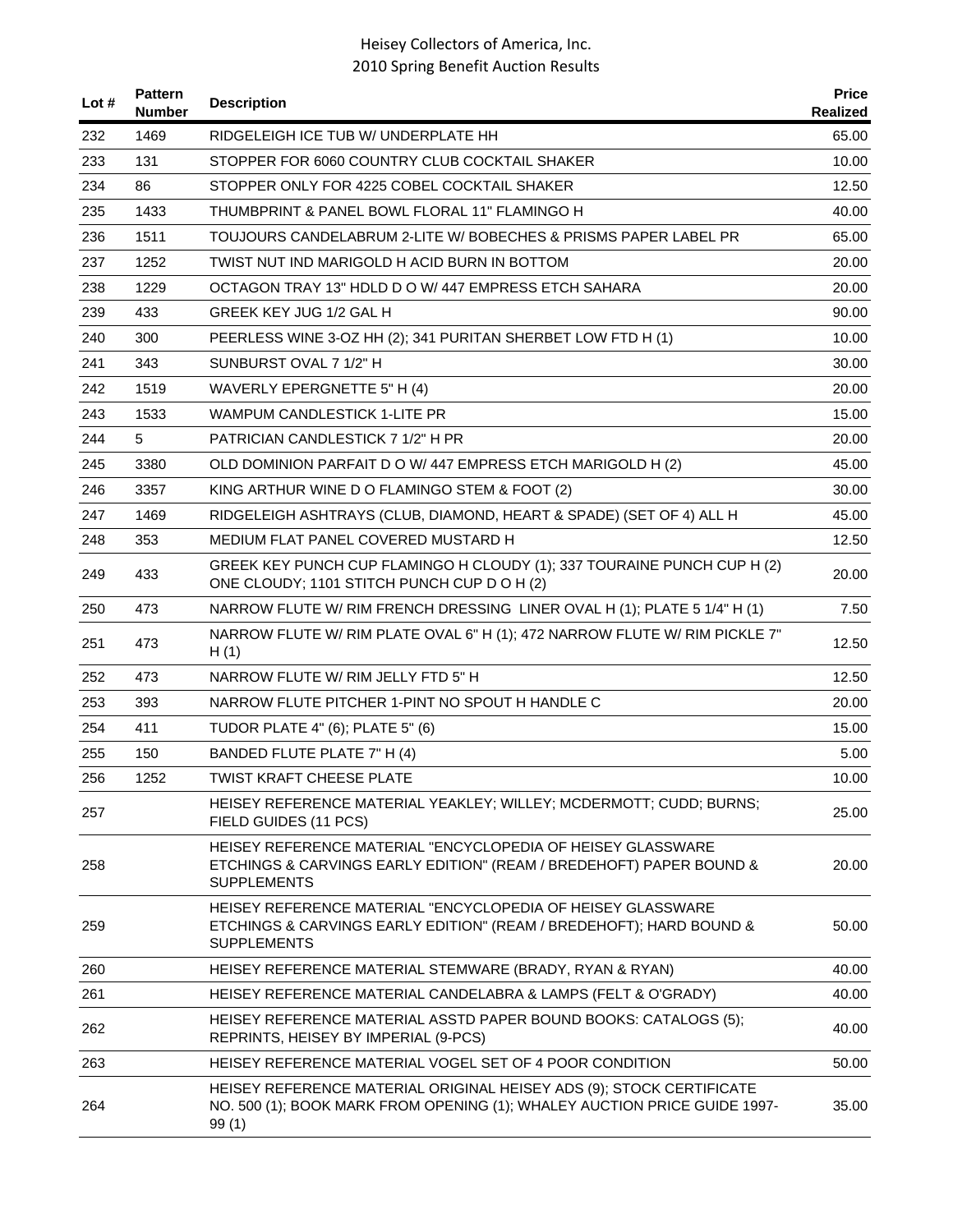| Lot # | <b>Pattern</b><br><b>Number</b> | <b>Description</b>                                                                  | <b>Price</b><br><b>Realized</b> |
|-------|---------------------------------|-------------------------------------------------------------------------------------|---------------------------------|
| 265   | 1180                            | DEBRA CREAM & SUGAR W/ UNK CUTTING H HANDLE C                                       | 10.00                           |
| 266   | 393                             | NARROW FLUTE TRAY CONDIMENT 10" H                                                   | 17.50                           |
| 267   | 1540                            | LARIAT COASTER (4); ASHTRAY (1)                                                     | 5.00                            |
| 268   | 1540                            | LARIAT COLOGNE / OIL W/ STOPPER PAPER LABEL                                         | 20.00                           |
| 269   | 1540                            | LARIAT HURRICANE LAMP W/ HANDLE NON-HEISEY SHADE                                    | 12.50                           |
| 270   | 1184                            | YEOMAN TUMBLER D O FLAMINGO H (2)                                                   | 15.00                           |
| 271   | 335                             | PRINCE OF WALES PLUMES TUMBLER H (2)                                                | 32.50                           |
| 272   | 1519                            | WAVERLY TORTE PLATE 14" W/ 515 HEISEY ROSE ETCH                                     | 25.00                           |
| 273   | 5072                            | ROSE STEM ICE TEA FTD 12-OZ W/ 515 HEISEY ROSE ETCH HH (4)                          | 35.00                           |
| 274   | 5072                            | ROSE STEM ICE TEA FTD 12-OZ W/ 515 HEISEY ROSE ETCH HHH (5)                         | 45.00                           |
| 275   | 5072                            | ROSE STEM ICE TEA FTD 12-OZ W/ 515 HEISEY ROSE ETCH (5)                             | 45.00                           |
| 276   | 433                             | <b>GREEK KEY JUG 3-PT H</b>                                                         | 85.00                           |
| 277   | 1252                            | TWIST RELISH 3-PT 12" SAHARA H                                                      | 20.00                           |
| 278   | 1567                            | PLANTATION CANDLESTICK 2-LITE PR                                                    | 50.00                           |
| 279   | 500                             | OCTAGON CREAM W/MOONGLEAM HDL H HANDLE C                                            | 5.00                            |
| 280   | 134                             | TRIDENT CANDLESTICK 2-LITE 5" W 515 HEISEY ROSE ETCH PR                             | 30.00                           |
| 281   | 118                             | MISS MUFFET CANDLESTICK 1-LITE 3" FLAMINGO H PR                                     | 20.00                           |
| 282   | 1570                            | LOTUS LEAF CANDLEBLOCK 1 1/2" H PR                                                  | 25.00                           |
| 283   | 1183                            | REVERE LEMON DISH & COVER W/ UNK CUTTING H                                          | 10.00                           |
| 284   | 1404                            | OLD SANDWICH CANDLESTICK 1-LITE 6" PR                                               | 30.00                           |
| 285   | 1433                            | THUMBPRINT & PANEL CANDLESTICK 2-LITE PR                                            | 15.00                           |
| 286   | 365                             | QUEEN ANNE NAPPY 4 1/2" H (1); 470 INTERCEPTED FLUTE NAPPY 4 1/2" H (1)             | 50.00                           |
| 287   | 341                             | PURITAN NAPPY CRIMPED 4 1/2" W/ UNK CUTTING H (1); NAPPY PLAIN 4 1/2" H (1)         | 10.00                           |
| 288   | 1401                            | EMPRESS NAPPY 4 1/2" SAHARA H (1); 1404 OLD SANDWICH FINGER BOWL H (1)              | 7.50                            |
| 289   | 1235                            | BEADED PANEL & SUNBURST NAPPY 4 1/2" RIM f (1); 350 PINWHEEL & FAN NAPPY 4"<br>H(1) | 10.00                           |
| 290   | 361                             | CRISS CROSS NAPPY FLARED 4 1/2" H (1); 427 DAISY & LEAVES NAPPY 4 1/2" H (1)        | 17.50                           |
| 291   | 1205                            | FANCY LOOP NAPPY 4 1/2" RIM f (1); 1201 FANDANGO NAPPY 4" (1)                       | 5.00                            |
| 292   | 393                             | NARROW FLUTE NAPPY 4" H (1); 381 QUILT NAPPY 4 1/2" H (1)                           | 65.00                           |
| 293   | 357                             | PRISON STRIPE NAPPY 4" H                                                            | 15.00                           |
| 294   | 462 1/2                         | NAIL NAPPY RND 4" H                                                                 | 70.00                           |
| 295   | 1280                            | WINGED SCROLL NAPPY 4" CUSTARD                                                      | 10.00                           |
| 296   | 1200                            | <b>CUT BLOCK NAPPY FLARED 5"</b>                                                    | 20.00                           |
| 297   | 1252                            | TWIST NAPPY 4" FLAMINGO H                                                           | 12.50                           |
| 298   | 1252                            | TWIST NAPPY 4" MOONGLEAM H                                                          | 10.00                           |
| 299   | 1401                            | EMPRESS TUMBLER SAHARA H (1); 1295 BEADED SWAG TUMBLER DAISY DECOR<br>OPAL (1)      | 12.50                           |
| 300   | 477                             | HEISEY HAIRPIN NAPPY 4" H                                                           | 80.00                           |
| 301   | 437                             | RIBBON CANDY NAPPY 4" H                                                             | 160.00                          |
| 302   |                                 | PENDANT MADE FROM 5072 ROSE STEM GOBLET                                             | 15.00                           |
| 303   | 1519                            | WAVERLY MAYONNAISE W/ UNDERPLATE W/ 515 HEISEY ROSE ETCH                            | 55.00                           |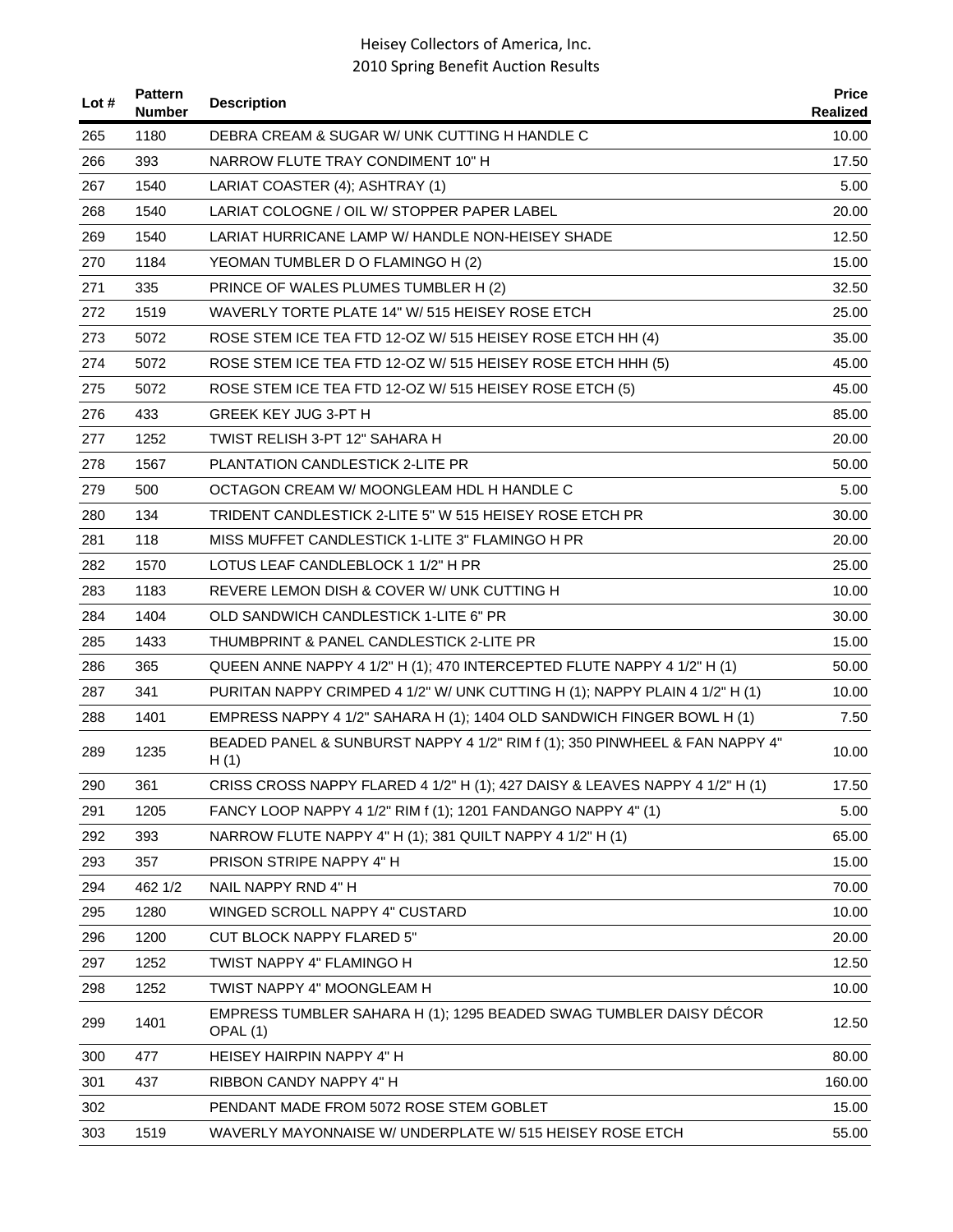| Lot $#$ | <b>Pattern</b><br><b>Number</b> | <b>Description</b>                                                                                  | <b>Price</b><br>Realized |
|---------|---------------------------------|-----------------------------------------------------------------------------------------------------|--------------------------|
| 304     | 1401                            | EMPRESS MAYONNAISE DF FLAMINGO H                                                                    | 25.00                    |
| 305     | 1401                            | EMPRESS MAYONNAISE DF SAHARA H                                                                      | 15.00                    |
| 306     | 6                               | LADLE MAYONNAISE H                                                                                  | 12.50                    |
| 307     | 6                               | LADLE MAYONNAISE FLAMINGO H                                                                         | 15.00                    |
| 308     | 6                               | LADLE MAYONNAISE SAHARA H                                                                           | 15.00                    |
| 309     | 353                             | MEDIUM FLAT PANEL TOOTHPICK H                                                                       | 12.50                    |
| 310     | 393                             | NARROW FLUTE CREAM & SUGAR IND H                                                                    | 22.50                    |
| 311     | 465                             | RECESSED PANEL CANDY COVERED 8-LB W/ LID H                                                          | 1,050.00                 |
| 312     | 465                             | RECESSED PANEL CANDY COVERED 5-LB W/ LID H                                                          | 350.00                   |
| 313     | 1519                            | WAVERLY CAKE SALVER 13" W/ 515 HEISEY ROSE ETCH                                                     | 115.00                   |
| 314     | 1445                            | GRAPE CLUSTER CANDLESTICK 2-LITE W/ UNK CUTTING H PR                                                | 150.00                   |
| 315     | 1567                            | PLANTATION FTD EPERGNE CANDLEHOLDER 5" H PR                                                         | 75.00                    |
| 316     | 341                             | PURITAN BON BONNIERE STRAIGHT 9 1/4" TALL H                                                         | 100.00                   |
| 317     | 4044                            | NEW ERA CANDELABRUM 2-LITE CUTTING ON BASE PR                                                       | 100.00                   |
| 318     | 1506                            | WHIRLPOOL CREAM H & SUGAR IND H W/ TRAY                                                             | 50.00                    |
| 319     | 1469                            | RIDGELEIGH CREAM & SUGAR IND W/ TRAY ALL H                                                          | 17.50                    |
| 320     | 1201                            | FANDANGO SALT IND (1); BUTTER IND f (1)                                                             | 30.00                    |
| 321     | 27                              | TALL SIX PANEL SHAKER 1 W/ TOP 1 ENAMELED EA H (2); 1205 FANCY LOOP<br>SHAKER NO. 1 SALT W/ TOP (1) | 7.50                     |
| 322     | 305                             | PUNTY & DIAMOND POINT MUSCILAGE W/ TOP                                                              | 100.00                   |
| 323     | 1425                            | VICTORIAN VASE 4" H                                                                                 | 15.00                    |
| 324     | 1425                            | VICTORIAN OIL W/ STOPPER f (1); BAR GLASS (1)                                                       | 7.50                     |
| 325     | 1425                            | VICTORIAN SALT & PEPPER W/ NO. 1 SANITARY TOP H; MUSTARD W/ COVER H LID f                           | 25.00                    |
| 326     | 335                             | PRINCE OF WALES PLUMES PUNCH CUP H (2)                                                              | 5.00                     |
| 327     | 393                             | NARROW FLUTE COMBINATION RELISH BOTTOM (2); COVER (1) f                                             | 12.50                    |
| 328     | 393                             | NARROW FLUTE CREAM & SUGAR IND H                                                                    | 10.00                    |
| 329     | 393                             | NARROW FLUTE JELLY 2-HDLD H (1); MUSTARD W/ COVER & LADLE H                                         | 22.50                    |
| 330     | 353                             | MEDIUM FLAT PANEL OIL 2-OZ W/ STOPPER H STOPPER BASE f                                              | 15.00                    |
| 331     | 1186                            | YEOMAN ASHTRAY (1); 1286 CUPID & PSYCHE ASHTRAY (1); 1519 WAVERLY<br>EPERNETTE 5" H (1)             | 7.50                     |
| 332     | 1447                            | ROCOCO BON BON SAHARA H                                                                             | 60.00                    |
| 333     | 6                               | LADLE MAYONNAISE SAHARA H                                                                           | 20.00                    |
| 334     | 417                             | DOUBLE RIB & PANEL MUSTARD & COVER W/ NO. 2 SPOON H                                                 | 45.00                    |
| 335     | 300                             | PEERLESS TOOTHPICK H (1); 352 FLAT PANEL TOOTHPICK (1)                                              | 15.00                    |
| 336     | 511                             | COLONIAL PUNCH CUP 4-OZ H (6)                                                                       | 10.00                    |
| 337     | 5024                            | OXFORD GOBLET W/ 9034 WESTPOINT ETCH                                                                | 10.00                    |
| 338     | 1205                            | FANCY LOOP POTPOURRI JAR W/ LID INTERNAL FRACTURE                                                   | 65.00                    |
| 339     | 1184                            | YEOMAN BOWL FLORAL 12" D O "STERLING" SILVER OVERLAY HAWTHORNE                                      | 20.00                    |
| 340     | 1503                            | CRYSTOLITE CREAM H & SUGAR IND H W/TRAY                                                             | 25.00                    |
| 341     | 300                             | PEERLESS JELLY COMPOTE 5" H                                                                         | 10.00                    |
| 342     | 341                             | PURITAN JELLY HIGH FTD H                                                                            | 15.00                    |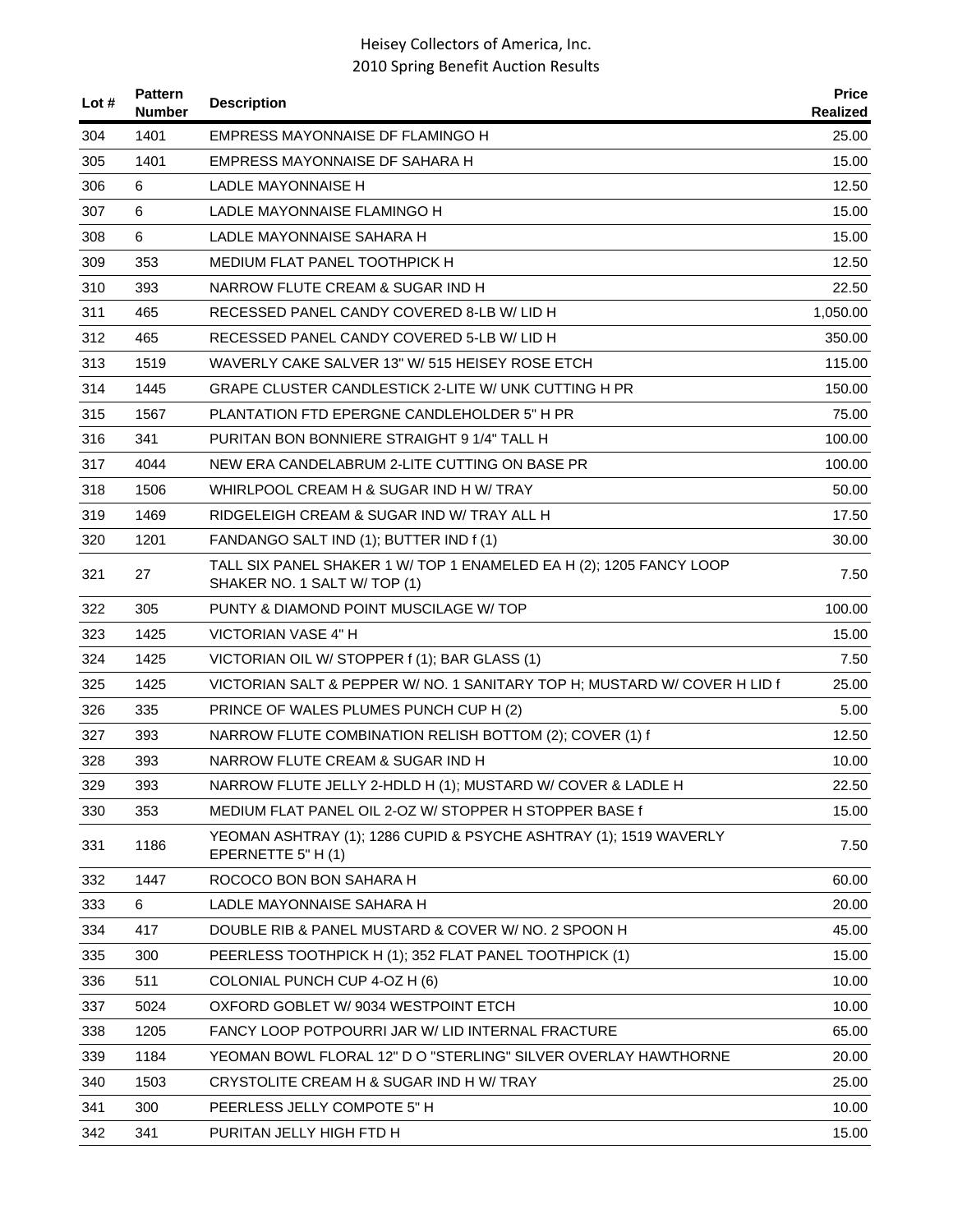| Lot $#$ | <b>Pattern</b><br>Number | <b>Description</b>                                                             | <b>Price</b><br>Realized |
|---------|--------------------------|--------------------------------------------------------------------------------|--------------------------|
| 343     | 341 1/2                  | PURITAN JUG SQUAT 1-PINT H                                                     | 85.00                    |
| 344     | 325                      | PILLOWS ROSE BOWL FTD H                                                        | 75.00                    |
| 345     | 353                      | MEDIUM FLAT PANEL CANDY COVERED GOLD DECOR H                                   | 20.00                    |
| 346     | 342                      | PANEL CREAM HOTEL H                                                            | 5.00                     |
| 347     | 1509                     | QUEEN ANN SAUCER CANDLEHOLDER D F 3" H PR                                      | 15.00                    |
| 348     | 1401                     | EMPRESS CANDLESTICK 2-HDLD H PR                                                | 12.50                    |
| 349     | 465                      | RECESSED PANEL CANDY COVERED 1/2-LB H                                          | 60.00                    |
| 350     | 465                      | RECESSED PANEL CANDY COVERED 1-LB H                                            | 105.00                   |
| 351     | 465                      | RECESSED PANEL CANDY COVERED 3-LB H                                            | 110.00                   |
| 352     | 5058                     | <b>GOOSE STEM CORDIAL f</b>                                                    | 25.00                    |
| 353     | 5025                     | TYROLEAN ICE TEA FTD 12-OZ W/ 507 ORCHID ETCH H (8)                            | 85.00                    |
| 354     | 3484                     | DONNA PITCHER ICE LIP W/ 507 ORCHID ETCH                                       | 135.00                   |
| 355     | 5025                     | TYROLEAN JUICE FTD 5-OZ W/ 507 ORCHID ETCH H (4)                               | 30.00                    |
| 356     | 1519                     | WAVERLY DEMI TORTE PLATE 11" W/ 507 ORCHID ETCH (2)                            | 35.00                    |
| 357     | 1509                     | QUEEN ANN PLATE SANDWICH 2-HDLD 12" W/507 ORCHID ETCH H SCRATCH                | 25.00                    |
| 358     | 1519                     | WAVERLY TORTE PLATE 14" W/ 507 ORCHID ETCH                                     | 15.00                    |
| 359     | 1519                     | WAVERLY JELLY FTD 6 1/2" W/ 507 ORCHID ETCH                                    | 15.00                    |
| 360     | 1519                     | WAVERLY COMPORT OVAL NUT 7" W/ 507 ORCHID ETCH H                               | 40.00                    |
| 361     | 1615                     | FLAME CANDLESTICK 2-LITE W/ 507 ORCHID ETCH H PR                               | 420.00                   |
| 362     | 1509                     | QUEEN ANN MINT D F 6" W/ 507 ORCHID ETCH                                       | 25.00                    |
| 363     | 1509                     | QUEEN ANN DRESSING OVAL 2-PRT 8" W 507 ORCHID ETCH H BASE f                    | 25.00                    |
| 364     | 1519                     | WAVERLY BOWL SALAD 10" W/ 507 ORCHID ETCH                                      | 70.00                    |
| 365     | 1449                     | ROCOCO CHEESE FTD 5" W/ 507 ORCHID ETCH H                                      | 30.00                    |
| 366     | 5025                     | TYROLEAN SHERBET 6-OZ W/ 507 ORCHID ETCH H (6)                                 | 20.00                    |
| 367     | 1405                     | <b>IPSWICH SAUCER CHAMPAGNE 5-OZ H (10)</b>                                    | 40.00                    |
| 368     | 1519                     | WAVERLY MAYO UNDERPLATE 7" W/ 507 ORCHID ETCH                                  | 20.00                    |
| 369     | 1280                     | WINGED SCROLL VASE 9 1/2" CUSTARD                                              | 85.00                    |
| 370     | 4202                     | BAMBOO VASE MOONGLEAM CLOUDY                                                   | 80.00                    |
| 371     | 305                      | PUNTY & DIAMOND POINT VASE 8" W/ FROSTED PUNTY PANELS                          | 190.00                   |
| 372     | 353                      | MEDIUM FLAT PANEL TRUMPET VASE 8 1/2" H                                        | 40.00                    |
| 373     | 1428                     | <b>WARWICK VASE 7" COBALT H</b>                                                | 135.00                   |
| 374     | 1225                     | PLAIN BAND CHILD'S TABLE SET SOUV "COLORADO SPRINGS" RED FLASHED H (4-<br>PCS) | 215.00                   |
| 375     | 3390                     | CARCASSONNE CIGARETTE HOLDER COBALT BOWL                                       | 60.00                    |
| 376     | 1567                     | PLANTATION CANDLESTICK 3-LITE PR                                               | 85.00                    |
| 377     | 4044                     | NEW ERA CANDELABRUM 2-LITE PR                                                  | 75.00                    |
| 378     | 135                      | EMPRESS CANDLESTICK 1-LITE COBALT PR BASE M                                    | 600.00                   |
| 379     | $300-1$                  | OLD WILLIAMSBURG CANDELABRUM 12" W/ BOBECHES & PRISMS SAHARA PR                | 160.00                   |
| 380     | $300-1$                  | OLD WILLIAMSBURG CANDELABRA 12" PR                                             | 60.00                    |
| 381     | 5                        | PATRICIAN CANDELABRA W/BOBECHES & PRISMS 4-LITE H f's ON BOBECHES              | 175.00                   |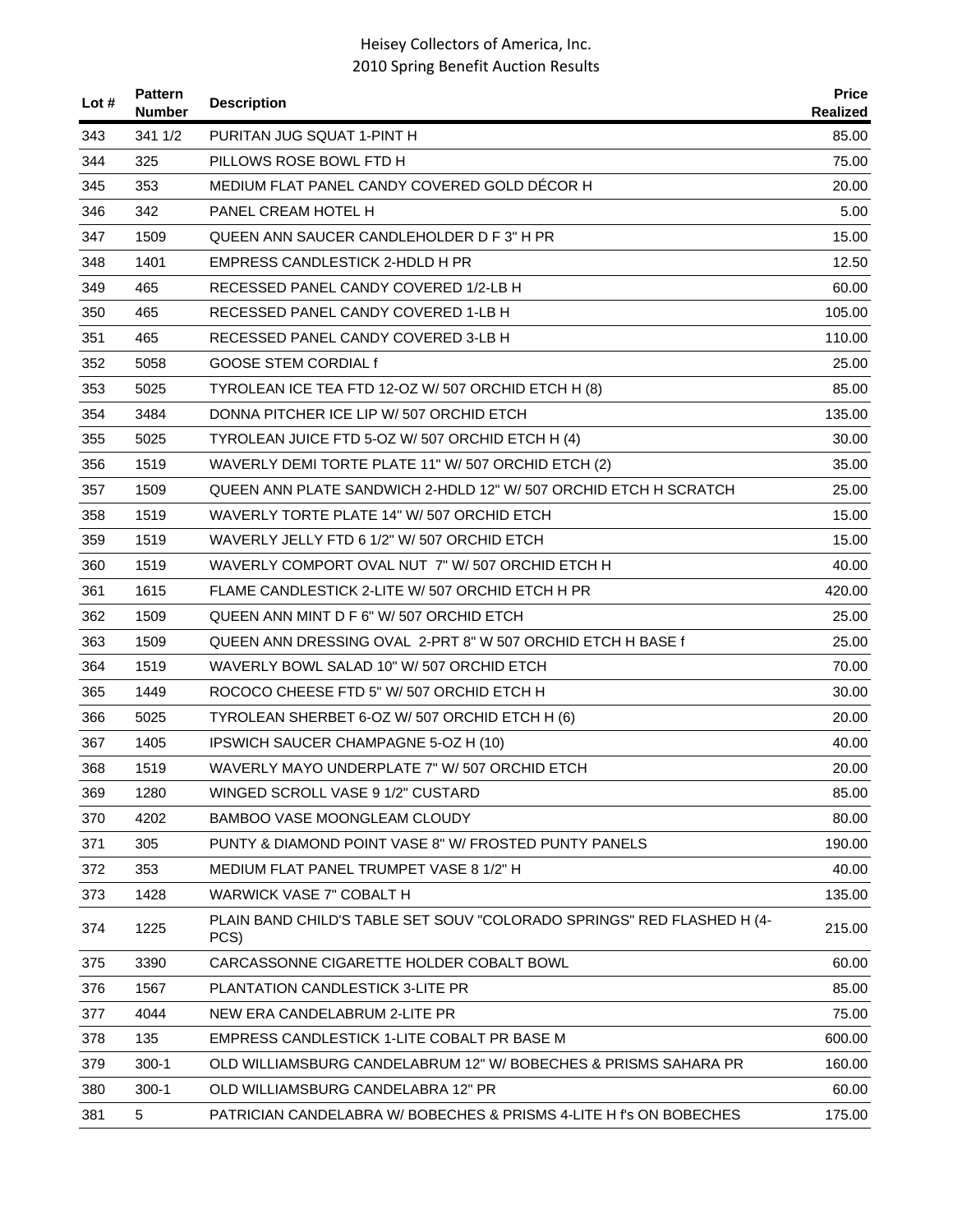| Lot # | <b>Pattern</b><br><b>Number</b> | <b>Description</b>                                                                                                        | <b>Price</b><br>Realized |
|-------|---------------------------------|---------------------------------------------------------------------------------------------------------------------------|--------------------------|
| 382   | $300 - 5$                       | OLD WILLIAMSBURG CANDELABRA 5-LITE W/ BOBECHES & PRISMS LIGHT SUN<br>DAMAGE BOBECHES SOME REPAIR & f TO ALL               | 475.00                   |
| 383   | 111                             | CHERUB CANDLESTICK 1-LITE SATIN FROSTED PR                                                                                | 375.00                   |
| 384   | 1540                            | LARIAT CANDLESTICK 2-LITE PR                                                                                              | 40.00                    |
| 385   | 1495                            | FERN CANDLESTICK 2-LITE W/508 FLORAL PLATE ETCH PR                                                                        | 20.00                    |
| 386   | 1401                            | EMPRESS BOWL FLORAL 11" D F W/ UNK CUTTING (1); 1509 QUEEN ANN MAYO 5<br>1/2" D F W/ 941 BARCELONA CUTTING (1) FOOT f's   | 20.00                    |
| 387   | 1557                            | FIGHTING ROOSTER NIGHT LIGHT W/ SILVER BASE PR                                                                            | 125.00                   |
| 388   | 1186                            | YEOMAN COMPOTE FTD 7" HAWTHORNE H                                                                                         | 45.00                    |
| 389   | 1540                            | LARIAT HURRICANE LIGHT BASE                                                                                               | 40.00                    |
| 390   | 458                             | PICKET BASKET 8" W/ UNK FLORAL CUTTING H                                                                                  | 65.00                    |
| 391   | 465                             | RECESSED PANEL BASKET 9" H BOTTOM F                                                                                       | 35.00                    |
| 392   | 463                             | <b>BONNET BASKET 7" FLAMINGO</b>                                                                                          | 40.00                    |
| 393   | 465                             | RECESSED PANEL BASKET 7" W/ UNK CUTTING H                                                                                 | 65.00                    |
| 394   | 150                             | <b>BANDED FLUTE PITCHER 1-PINT</b>                                                                                        | 65.00                    |
| 395   | 1220                            | PUNTY BAND SALT & PEPPER SOUV "MT VERNON" RED FLASHING f ON BOTH                                                          | 40.00                    |
| 396   | 300                             | PEERLESS DECANTER IND BASE f                                                                                              | 10.00                    |
| 397   | 1295                            | BEADED SWAG CRUET SOUV "MAZEFFA" RED FLASHING W/ NON HEISEY STOPPER<br><b>CLOUDY</b>                                      | 45.00                    |
| 398   | 310                             | RING BAND TOOTHPICK W/ ROSE DÉCOR CUSTARD                                                                                 | 35.00                    |
| 399   | 1280                            | WINGED SCROLL VASE 10" CUSTARD                                                                                            | 95.00                    |
| 400   | 1225                            | PLAIN BAND TOOTHPICK (1); 1295 BEADED SWAG TOOTH PICK SOUV "HARVEY E<br>ROGERS" RED FLASHING (1)                          | 15.00                    |
| 401   | 1540                            | LARIAT BOWL FLORAL 9" SMALL (1); 473 NARROW FLUTE W/ RIM NAPPY 9"<br>SHALLOW (1); 1216 MARCIA NAPPY 9" W/ UNK CUTTING (1) | 40.00                    |
| 402   | 1255                            | PINEAPPLE & FAN COMPORT FTD 8" FAIR GOLD RIM F                                                                            | 65.00                    |
| 403   | 5                               | <b>CYGNET H</b>                                                                                                           | 95.00                    |
| 404   | 1541                            | <b>SCOTTY DOG</b>                                                                                                         | 70.00                    |
| 405   | 1522                            | <b>COLT STANDING</b>                                                                                                      | 35.00                    |
| 406   | 1557                            | ROOSTER VASE                                                                                                              | 25.00                    |
| 407   | 1554                            | FISH BOOKEND PR                                                                                                           | 110.00                   |
| 408   | $\overline{2}$                  | <b>GOOSE WINGS HALF</b>                                                                                                   | 20.00                    |
| 409   | 3                               | GOOSE WINGS UP                                                                                                            | 45.00                    |
| 410   | 1255                            | PINEAPPLE & FAN VASE 6" FAINT GOLD STEM B                                                                                 | 25.00                    |
| 411   | 135                             | EMPRESS BOWL FLORAL SAHARA                                                                                                | 30.00                    |
| 412   | 1252                            | TWIST BOWL NASTURTIUM MOONGLEAM H FOOT f                                                                                  | 35.00                    |
| 413   | 355                             | BORDEAU BON-BONNIERE                                                                                                      | 10.00                    |
| 414   | 341                             | PURITAN NAPPY 11" BOTTOM f's                                                                                              | 40.00                    |
| 415   | 465                             | RECESSED PANEL JAR CANDY W/ LID                                                                                           | 40.00                    |
| 416   | 4225                            | COBEL COCKTAIL SHAKER 1-QT W/ 507 ORCHID ETCH STERLING BASE                                                               | 110.00                   |
| 417   | 1150                            | COLONIAL STAR PLATE 5 1/2" H (12)                                                                                         | 40.00                    |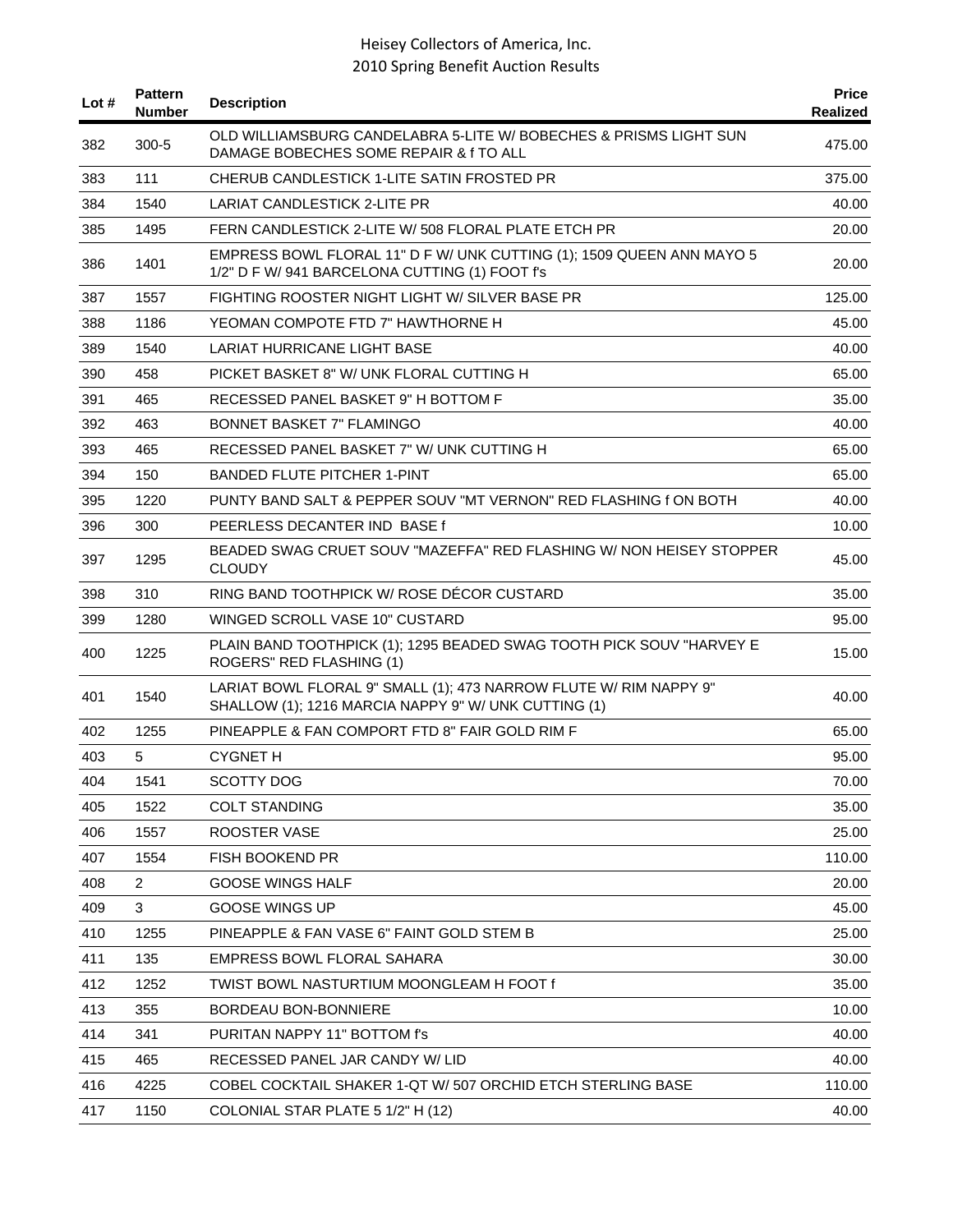| Lot # | <b>Pattern</b><br><b>Number</b> | <b>Description</b>                                                                   | <b>Price</b><br>Realized |
|-------|---------------------------------|--------------------------------------------------------------------------------------|--------------------------|
| 418   | 431                             | COLONIAL PANEL PLATE 4 1/2" H (8) ONE W/ LIME SEDIMENT                               | 15.00                    |
| 419   | 1150                            | COLONIAL STAR PLATE 4 1/2" H (6)                                                     | 15.00                    |
| 420   | 1216                            | COLONIAL PLATE 6" H (10); PLATE 4 1/2" (2)                                           | 25.00                    |
| 421   | 1150                            | COLONIAL STAR PLATE 5" H (4)                                                         | 15.00                    |
| 422   | 1401                            | EMPRESS PLATE 4" (4); PLATE 7 3/4" H (3)                                             | 5.00                     |
| 423   | 407                             | COARSE RIB PLATE 6" H (8)                                                            | 25.00                    |
| 424   | 300                             | PEERLESS CORDIAL H (10)                                                              | 25.00                    |
| 425   | 300                             | PEERLESS TOOTHPICK H                                                                 | 15.00                    |
| 426   | 300                             | PEERLESS SHERBET H (6)                                                               | 15.00                    |
| 427   | 300                             | PEERLESS SHERBET LOW FTD H (4)                                                       | 15.00                    |
| 428   | 359                             | <b>COLONIAL SHERBET</b>                                                              | 5.00                     |
| 429   | 359                             | COLONIAL COCKTAIL N O (3) 1 H                                                        | 15.00                    |
| 430   | 341                             | PURITAN JELLY LOW FTD 4 1/2" H (6)                                                   | 35.00                    |
| 431   | 300 1/2                         | PEERLESS BAR 2-OZ H (2)                                                              | 10.00                    |
| 432   | 341                             | PURITAN PUNCH CUP PLAIN BOTTOM (11); PUNCH CUP STAR BOTTOM (1) SOME<br><b>CLOUDY</b> | 20.00                    |
| 433   | 349                             | COLONIAL FLARED COCKTAIL H (2)                                                       | 10.00                    |
| 434   | 343                             | SUNBURST PUNCH CUP H (4)                                                             | 10.00                    |
| 435   | 351                             | PRISCILLA SHERBET H (5)                                                              | 15.00                    |
| 436   | 150                             | BANDED FLUTE CHAMPAGNE H (4)                                                         | 10.00                    |
| 437   | 407                             | <b>COARSE RIB PUNCH CUP H</b>                                                        | 0.00                     |
| 438   | 150                             | <b>BANDED FLUTE COCKTAIL</b>                                                         | 10.00                    |
| 439   | 1401                            | EMPRESS OYSTER COCKTAIL H                                                            | 5.00                     |
| 440   | 500                             | OCTAGON ICE TUB W/ METAL HANDLE SAHARA H                                             | 95.00                    |
| 441   | 411                             | TUDOR PLATE CHEESE 2-HDLD HAWTHORNE H                                                | 10.00                    |
| 442   | 1252                            | TWIST PLATE CHEESE HDLD FLAMINGO                                                     | 15.00                    |
| 443   | 1253                            | TRI-CORNER MINT 3 HDLD FLAMINGO GOOD GOLD H                                          | 10.00                    |
| 444   | 1253                            | TRI-CORNER MINT 3-HDLD SAHARA                                                        | 15.00                    |
| 445   | 1252                            | TWIST BON BON MOONGLEAM H                                                            | 20.00                    |
| 446   | 1183                            | REVERE FRENCH DRESSING UNDERPLATE ONLY MOONGLEAM H                                   | 5.00                     |
| 447   | 1220                            | PUNTY BAND MUG HDLD SOUV "BUFFALO" CUSTARD GOLD H HANDLE C                           | 30.00                    |
| 448   | 1220                            | PUNTY BAND MUG HDLD SOUV " RUFFS DALE PA" CUSTARD H                                  | 5.00                     |
| 449   | 1186                            | YEOMAN CUP & SAUCER FLAMINGO H                                                       | 15.00                    |
| 450   | 1205                            | FANCY LOOP TUMBLER EMERALD WORN GOLD                                                 | 20.00                    |
| 451   | 3357                            | KING ARTHUR SHERBET LOW MOONGLEAM STEM & FOOT                                        | 20.00                    |
| 452   | 1220                            | PUNTY BAND TUMBLER FLORAL DÉCOR SOUV "DRISCOLL N DAKOTA" CUSTARD H                   | 7.50                     |
| 453   | 1415                            | TWENTIETH CENTURY JUICE DAWN (4) ALL F                                               | 25.00                    |
| 454   | 1184                            | YEOMAN SHERBET LOW MOONGLEAM                                                         | 10.00                    |
| 455   | 8047                            | CANE & BAR CREAMER CUSTARD SOUV "CLAY CENTER KANS"                                   | 20.00                    |
| 456   | 433                             | GREEK KEY JUG 1/2-GAL - HANDLE FRACTURE                                              | 75.00                    |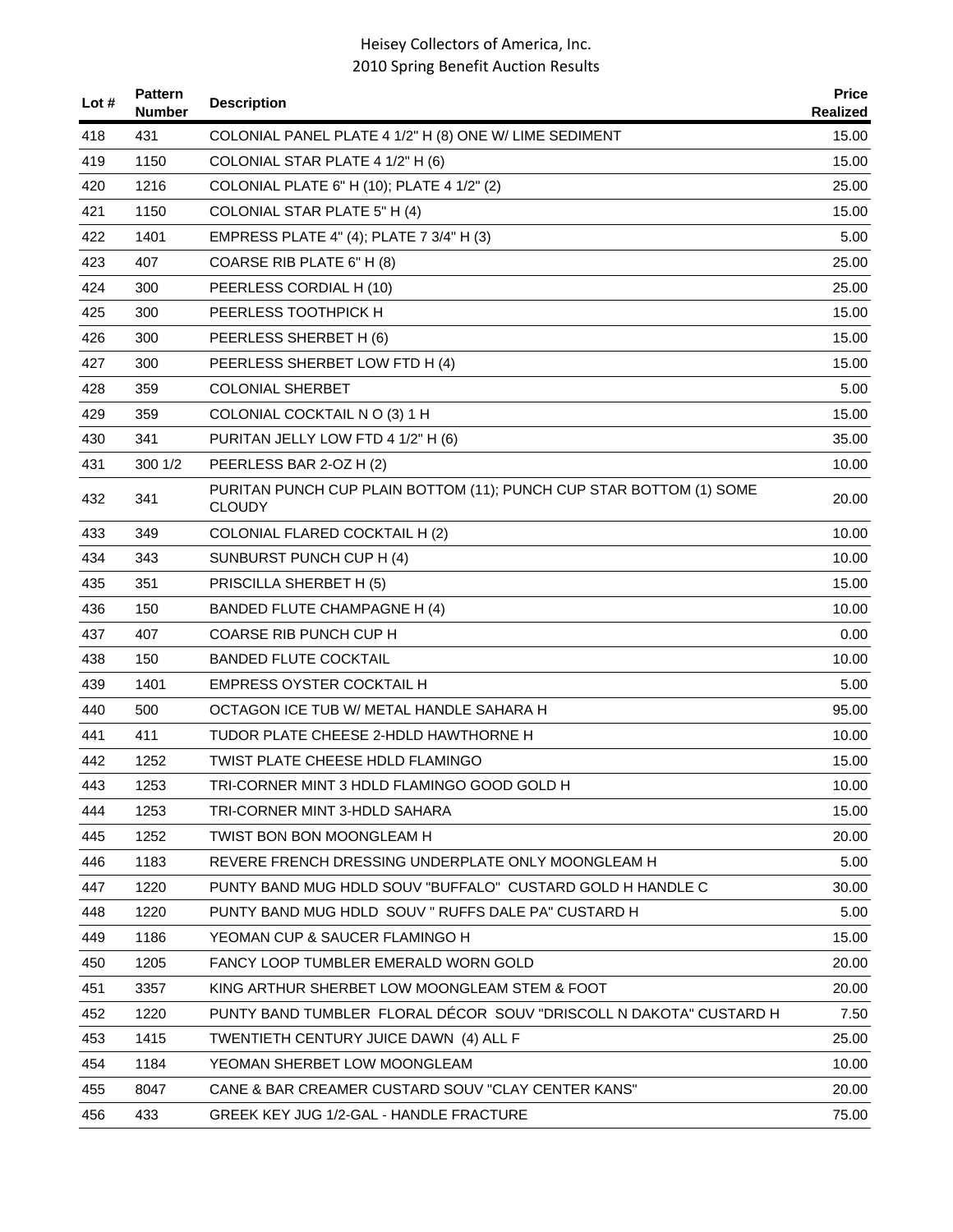| Lot # | <b>Pattern</b><br>Number | <b>Description</b>                                                                                | <b>Price</b><br><b>Realized</b> |
|-------|--------------------------|---------------------------------------------------------------------------------------------------|---------------------------------|
| 457   | 400                      | COLONIAL SCALLOPED TOP JUG 1/2-GAL                                                                | 50.00                           |
| 458   | 300                      | PEERLESS CRUET 10-OZ CLOUDY                                                                       | 15.00                           |
| 459   | 300                      | PEERLESS CRUET 3-OZ                                                                               | 22.50                           |
| 460   | 1540                     | <b>LARIAT VASE FAN</b>                                                                            | 25.00                           |
| 461   | 1425                     | <b>VICTORIAN CREAM &amp; SUGAR H</b>                                                              | 20.00                           |
| 462   | 468                      | OCTAGON W/ RIM CELERY 12" FLAMINGO GOLD OVERLAY H                                                 | 20.00                           |
| 463   | 352                      | <b>FLAT PANEL HORSERADISH</b>                                                                     | 30.00                           |
| 464   | 5072                     | <b>ROSE STEM SHERBET</b>                                                                          | 10.00                           |
| 465   | 353                      | MEDIUM FLAT PANEL VASE 8" H                                                                       | 15.00                           |
| 466   | 1519                     | WAVERLY CANDLESTICK 3-LITE W/ 515 HEISEY ROSE ETCH PR                                             | 75.00                           |
| 467   | 1558                     | BOWL FLARED 11 1/2" H                                                                             | 15.00                           |
| 468   | 454                      | EDITH BOWL FLORAL ROLLED EDGE W/ UNK CUTTING H                                                    | 40.00                           |
| 469   | 393                      | NARROW FLUTE PRESERVE LOW FTD W/ COVER H WORN GOLD                                                | 15.00                           |
| 470   | 1183                     | REVERE LEMON DISH W/ LID 5" GOLD DÉCOR                                                            | 15.00                           |
| 471   | 341                      | PURITAN CELERY TRAY OVAL 9" H (2)                                                                 | 15.00                           |
| 472   | 1519                     | <b>WAVERLY MAYONNAISE H</b>                                                                       | 15.00                           |
| 473   | 341                      | PURITAN FINGER BOWL SUN PURPLED H (1); 1186 YEOMAN JELLY HDLD W/ UNK<br><b>CUTTING H WEAR (1)</b> | 15.00                           |
| 474   | 3357                     | KING ARTHUR WINE FLAMINGO H (4) ONE FOOT F                                                        | 25.00                           |
| 475   | 3357                     | KING ARTHUR WATER GOBLET FLAMINGO H (4) ONE RIM F                                                 | 45.00                           |
| 476   | 3373                     | MORNING GLORY GOBLET LUNCHEON FLAMINGO (3) TWO RIM R                                              | 17.50                           |
| 477   | 1184                     | YEOMAN CUP & SAUCER FLAMINGO H                                                                    | 15.00                           |
| 478   | 1252                     | TWIST NAPPY 9" FLAMINGO H                                                                         | 15.00                           |
| 479   | 1252                     | TWIST MAYONNAISE FTD FLAMINGO                                                                     | 30.00                           |
| 480   | 1225                     | RIDGE & STAR PLATE 7" FLAMINGO H (13)                                                             | 25.00                           |
| 481   | 407                      | COARSE RIB PLATE 7" FLAMINGO H (2)                                                                | 10.00                           |
| 482   | 355                      | QUATOR CREAM & SUGAR SAHARA H                                                                     | 20.00                           |
| 483   | 341                      | PURITAN GOBLET H (6)                                                                              | 25.00                           |
| 484   | 341                      | PURITAN CLARET H (2)                                                                              | 15.00                           |
| 485   | 341                      | PURITAN CORDIAL H (5)                                                                             | 15.00                           |
| 486   | 341                      | PURITAN WINE H (1)                                                                                | 10.00                           |
| 487   | 393                      | NARROW FLUTE SHERRY H (2)                                                                         | 10.00                           |
| 488   | 393                      | NARROW FLUTE BURGUNDY H (4)                                                                       | 22.50                           |
| 489   | 1506                     | WHIRLPOOL CHAMPAGNE SOME H (11)                                                                   | 35.00                           |
| 490   | 1506                     | WHIRLPOOL OYSTER COCKTAIL H (10)                                                                  | 40.00                           |
| 491   | 433                      | <b>GREEK KEY JUICE H</b>                                                                          | 40.00                           |
| 492   | 1540                     | LARIAT CLARET W/ 980 MOONGLO CUTTING (6) ONE RIM R ONE f                                          | 25.00                           |
| 493   | 5022                     | <b>GRACEFUL CORDIAL W/507 ORCHID ETCH</b>                                                         | 60.00                           |
| 494   | 1469                     | RIDGELEIGH CREAM & SUGAR IND H                                                                    | 15.00                           |
| 495   | 1469                     | RIDGELEIGH CANDY TRI CORNER H                                                                     | 17.50                           |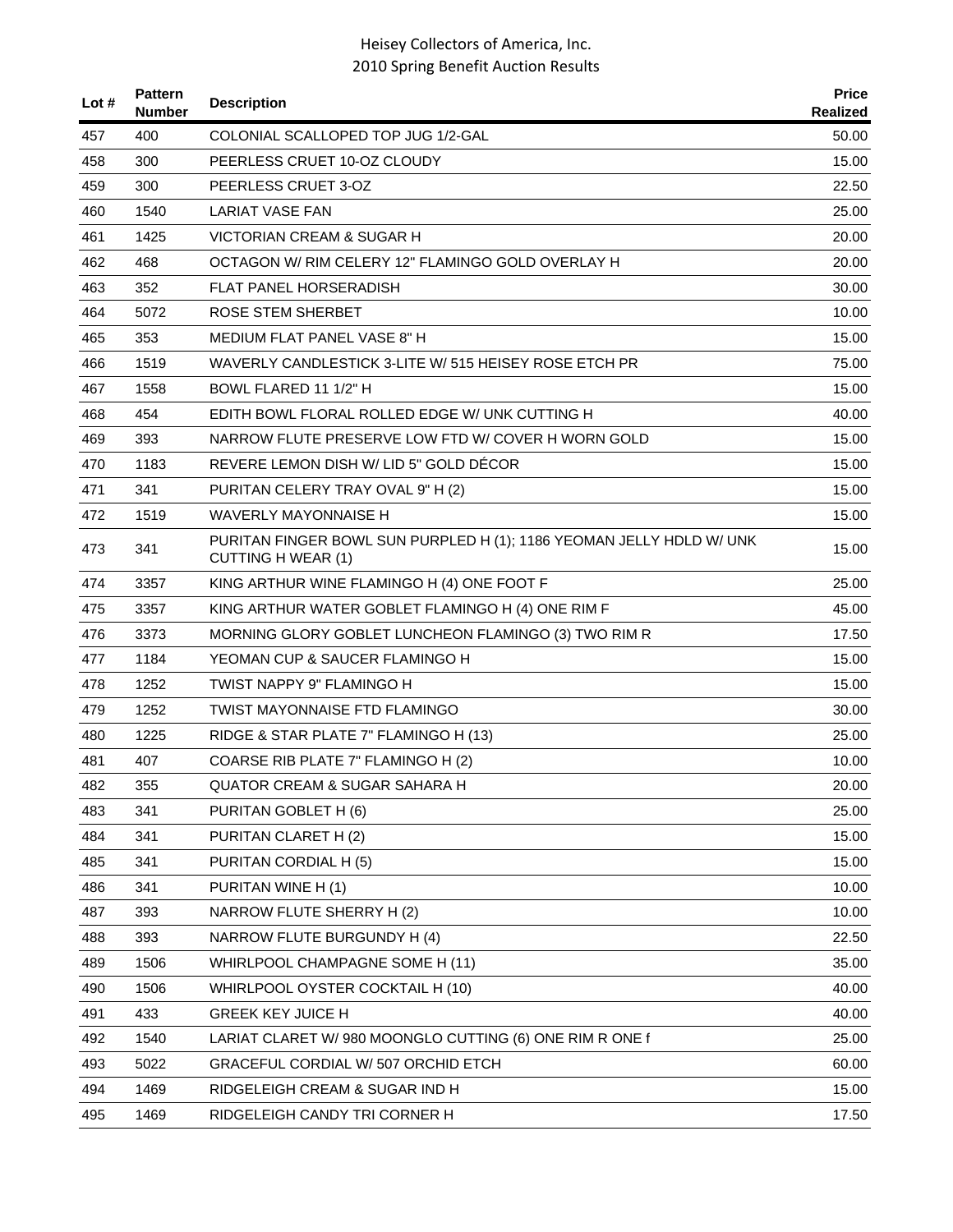| Lot # | <b>Pattern</b><br><b>Number</b> | <b>Description</b>                                                                     | <b>Price</b><br>Realized |
|-------|---------------------------------|----------------------------------------------------------------------------------------|--------------------------|
| 496   | 1469                            | RIDGELEIGH CIGARETTE BOX NO LID H                                                      | 5.00                     |
| 497   | 1469                            | RIDGELEIGH ASHTRAY DIAMOND FROM BRIDGE SET H                                           | 5.00                     |
| 498   | 1469                            | RIDGELEIGH ASHTRAY BRIDGE H                                                            | 5.00                     |
| 499   | 1183                            | REVERE COMPORT 6" SWIRL OPTIC                                                          | 5.00                     |
| 500   | 100                             | CENTENNIAL CANDLESTICK 9" H PR                                                         | 45.00                    |
| 500AD |                                 | FACTORY TOOL SHOVEL W/ "1511 SUGAR" MARKED ON HANDLE                                   | 85.00                    |
| 501   | 1489                            | PURITAN CANDLEBLOCK SQ 4" PR BASE C                                                    | 17.50                    |
| 502D  | 1469                            | RIDGELEIGH BOWL FLORAL FLARED 12" W/ ELABORATE SILVER OVERLAY H                        | 50.00                    |
| 503D  | 1553                            | <b>SPARROW OFF COLOR</b>                                                               | 25.00                    |
| 504   | 12                              | MALLARD WINGS UP H                                                                     | 55.00                    |
| 505   | 3                               | <b>ELEPHANT SMALL H</b>                                                                | 140.00                   |
| 506   | 3390                            | CARCASSONNE ICE TEA FTD 12-OZ ALEXANDRITE W/ CRYSTAL FOOT (2) ONE RIM<br><b>REPAIR</b> | 60.00                    |
| 507   | 3381                            | <b>CREOLE COCKTAIL ALEXANDRITE</b>                                                     | 80.00                    |
| 508   | 3381                            | <b>CREOLE COCKTAIL ALEXANDRITE</b>                                                     | 80.00                    |
| 509   | 3381                            | <b>CREOLE ICE TEA FTD 12-OZ ALEXANDRITE</b>                                            | 60.00                    |
| 510   | 3381                            | CREOLE SAUCER CHAMPAGNE ALEXANDRITE                                                    | 70.00                    |
| 511D  | 5072                            | ROSE STEM GOBLET 10-OZ W/ 515 HEISEY ROSE ETCH (2)                                     | 25.00                    |
| 512   | 5072                            | ROSE STEM CORDIAL W/515 HEISEY ROSE ETCH H                                             | 45.00                    |
| 513D  | 5072                            | ROSE STEM SAUCER CHAMPAGNE W/ 515 HEISEY ROSE ETCH                                     | 10.00                    |
| 514   | 5072                            | ROSE STEM WINE W/ 515 HEISEY ROSE ETCH H                                               | 25.00                    |
| 515D  | 5072                            | ROSE STEM SHERBET W/ 515 HEISEY ROSE ETCH H (2)                                        | 25.00                    |
| 516D  | 5072                            | ROSE STEM COCKTAIL W/ 515 HEISEY ROSE ETCH (2) ONE W/ c                                | 25.00                    |
| 517D  | 5072                            | ROSE STEM ICE TEA FTD W/ 515 HEISEY ROSE ETCH (2) ONE W/ RIM REPAIR                    | 30.00                    |
| 518   | 1519                            | WAVERLY CRUET W/ STOPPER W/ 515 HEISEY ROSE ETCH C                                     | 30.00                    |
| 519   | 1519                            | WAVERLY CUP & SAUCER W/515 HEISEY ROSE ETCH                                            | 10.00                    |
| 520   | 1519                            | WAVERLY MAYO & UNDERPLATE W/ 515 HEISEY ROSE ETCH PAPER LABEL                          | 30.00                    |
| 521   | 3404                            | SPANISH GOBLET COBALT BOWL                                                             | 65.00                    |
| 522   | 3404                            | SPANISH COCKTAIL COBALT BOWL (2)                                                       | 105.00                   |
| 523   | 3304                            | UNIVERSAL COCKTAIL ICER W/ LINER W/ 507 ORCHID ETCH                                    | 120.00                   |
| 524D  | 5025                            | TYROLEAN JUICE FTD 5-OZ W/ 507 ORCHID ETCH (2)                                         | 20.00                    |
| 525   | 5025                            | TYROLEAN COCKTAIL W/ 507 ORCHID ETCH H (2)                                             | 22.50                    |
| 526   | 5022                            | GRACEFUL CORDIAL W/507 ORCHID ETCH FOOT REPAIR                                         | 45.00                    |
| 527   | 3389                            | DUQUESNE TUMBLER FTD 10-OZ W/ 507 ORCHID ETCH                                          | 90.00                    |
| 528   |                                 | HEISEY DISPLAY AD PROMOTION FRAMED FEATURING FLAMINGO MOONGLEAM &<br><b>HAWTHORNE</b>  | 55.00                    |
| 529   | $\mathbf{1}$                    | <b>GEORGIAN CANDLESTICK 9" PR</b>                                                      | 40.00                    |
| 530   | 1401                            | EMPRESS VASE D F 9" MOONGLEAM                                                          | 390.00                   |
| 531D  | 1521                            | QUILT CIGARETTE BOX W/ COVER F                                                         | 20.00                    |
| 532   | 485                             | HEXAGON STEM COLOGNE 1-OZ W/ 64 STOPPER W/ 471 CHANTILLY CUTTING H                     | 90.00                    |
| 533   | 1255                            | PINEAPPLE & FAN VASE 8" EMERALD                                                        | 70.00                    |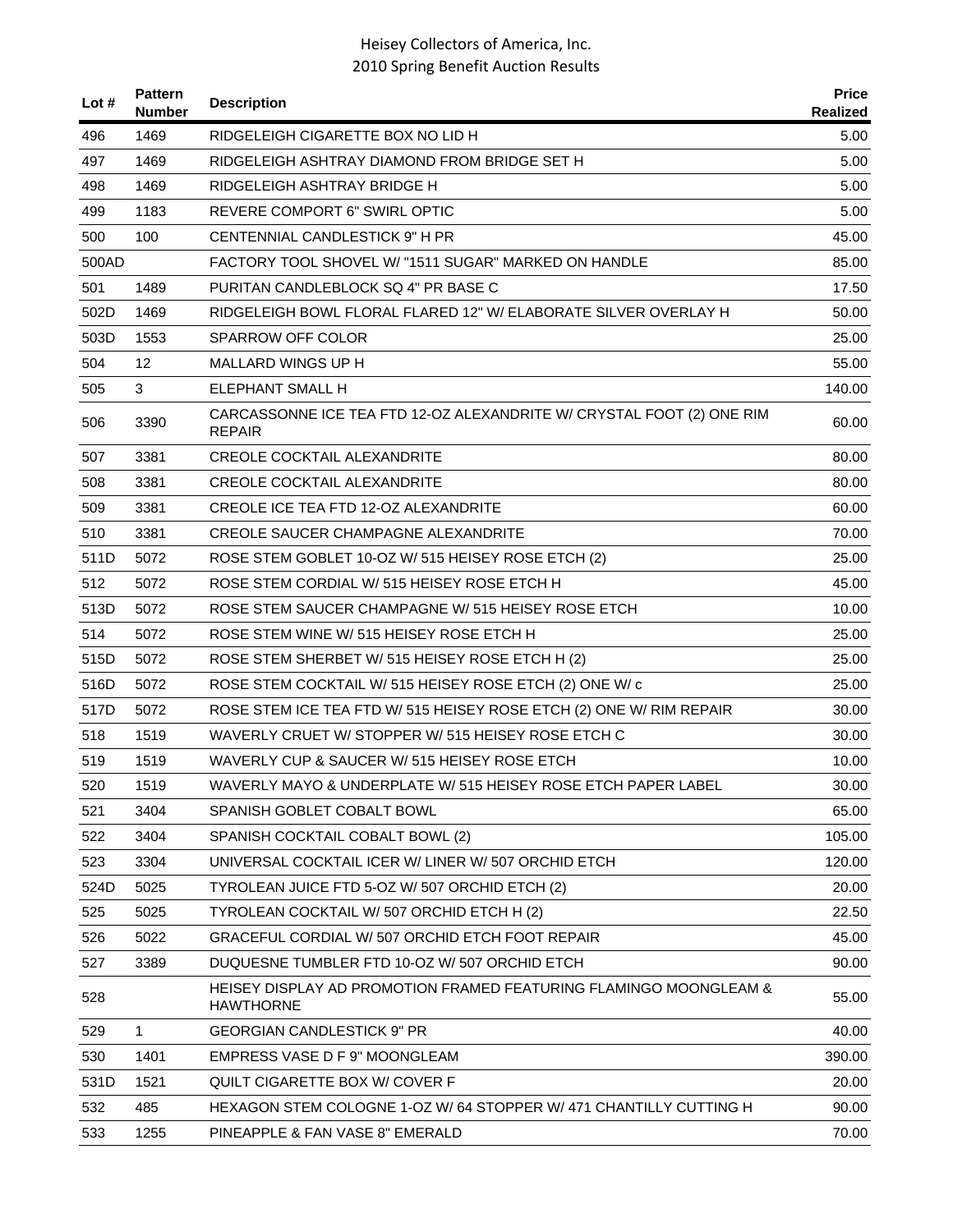| Lot $#$ | <b>Pattern</b><br><b>Number</b> | <b>Description</b>                                     | <b>Price</b><br><b>Realized</b> |
|---------|---------------------------------|--------------------------------------------------------|---------------------------------|
| 534D    | 1401                            | <b>EMPRESS PLATE RND 6" ALEXANDRITE</b>                | 30.00                           |
| 535D    | 1183                            | REVERE MARMALADE & COVER F W/ 634 ELECTRO CUTTING H    | 25.00                           |
| 536     | 4085                            | SATURN BALL VASE 6" ZIRCON                             | 225.00                          |
| 537     | 1506                            | WHIRLPOOL MUSTARD & COVER H                            | 55.00                           |
| 538D    | 3481                            | GLENFORD BAR GLASS FLAMINGO                            | 15.00                           |
| 539D    | 4230                            | FAVOR VASE RIM f                                       | 25.00                           |
| 540     | 4080                            | FINGER BOWL SATURN OPTIC ZIRCON                        | 55.00                           |
| 541     | 1401                            | EMPRESS CREAM & SUGAR IND FLAMINGO                     | 50.00                           |
| 542D    | 1401                            | EMPRESS MUSTARD NO LID FLAMINGO H                      | 12.50                           |
| 543     | 3397                            | GASCONY WINE 2 1/2-OZ SAHARA                           | 65.00                           |
| 544     | 5022                            | GRACEFUL CORDIAL W/ 507 ORCHID ETCH H                  | 50.00                           |
| 545     | 4085                            | KOHINOOR WINE ZIRCON BOWL                              | 80.00                           |
| 546D    | 1295                            | BEADED SWAG WINE SOUV "SOMMERSET PA" CUSTARD           | 7.50                            |
| 547     | 1401                            | EMPRESS D F MINT ALEXANDRITE H                         | 80.00                           |
| 548     | 1280                            | WINGED SCROLL RING TREE CUSTARD                        | 350.00                          |
| 549     | 1508                            | CARD CASE W/ UNK MONOGRAM CUTTING CORNER f             | 80.00                           |
| 550     | 3                               | CHICK (3) f ON ONE                                     | 0.00                            |
| 551     | 1401                            | EMPRESS PLATE SQ 7" TANGERINE H                        | 50.00                           |
| 552     | 1183                            | REVERE CANDY BOX 7" W/ LID MOONGLEAM H                 | 100.00                          |
| 553     | 31                              | JACK BE NIMBLE TOY CANDLESTICK H PR                    | 20.00                           |
| 554     | 150                             | BANDED FLUTE TRAY 10" H SHOWS WEAR                     | 7.50                            |
| 555     | 1553                            | <b>SPARROW</b>                                         | 27.50                           |
| 556     | 1184                            | YEOMAN CANDY BOW TIE HDLD 8 1/2" BASE f                | 15.00                           |
| 557     | 1519                            | WAVERLY CHEESE FTD W/515 HEISEY ROSE ETCH              | 20.00                           |
| 558     | 32                              | SKIRTED PANEL CANDLESTICK HDLD 5" H PR ONE OFF COLOR   | 20.00                           |
| 559     | 1201                            | <b>FANDANGO NAPPY SHALLOW 10"</b>                      | 25.00                           |
| 560     | 341                             | OLD WILLIAMSBURG JELLY TRI-CORNER HDLD H               | 10.00                           |
| 561     | 1425                            | VICTORIAN ASHTRAY / MATCH HOLDER IND H                 | 10.00                           |
| 562     | 343                             | SUNBURST MAYONNAISE H                                  | 100.00                          |
| 563     | 1235                            | BEADED PANEL & SUNBURST WINE H                         | 15.00                           |
| 564     | 343                             | SUNBURST OIL 4-OZ W/ STOPPER                           | 50.00                           |
| 565     | 1184                            | YEOMAN COLOGNE 2-OZ W/ STOPPER W/ UNK CUTTING DAUBER f | 20.00                           |
| 566     | 1540                            | LARIAT BLACK OUT LAMP W/ SHADES PR                     | 1,150.00                        |
| 567     | 1205                            | FANCY LOOP CRACKER JAR W/ METAL LID                    | 180.00                          |
| 568     | 1280                            | WINGED SCROLL TRAY 13" EMERALD                         | 200.00                          |
| 569     | 1280                            | WINGED SCROLL COLOGNE EMERALD W/ CRYSTAL STOPPER       | 425.00                          |
| 570     | 1280                            | WINGED SCROLL PIN TRAY 5" EMERALD                      | 65.00                           |
| 571     | 1280                            | WINGED SCROLL PUFF BOX & COVER EMERALD                 | 155.00                          |
| 572     | 1401                            | EMPRESS NUT DISH D F ALEXANDRITE                       | 100.00                          |
| 573     | 429                             | PLAIN PANEL RECESS CRUET W/ STOPPER SHOWS WEAR         | 10.00                           |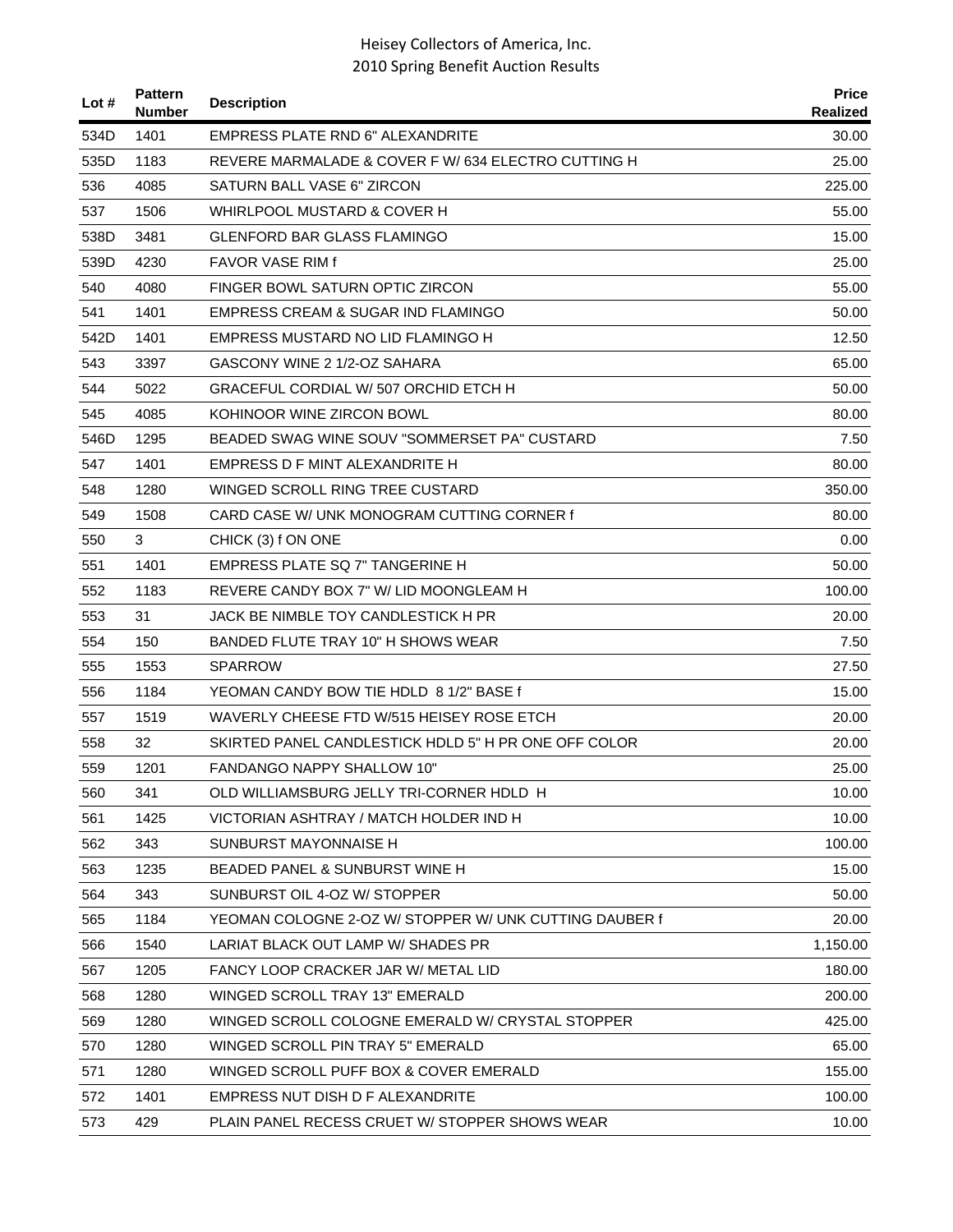| Lot $#$ | <b>Pattern</b><br><b>Number</b> | <b>Description</b>                                        | <b>Price</b><br>Realized |
|---------|---------------------------------|-----------------------------------------------------------|--------------------------|
| 574     |                                 | <b>HEISEY MIRROR SIGN</b>                                 | 360.00                   |
| 575     | 1205                            | <b>FANCY LOOP TOOTHPICK</b>                               | 45.00                    |
| 576     | 6                               | SHOE HOLDER SINGLE W/ CANDLE SOCKET                       | 50.00                    |
| 577     | 6                               | SHOE HOLDER SINGLE W/ CANDLE SOCKET                       | 55.00                    |
| 578     | 6                               | SHOE HOLDER DOUBLE W/ CANDLE SOCKET                       | 95.00                    |
| 579     | 4227                            | <b>FAVOR VASE COBALT</b>                                  | 130.00                   |
| 580     | 4228                            | <b>FAVOR VASE</b>                                         | 40.00                    |
| 581     | 4229                            | <b>FAVOR VASE FLAMINGO</b>                                | 600.00                   |
| 582     | 4231                            | FAVOR VASE SAHARA                                         | 75.00                    |
| 583     | 4232                            | <b>FAVOR VASE TANGERINE</b>                               | 825.00                   |
| 584     | 50                              | CABOCHON HEISEY ADVERTISING SIGN                          | 70.00                    |
| 585     | 1205                            | FANCY LOOP PUNCH CUP FTD STRAIGHT                         | 10.00                    |
| 586     | 1255                            | PINEAPPLE & FAN VASE 8"                                   | 25.00                    |
| 587     | 1250                            | <b>GROOVE &amp; SLASH SPOONER</b>                         | 55.00                    |
| 588     | 1221                            | SOUFFLE SHERBET H                                         | 10.00                    |
| 589     | 1503                            | <b>CRYSTOLITE SHELL CANDY W/ LID</b>                      | 25.00                    |
| 590     | 4027                            | CRISTOS DECANTER MOONGLEAM STOPPER TOP F                  | 40.00                    |
| 591     | 394                             | NARROW FLUTE CRACKER & CHEESE W/ COVER W/ SILVER DECOR H  | 50.00                    |
| 592     | 433                             | <b>GREEK KEY JELLY HDLD H</b>                             | 30.00                    |
| 593     | 1205 1/2                        | <b>FANCY LOOP TUMBLER</b>                                 | 20.00                    |
| 594     | 1238                            | BEEHIVE PLATE 8" MOONGLEAM                                | 30.00                    |
| 595     | 1519                            | WAVERLY DEMI TORTE PLATE 11" W/ 515 HEISEY ROSE ETCH      | 50.00                    |
| 596     | 1401                            | EMPRESS PLATE DINNER RND 10 1/2" W/ SILVER OVERLAY        | 15.00                    |
| 597     | 150                             | <b>BANDED FLUTE HORSERADISH</b>                           | 35.00                    |
| 598     | 1234                            | STIPPLED DIAMOND PLATE 8" MOONGLEAM H                     | 20.00                    |
| 599     | 99                              | LITTLE SQUATTER CANDLESTICK FLAMINGO H PR                 | 20.00                    |
| 600     | 406                             | COARSE RIB OIL 6-OZ W/ STOPPER B H                        | 25.00                    |
| 601     | 451                             | CROSS LINE FLUTE OIL W/ STOPPER H                         | 20.00                    |
| 602     | 10                              | GIBSON GIRL BOWL FLORAL 10" W/ UNK CUTTING SILVER DÉCOR H | 5.00                     |
| 603     | 358                             | SOLITAIRE ASHTRAY SAHARA                                  | 60.00                    |
| 604     | 433                             | GREEK KEY PUNCH CUP FLAMINGO H                            | 30.00                    |
| 605     | 1183                            | REVERE LEMON DISH & COVER 5" W/ UNK CUTTING H             | 10.00                    |
| 606     | 1184                            | YEOMAN MINT 2-HDLD W/ UNK CUTTING MOONGLEAM H             | 10.00                    |
| 607     | 1184                            | YEOMAN ASHTRAY BOW TIE HDLD FLAMINGO                      | 30.00                    |
| 608     | 99                              | LITTLE SQUATTER CANDLESTICK PR                            | 10.00                    |
| 609     | 1519                            | WAVERLY JELLY 7" W/ 507 ORCHID ETCH H                     | 25.00                    |
| 610     | 1184                            | YEOMAN BOWL FLORAL 15" FLAMINGO WORN GOLD                 | 10.00                    |
| 611     | 1235                            | BEADED PANEL & SUNBURST NAPPY 9"                          | 15.00                    |
| 612     | 473                             | NARROW FLUTE W/ RIM VASE 8" H                             | 65.00                    |
| 613     | 473                             | NARROW FLUTE W/ RIM STRAWBERRY PLATE H                    | 45.00                    |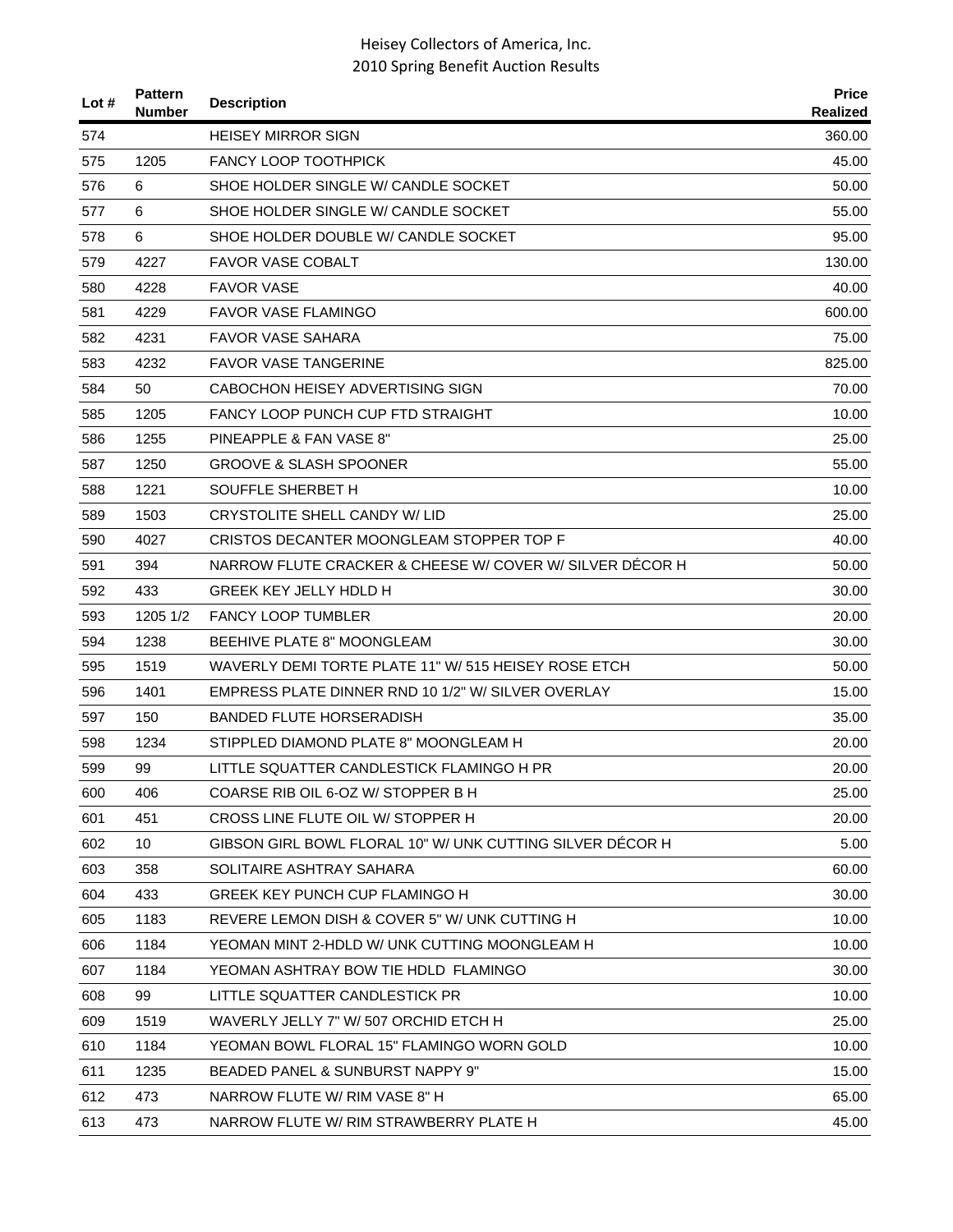| Lot $#$ | <b>Pattern</b><br><b>Number</b> | <b>Description</b>                                             | <b>Price</b><br>Realized |
|---------|---------------------------------|----------------------------------------------------------------|--------------------------|
| 614     | 465                             | RECESSED PANEL JAR CANDY W/ LID 1-LB H WORN GOLD RIM ROUGHNESS | 10.00                    |
| 615     | 468                             | OCTAGON W/ RIM CELERY ENAMEL DECOR H                           | 5.00                     |
| 616     | 1567                            | PLANTATION CREAM & SUGAR W/516 PLANTATION IVY ETCH             | 15.00                    |
| 617     | 1252                            | <b>TWIST COMPORT MOONGLEAM</b>                                 | 35.00                    |
| 618     | 1401                            | EMPRESS COMPORT RND H                                          | 15.00                    |
| 619     | 5072                            | ROSE STEM GOBLET W/ 515 HEISEY ROSE ETCH H                     | 30.00                    |
| 620     | 4225                            | <b>COBEL COCKTAIL SHAKER 1-PINT</b>                            | 45.00                    |
| 621     | 1469                            | RIDGELEIGH RELISH 3-PRT 10 1/2" H                              | 20.00                    |
| 622     | 393                             | NARROW FLUTE SUGAR TABLE W/LID H FINIAL f                      | 15.00                    |
| 623     | 1224                            | <b>HEXAGON SIX PLATE 12" MOONGLEAM SHOWS WEAR</b>              | 25.00                    |
| 624     | 1                               | <b>ELEPHANT LARGE</b>                                          | 140.00                   |
| 625     | 2                               | ELEPHANT MEDIUM                                                | 110.00                   |
| 626     | 3                               | <b>ELEPHANT SMALL</b>                                          | 95.00                    |
| 627     | 300                             | PEERLESS TOOTHPICK H                                           | 7.50                     |
| 628     | 341 1/2                         | PURITAN JUG 3-QT H                                             | 75.00                    |
| 629     | 352                             | FLAT PANEL CRUSHED FRUIT W/ LID 2-QT H PATENT                  | 115.00                   |
| 630     | 465                             | RECESSED PANEL BASKET 7" H                                     | 25.00                    |
| 631     | 465                             | RECESSED PANEL JAR CANDY 1/2-LB H (2)                          | 110.00                   |
| 632     | 1201                            | <b>FANDANGO TOOTHPICK BASE f</b>                               | 5.00                     |
| 633     | 1469                            | RIDGELEIGH OIL W/ STOPPER                                      | 10.00                    |
| 634     | 1295                            | BEADED SWAG NAPPY 4" EMERALD WORN GOLD f's                     | 10.00                    |
| 635     | 3408                            | JAMESTOWN COCKTAIL W/ 941 BARCELONA CUTTING H (6)              | 20.00                    |
| 636     | 1535                            | OVAL & DIAMOND POINT ASHTRAY JELLY SET                         | 10.00                    |
| 637     | 3                               | GOOSE WINGS UP                                                 | 35.00                    |
| 638     | 1425                            | VICTORIAN CRUET W/ STOPPER H (2)                               | 15.00                    |
| 639     | 136                             | TRIPLEX CANDLESTICK 3-LITE SAHARA H                            | 20.00                    |
| 640     | 134                             | TRIDENT CANDLESTICK 2-LITE SAHARA                              | 15.00                    |
| 641     | 134                             | TRIDENT CANDLESTICK 2-LITE FLAMINGO                            | 25.00                    |
| 642     | 21                              | ARISTOCRAT CANDLESTICK 7" H PR f ON ONE                        | 15.00                    |
| 643     | 1445                            | <b>GRAPE CLUSTER CANDLESTICK 1-LITE H</b>                      | 25.00                    |
| 644     | 5                               | <b>PATRICIAN CANDLESTICK 8"</b>                                | 12.50                    |
| 645     | 128                             | LIBERTY CANDLESTICK1-LITE FLAMINGO PR                          | 20.00                    |
| 646     | 113                             | MARS CANDLESTICK 1-LITE FLAMINGO PR                            | 25.00                    |
| 647     | 30                              | TOM THUMB TOY CANDLESTICK H                                    | 15.00                    |
| 648     | 1472                            | PARALLEL QUARTER CANDLESTICK PR                                | 15.00                    |
| 649     | 120                             | OVERLAPPING SWIRL CANDLESTICK MOONGLEAM H                      | 10.00                    |
| 650     | 104                             | BERTHA CANDLESTICK MOONGLEAM H                                 | 525.00                   |
| 651     | 104                             | BERTHA CANDLESTICK W/754 SEVILLE CUTTING H                     | 125.00                   |
| 652     | 1469                            | RIDGELEIGH CANDLEVASE                                          | 20.00                    |
| 653     | 393                             | NARROW FLUTE MUSTARD & COVER W/ NO. 5 SPOON                    | 30.00                    |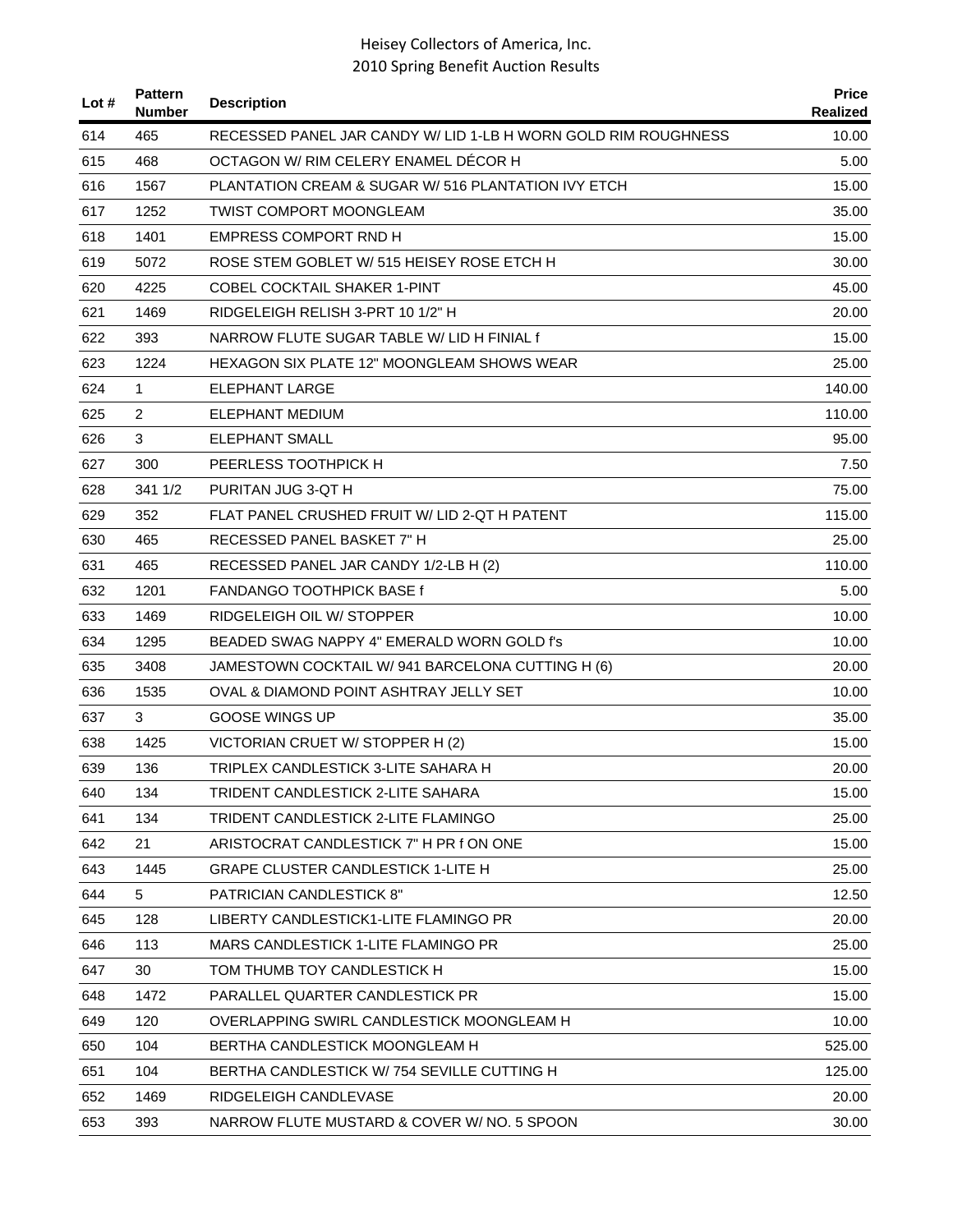| Lot # | <b>Pattern</b><br><b>Number</b> | <b>Description</b>                                                                         | <b>Price</b><br>Realized |
|-------|---------------------------------|--------------------------------------------------------------------------------------------|--------------------------|
| 654   | 1183                            | REVERE LEMON DISH & COVER 5" W/ UNK BUTTERFLY CUTTING H (2)                                | 15.00                    |
| 655   | 1183                            | REVERE JAR CANDY W/ COVER 1/2-LB W/ UNK CUTTING H (2)                                      | 45.00                    |
| 656   | 1951                            | CABOCHON JELLY FTD 5" H                                                                    | 12.50                    |
| 657   | 407                             | COARSE RIB CHAMPAGNE H (2)                                                                 | 10.00                    |
| 658   | 1229                            | OCTAGON MAYONNAISE D O MOONGLEAM (1); MAYONNAISE D O SAHARA (1)                            | 22.50                    |
| 659   | 341                             | PURITAN OIL W/ STOPPER 4-OZ H                                                              | 14.00                    |
| 660   | 393                             | NARROW FLUTE SODA FTD HDLD 5-OZ H f's                                                      | 12.50                    |
| 661   | 477                             | HEISEY HAIRPIN NAPPY SHALLOW 9" H BOTTOM f                                                 | 70.00                    |
| 662   | 341                             | PURITAN TRAY 10" H EDGE f                                                                  | 10.00                    |
| 663   | 341                             | PURITAN TRAY 10" H                                                                         | 15.00                    |
| 664   | 341                             | PURITAN TRAY 10" H                                                                         | 15.00                    |
| 665   | 341                             | PURITAN TRAY 10" H                                                                         | 15.00                    |
| 666   | 341                             | PURITAN TRAY 10" H                                                                         | 17.50                    |
| 667   | 341                             | PURITAN TRAY 10" H                                                                         | 25.00                    |
| 668   | 341                             | PURITAN TRAY 10" H                                                                         | 17.50                    |
| 669   | 341                             | PURITAN TRAY 10" H                                                                         | 20.00                    |
| 670   | 341                             | PURITAN TRAY 10" H                                                                         | 17.50                    |
| 671   | 1469                            | RIDGELEIGH CREAM & SUGAR IND H                                                             | 15.00                    |
| 672   | 1469 1/2                        | RIDGELEIGH NUT DISH IND H (4)                                                              | 25.00                    |
| 673   | 134                             | TRIDENT CANDLESTICK 2-LITE W/ UNK CUTTING PR                                               | 25.00                    |
| 674   | 1513                            | BAROQUE BASE FOR 2-LITE CANDELABRA PR                                                      | 15.00                    |
| 675   | 1401                            | EMPRESS RELISH 3-PRT 7" FLAMINGO                                                           | 15.00                    |
| 676   | 1229                            | OCTAGON MINT FLAMINGO (1); CHEESE D O MOONGLEAM (2)                                        | 10.00                    |
| 677   | 393                             | NARROW FLUTE BANANA SPLIT H (1); 1540 LARIAT CHEESE FTD W/ COVER (1)                       | 30.00                    |
| 678   | 1519                            | WAVERLY BOWL GARDENIA 12" W/ 507 ORCHID ETCH (1); COVERED BUTTER W/ 507<br>ORCHID ETCH (1) | 75.00                    |
| 679   | 393                             | NARROW FLUTE CRACKER PLATE 10" H (1); PLATE 8" H (1)                                       | 15.00                    |
| 680   | 393                             | NARROW FLUTE JELLY HDLD H (1); ALMOND FTD 6" H (1)                                         | 10.00                    |
| 681   | 1540                            | PLUG HORSE SPARKY BASE f's                                                                 | 25.00                    |
| 682   | 1522                            | <b>COLT STANDING</b>                                                                       | 25.00                    |
| 683   | $\overline{2}$                  | GOOSE WINGS HALF (2)                                                                       | 35.00                    |
| 684   | 118                             | ROOSTER HEAD STOPPER                                                                       | 17.50                    |
| 685   | 1503                            | CRYSTOLITE CONSERVE 2-PRT HH                                                               | 10.00                    |
| 686   | 1503                            | CRYSTOLITE RELISH CLOVERLEAF 4-PRT                                                         | 12.50                    |
| 687   | 1503                            | CRYSTOLITE PLATE DINNER 10" PLAIN BOTTOM (4) MINOR WEAR                                    | 70.00                    |
| 688   | 1503                            | <b>CRYSTOLITE MAYONNAISE LINER (3)</b>                                                     | 5.00                     |
| 689   | 1503                            | CRYSTOLITE PLATE 8" STAR BOTTOM H (3)                                                      | 5.00                     |
| 690   | 1503                            | <b>CRYSTOLITE SANDWICH PLATE 12"</b>                                                       | 10.00                    |
| 691   | 1503                            | CRYSTOLITE CUP & SAUCER H (8 SETS)                                                         | 25.00                    |
| 692   | 1503                            | CRYSTOLITE JELLY 2-HDLD 2-PRT 6" H (1); BON BON 2-HDLD OVAL H (1)                          | 20.00                    |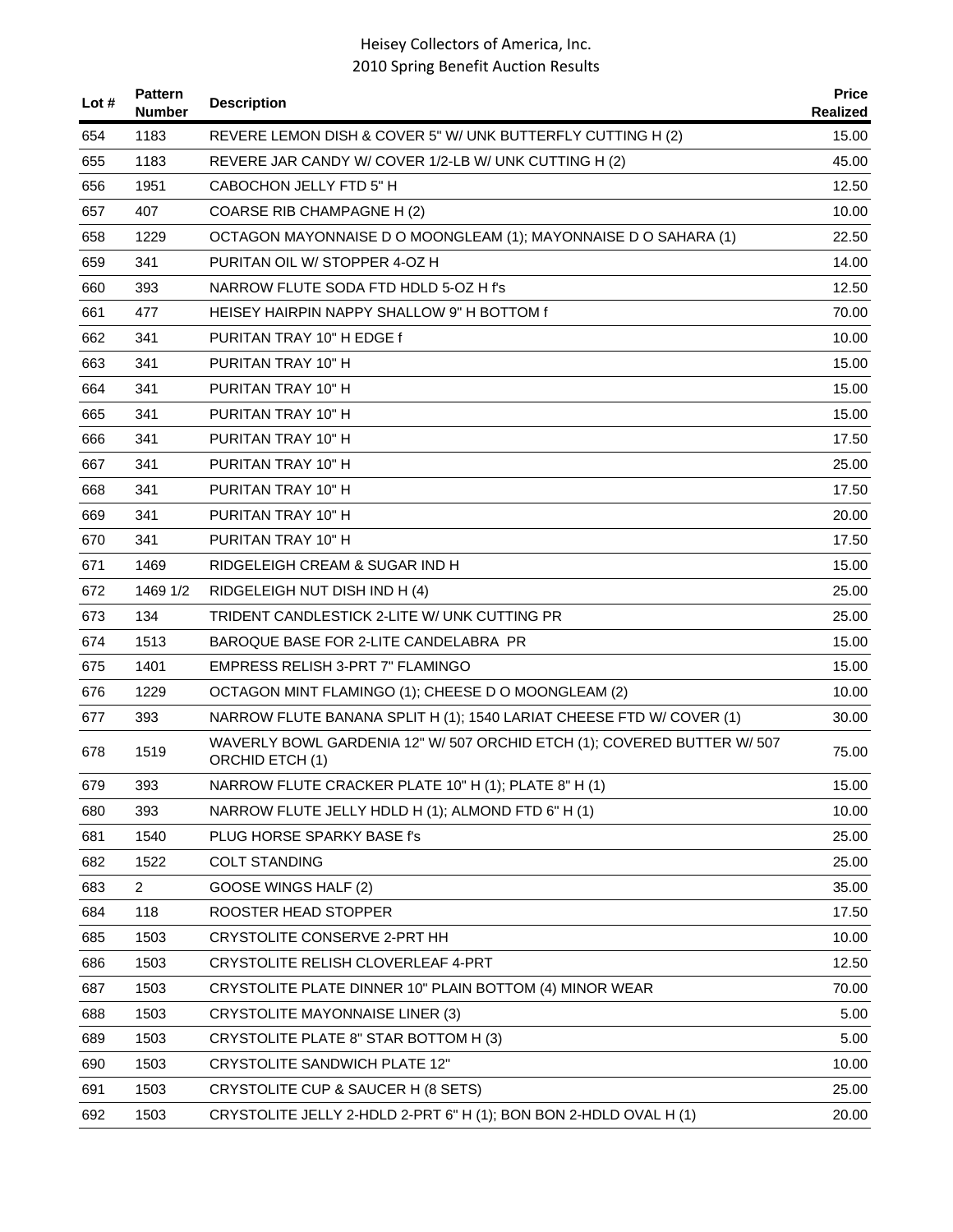| Lot # | <b>Pattern</b><br><b>Number</b> | <b>Description</b>                                                                            | <b>Price</b><br>Realized |
|-------|---------------------------------|-----------------------------------------------------------------------------------------------|--------------------------|
| 693   | 1503                            | CRYSTOLITE DISH NUT IND SWAN (2); 1503 1/2 CRYSTOLITE CUP H (1)                               | 10.00                    |
| 694   | 473                             | NARROW FLUTE W/ RIM CREAM IND 4-OZ FOR 8" DICE SUGAR H                                        | 10.00                    |
| 695   | 1469 1/2                        | RIDGELEIGH JELLY 2-PRT (1); 1469 RIDGELEIGH 3-HDLD JELLY H (1)                                | 25.00                    |
| 696   | 1404                            | OLD SANDWICH SUNDAE H (6)                                                                     | 12.50                    |
| 697   | 4044                            | NEW ERA GOBLET (8) 4 W/ f's                                                                   | 25.00                    |
| 698   | 4044                            | NEW ERA CHAMPAGNE (6) 1 H                                                                     | 25.00                    |
| 699   | 4044                            | NEW ERA OYSTER COCKTAIL (2)                                                                   | 10.00                    |
| 700   | 1183                            | REVERE DRESSING 2-PRT H (1); 1485 SATURN MAYO H (1)                                           | 10.00                    |
| 701   | 1483                            | STANHOPE SUGAR W/ BLACK KNOBS H (1); 1590 ZODIAC SUGAR (1)                                    | 25.00                    |
| 702   | 341                             | PURITAN SHERBET LOW FTD 3-OZ H (8)                                                            | 17.50                    |
| 703   | 359                             | COLONIAL SHERBET FLARED 3-OZ H (2)                                                            | 10.00                    |
| 704   | 1519                            | WAVERLY EPERGNETTE 5 1/2" (2) 1 BOTTOM f 1 W/ RUBBER FITTING                                  | 5.00                     |
| 705   | 411                             | TUDOR MINT HDLD (1); NAPPY FLARED 5" H (1)                                                    | 5.00                     |
| 706   | 411                             | TUDOR CHEESE 2-HDLD MOONGLEAM H                                                               | 7.50                     |
| 707   | 1252                            | TWIST MINT 2-HDLD FLAMINGO H                                                                  | 12.50                    |
| 708   | 341                             | PURITAN FINGER BOWL H (2); NAPPY SHALLOW 4" H (1); 341 1/2 PURITAN NAPPY 4<br>$1/2$ " H $(1)$ | 5.00                     |
| 709   | 393                             | NARROW FLUTE JELLY HDLD H (1); NAPPY 4" H (1); BAKED APPLE H (1)                              | 7.50                     |
| 710   | 393                             | NARROW FLUTE CREAM & SUGAR IND H; 1454 DIAMOND POINT IND ASHTRAY H (4)                        | 15.00                    |
| 711   | 1200                            | CUT BLOCK NAPPY 4 1/2"                                                                        | 5.00                     |
| 712   | 3390                            | CARCASSONNE SHERBET SAHARA (3); GOBLET SAHARA (1)                                             | 12.50                    |
| 713   | 3390                            | CARCASSONNE SHERBET (4)                                                                       | 7.50                     |
| 714   | 352                             | FLAT PANEL LAVENDAR JAR W/ LID 10-OZ H VERY CLOUDY                                            | 12.50                    |
| 715   | 411                             | TUDOR COMPOTE HIGH FTD 6" H                                                                   | 5.00                     |
| 716   | 411                             | TUDOR FLORAL COMPOTIER W/ NO.9 4" BLOCK H                                                     | 45.00                    |
| 717   | 1184                            | YEOMAN LEMON DISH W/ COVER D O FLAMINGO H                                                     | 15.00                    |
| 718   | 500                             | OCTAGON CREAM & SUGAR MOONGLEAM HDLDS H                                                       | 25.00                    |
| 719   | 1509                            | QUEEN ANN DRESSING 2-PRT W/507 ORCHID ETCH H                                                  | 12.50                    |
| 720   | 516                             | FAIRACRE COLOGNE W/ STOPPER D O FLAMINGO                                                      | 95.00                    |
| 721   | 1205                            | <b>FANCY LOOP TOOTHPICK</b>                                                                   | 17.50                    |
| 722   | 1401                            | EMPRESS RELISH 3-PRT W/ LOTUS FERN ETCH H                                                     | 10.00                    |
| 723   | 1184                            | YEOMAN SODA 12-OZ W/467 TALLY HO ETCH                                                         | 30.00                    |
| 724   | 1184                            | YEOMAN SODA 12-OZ W/460 CLUB DRINKING SCENE ETCH H                                            | 70.00                    |
| 725   | 1184                            | YEOMAN SODA 12-OZ W/ 462 FOX CHASE ETCH H                                                     | 30.00                    |
| 726   | 1184                            | YEOMAN SODA 12-OZ W/ 459 FISHERMAN ETCH H                                                     | 95.00                    |
| 727   | 343                             | SUNBURST JELLY HIGH FTD H                                                                     | 25.00                    |
| 728   | 1519                            | WAVERLY CHEESE FTD W/ UNK CUTTING                                                             | 5.00                     |
| 729   | 1205                            | FANCY LOOP NAPPY SQ 4" EMERALD FAIR GOLD                                                      | 25.00                    |
| 730   | 362                             | SYRUP 7-OZ W/794 WINDSOR CUTTING H                                                            | 17.50                    |
| 731   | 1280                            | WINGED SCROLL TANKARD EMERALD GOOD GOLD                                                       | 160.00                   |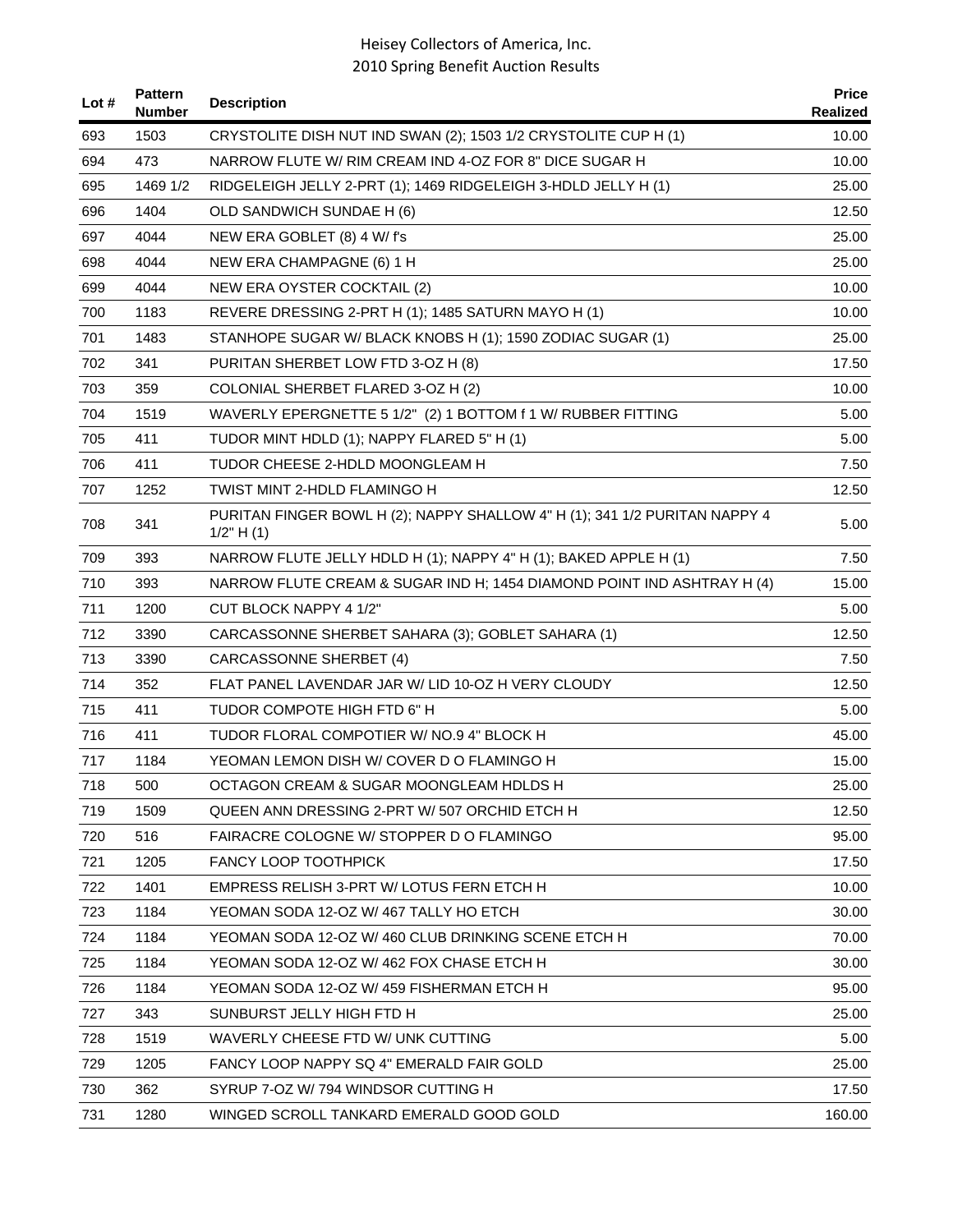| Lot # | <b>Pattern</b><br><b>Number</b> | <b>Description</b>                                                                                                  | <b>Price</b><br>Realized |
|-------|---------------------------------|---------------------------------------------------------------------------------------------------------------------|--------------------------|
| 732   | 1184                            | YEOMAN BOUILLION VASELINE H                                                                                         | 120.00                   |
| 733   | 473                             | NARROW FLUTE W/ RIM FRENCH DRESSING UNDERPLATE VASELINE H                                                           | 250.00                   |
| 734   | 305                             | PUNTY & DIAMOND POINT DECANTER NO STOPPER                                                                           | 20.00                    |
| 735   | 1235                            | BEADED PANEL & SUNBURST BOWL FTD 8"                                                                                 | 50.00                    |
| 736   | 1205                            | <b>FANCY LOOP BOWL FTD 8"</b>                                                                                       | 70.00                    |
| 737   | 1425                            | VICTORIAN CREAM & SUGAR SAHARA H                                                                                    | 150.00                   |
| 738   | 1280                            | WINGED SCROLL TOBACCO JAR W/ LID CUSTARD FAIR GOLD (1); CIGAR HOLDER<br><b>CUSTARD FAIR GOLD (1)</b>                | 650.00                   |
| 739   | 1280                            | WINGED SCROLL CIGAR HOLDER EMERALD (1); CIGARETTE HOLDER EMERALD (1)                                                | 140.00                   |
| 740   | 1280                            | WINGED SCROLL ASH HOLDER CUSTARD (1); MATCH HOLDER CUSTARD (1)                                                      | 90.00                    |
| 741   | 1280                            | WINGED SCROLL MATCH HOLDER OPAL                                                                                     | 185.00                   |
| 742   | 1280                            | WINGED SCROLL ASH HOLDER EMERALD POOR GOLD                                                                          | 110.00                   |
| 743   |                                 | PLATE 8" UNKNOWN PATTERN SIMILAR TO 1406 FLEUR DE LEIS SAHARA H (4)                                                 | 50.00                    |
| 744   | 1255                            | PINEAPPLE & FAN PLATE 5" EMERALD (1); NO. 2 SALT EMERALD f (1); NO. 3 SALT<br>EMERALD (1); HDLD CUSTARD EMERALD (1) | 50.00                    |
| 745   | 1205                            | FANCY LOOP PLATE 5" EMERALD GOLD (1); HDLD CUSTARD EMERALD GOLD (1)                                                 | 20.00                    |
| 746   | 1295                            | <b>BEADED SWAG COVER 3" EMERALD</b>                                                                                 | 12.50                    |
| 747   | 160                             | LOCKET ON CHAIN LID 3" EMERALD                                                                                      | 27.50                    |
| 748   | 1280                            | WINGED SCROLL NO. 1 SALT & PEPPER                                                                                   | 90.00                    |
| 749   | 19                              | CLASSIC CANDELABRUM 26" 2-LITE W/ BOBECHES & "A" PRISMS (7 PCS)                                                     | 280.00                   |
| 750   | 1469                            | RIDGELEIGH ASHTRAY SQ 2 1/2" (2)                                                                                    | 5.00                     |
| 751   | 1503                            | CRYSTOLITE PICKLE OVAL 6" H                                                                                         | 10.00                    |
| 752   | 1021                            | CHRISTINE SUGAR W/ LID W/ UNK FLORAL CUTTING LID F                                                                  | 5.00                     |
| 753   | 1021                            | CHRISTINE CREAM W/ UNK FLORAL CUTTING                                                                               | 20.00                    |
| 754   | 1522                            | <b>COLT STANDING</b>                                                                                                | 25.00                    |
| 755   | 517                             | PITCHER W/ 197 TUMBLE UP TUMBLER BOTTOM f BOTH W/ UNK CUTTING                                                       | 85.00                    |
| 756   | 30                              | TOM THUMB TOY CANDLESTICK H (5)                                                                                     | 25.00                    |
| 757   | 406                             | COARSE RIB NAPPY 4" (10)                                                                                            | 17.50                    |
| 758   | 351                             | PRISCILLA NAPPY 4 1/2" STAR BOTTOM H                                                                                | 25.00                    |
| 759   | 9                               | COASTER H(3)                                                                                                        | 5.00                     |
| 760   | 393                             | NARROW FLUTE SALT IND H (2)                                                                                         | 14.00                    |
| 761   | 300                             | PEERLESS BITTERS BOTTLE                                                                                             | 5.00                     |
| 762   | 353                             | MEDIUM FLAT PANEL OIL 4-OZ W/ NO. 6 STOPPER                                                                         | 5.00                     |
| 763   | 353                             | MEDIUM FLAT PANEL OIL 8-OZ W/ NO. 6 STOPPER                                                                         | 5.00                     |
| 764   | 25                              | COLONIAL PUFF BOX W/ LUCITE LID                                                                                     | 7.50                     |
| 765   | 25                              | COLONIAL HAIR RECEIVER W/ LUCITE LID                                                                                | 7.50                     |
| 766   | 11                              | MUDDLER LARGE F                                                                                                     | 7.50                     |
| 767   | 465                             | RECESSED PANEL CANDY 1-LB W/ LID GOLD DECOR                                                                         | 17.50                    |
| 768   | 1401                            | EMPRESS SALT & PEPPER W/ SILVER OVERLAY WORN                                                                        | 12.50                    |
| 769   | 393                             | NARROW FLUTE NAPPY 8" RIM f                                                                                         | 5.00                     |
| 770   | 134                             | TRIDENT CANDLESTICK 2-LITE W/ 507 ORCHID ETCH PR                                                                    | 20.00                    |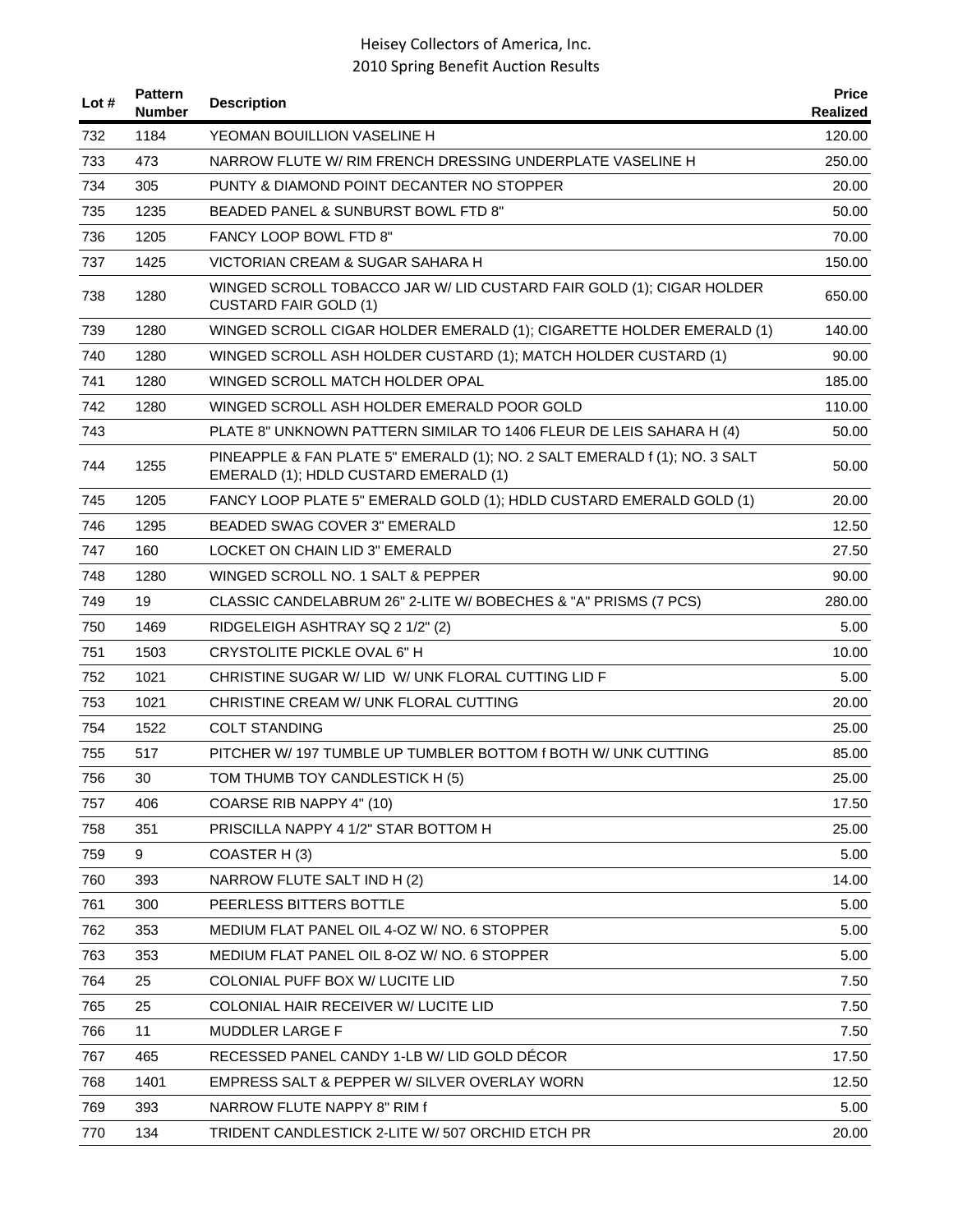| Lot # | <b>Pattern</b><br><b>Number</b> | <b>Description</b>                                                    | <b>Price</b><br>Realized |
|-------|---------------------------------|-----------------------------------------------------------------------|--------------------------|
| 771   | 112                             | MERCURY CANDLESTICK 1-LITE W/507 ORCHID ETCH PR                       | 17.50                    |
| 772   | 1509                            | QUEEN ANN CUP & SAUCER W/ 507 ORCHID ETCH (2 SETS)                    | 30.00                    |
| 773   | 1401                            | EMPRESS RELISH RND 3-PRT W/507 ORCHID ETCH H                          | 15.00                    |
| 774   | 1519                            | WAVERLY PLATE LUNCHEON 8" W/ 507 ORCHID ETCH (8)                      | 35.00                    |
| 775   | 1519                            | WAVERLY MAYO UNDERPLATE 7" W/ 507 ORCHID ETCH                         | 35.00                    |
| 776   | 5025                            | TYROLEAN SAUCER CHAMPAGNE W/ 507 ORCHID ETCH (3) ONE STEM f ONE RIM F | 10.00                    |
| 777   | 5025                            | TYROLEAN ICE TEA LOW FTD W/ 507 ORCHID ETCH (3)                       | 20.00                    |
| 778   | 1519                            | WAVERLY BOWL GARDENIA 13" W/ 507 ORCHID ETCH                          | 30.00                    |
| 779   | 5025                            | TYROLEAN GOBLET TALL (2) ONE RIM F ONE BASE f                         | 7.50                     |
| 780   | 5025                            | TYROLEAN GOBLET LOW FTD W/ 507 ORCHID ETCH                            | 25.00                    |
| 781   | 300                             | PEERLESS SHERRY H (3)                                                 | 7.50                     |
| 782   | 433                             | <b>GREEK KEY JUICE 5-OZ H CLOUDY</b>                                  | 12.50                    |
| 783   | 433                             | GREEK KEY PLATE 5" H (3)                                              | 7.50                     |
| 784   | 433                             | GREEK KEY PLATE 3" H (2)                                              | 7.50                     |
| 785   | 433                             | <b>GREEK KEY BANANA SPLIT H</b>                                       | 20.00                    |
| 786   | 5024                            | OXFORD COCKTAIL 3 1/2-OZ H (8)                                        | 35.00                    |
| 787   | 4037                            | CLARENCE OVAL SHERRY W/ 507 ORCHID ETCH STERLING TOP                  | 75.00                    |
| 788   | 3                               | <b>GOOSE WINGS UP</b>                                                 | 35.00                    |
| 789   | $\mathbf{1}$                    | <b>GOOSE WINGS DOWN</b>                                               | 155.00                   |
| 790   | 1540                            | LARIAT COLOGNE W/ STOPPER (2)                                         | 30.00                    |
| 791   | 351                             | PRISCILLA TOOTHPICK H BOTTOM f                                        | 10.00                    |
| 792   | 300                             | PEERLESS CREAM & SUGAR IND H                                          | 12.50                    |
| 793   | 351                             | PRISCILLA MUSTARD W/ COVER NO. 1 SPOON H                              | 30.00                    |
| 794   | 433                             | <b>GREEK KEY SHERBET H (6)</b>                                        | 25.00                    |
| 795   | 433                             | GREEK KEY CHAMPAGNE FLARED H (2)                                      | 45.00                    |
| 796   | 300                             | PEERLESS CHAMPAGNE FLUTE H                                            | 5.00                     |
| 797   | 3                               | <b>MARLBORO CANDLESTICK</b>                                           | 15.00                    |
| 798   | 4054                            | CORONATION TANKARD TALL ICE LIP 1/2-GAL                               | 65.00                    |
| 799   | 1504                            | REGENCY CANDLESTICK 2-LITE PR                                         | 20.00                    |
| 800   | 1495                            | <b>FERN CANDLESTICK 2-LITE PR</b>                                     | 30.00                    |
| 800AD |                                 | FACTORY TOOL DOUBLE CARRIER W/ ASBESTOS WRAP                          | 65.00                    |
| 801   | 411                             | TUDOR CELERY 12" H                                                    | 5.00                     |
| 802   | 1401                            | EMPRESS MINT D F H                                                    | 5.00                     |
| 803   | 341                             | PURITAN MUSHROOM DOME 5 1/2"                                          | 5.00                     |
| 804   | 1495                            | FERN CANDLESTICK 2-LITE                                               | 12.50                    |
| 805   | 353                             | MEDIUM FLAT PANEL COMPOTE 5" H                                        | 12.50                    |
| 806   | 1575                            | CUPPED LILY BOWL FLORAL 7" H                                          | 15.00                    |
| 807   | 325                             | PILLOWS CREAM TABLE H HANDLE C                                        | 10.00                    |
| 808   | 1280                            | WINGED SCROLL CREAM TABLE EMERALD GOOD GOLD                           | 35.00                    |
| 809   | 343                             | SUNBURST SPOONER H                                                    | 50.00                    |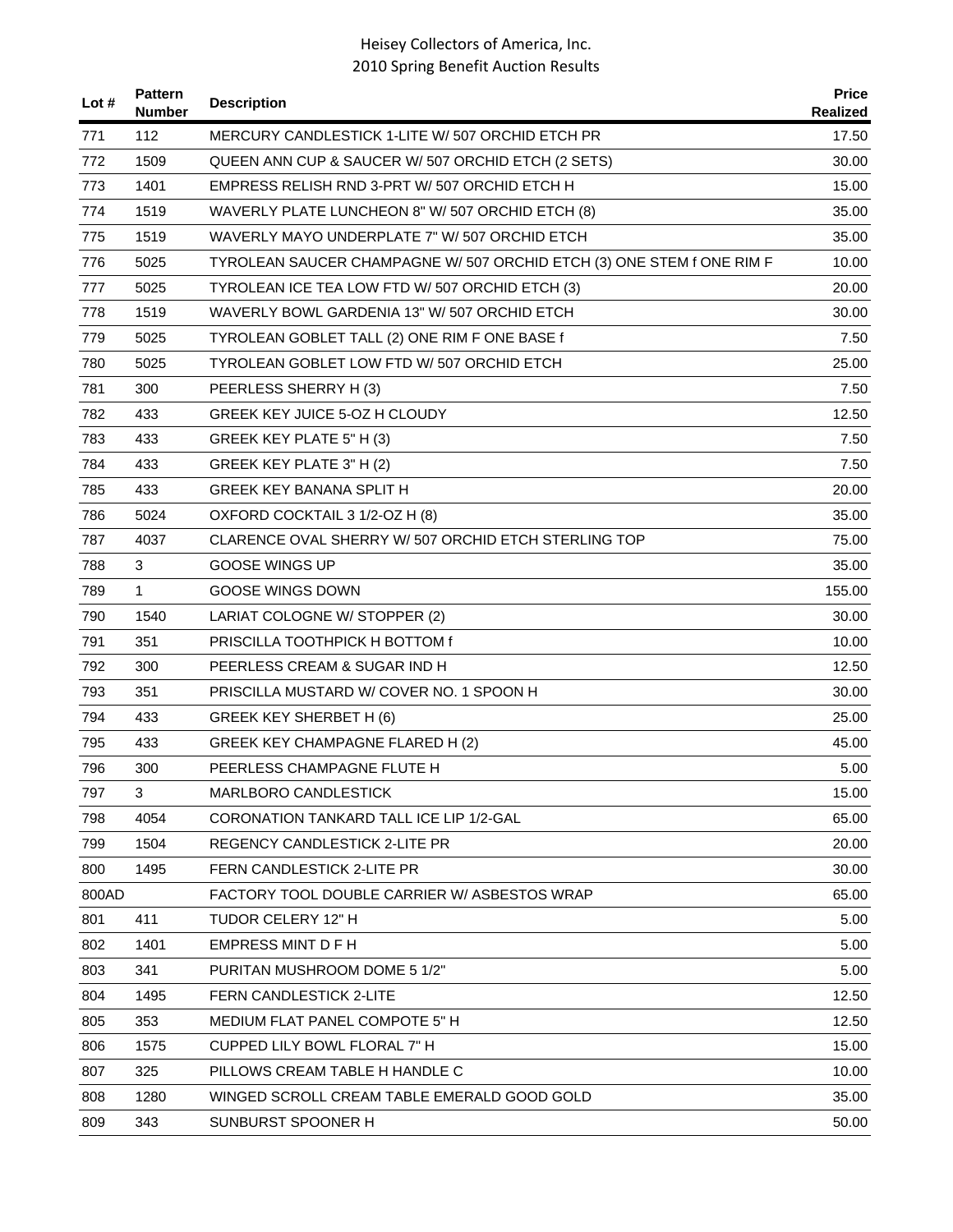| Lot $#$ | <b>Pattern</b><br>Number | <b>Description</b>                                                           | <b>Price</b><br>Realized |
|---------|--------------------------|------------------------------------------------------------------------------|--------------------------|
| 810     | 1183                     | <b>REVERE FRENCH DRESSING H</b>                                              | 7.50                     |
| 811     | 353                      | MEDIUM FLAT PANEL MUG SHAVING H B                                            | 37.50                    |
| 812     | 197                      | TUMBLE UP TUMBLER H                                                          | 5.00                     |
| 813     | 1200                     | CUT BLOCK CREAM F & SUGAR IND CUSTARD                                        | 10.00                    |
| 814     | 351                      | PRISCILLA JELLY LOW FTD 2-HDLD H                                             | 7.50                     |
| 815     | 351                      | PRISCILLA ALE 4-OZ H                                                         | 15.00                    |
| 816     | 1503                     | CRYSTOLITE CREAM & SUGAR IND W/ TRAY H                                       | 20.00                    |
| 817     | 1401                     | EMPRESS PLATE SQ 7" SAHARA H (5)                                             | 20.00                    |
| 818     | 451                      | CROSS LINE FLUTE VASE 5" H                                                   | 17.50                    |
| 819     | 1626                     | SATELLITE BOWL CRIMPED 7 1/2" H UNFINISHED BOTTOM                            | 30.00                    |
| 820     | 1425                     | VICTORIAN GOBLET 9-OZ HIGH FTD SAHARA H                                      | 30.00                    |
| 821     | 1425                     | VICTORIAN CLARET 4-OZ SAHARA H                                               | 25.00                    |
| 822     | 1425                     | VICTORIAN OYSTER COCKTAIL 5-OZ SAHARA (2)                                    | 70.00                    |
| 823     | 1404                     | OLD SANDWICH GOBLET MOONGLEAM H (4)                                          | 85.00                    |
| 824     | 3380                     | OLD DOMINION SODA FTD 12-OZ SAHARA (6) ONE RIM f                             | 10.00                    |
| 825     | 351                      | PRISCILLA ALE FTD 14-OZ H M                                                  | 35.00                    |
| 826     | 1404                     | OLD SANDWICH PITCHER ICE LIP H                                               | 30.00                    |
| 827     | 407                      | COARSE RIB CELERY 12" MARIGOLD STAIN H                                       | 5.00                     |
| 828     | 3370                     | AFRICAN COCKTAIL 4-OZ MOONGLEAM STEM & FT (5)                                | 140.00                   |
| 829     | 112                      | MERCURY CANDLESTICK FLAMINGO                                                 | 12.50                    |
| 830     | 1401                     | EMPRESS MAYONNAISE (1); PLATE 7" RND (1): ALL H W/ SILVER OVERLAY            | 7.50                     |
| 831     | 433                      | GREEK KEY BANANA SPLIT FTD H                                                 | 17.50                    |
| 832     | 1522                     | COLT STANDING (2) ONE BASE f                                                 | 40.00                    |
| 833     | 1469                     | RIDGELEIGH CIGATETTE HOLDER SQ (2)                                           | 5.00                     |
| 834     | 341                      | PURITAN JAR CANDY W/ COVER 1-LB W/ UNK CUTTING H                             | 85.00                    |
| 835D    | 341                      | PURITAN COCKTAIL H (9)                                                       | 20.00                    |
| 836D    | 3355                     | <b>FAIRACRE SHERBET MOONGLEAM STEM &amp; FT RIM F</b>                        | 7.50                     |
| 837D    | 1503                     | CRYSTOLITE CREAM H & SUGAR IND H W/ TRAY                                     | 20.00                    |
| 838D    | 1519                     | WAVERLY MAYONNAISE FTD H                                                     | 10.00                    |
| 839D    | 1184                     | YEOMAN CREAM SOUP W/ UNDERPLATE D O HAWTHORNE                                | 25.00                    |
| 840D    | 372                      | MCGRADY SYRUP W/LID MOONGLEAM RIM f                                          | 30.00                    |
| 841     | 433                      | GREEK KEY BUTTER W/ COVER FAIR GOLD H                                        | 22.50                    |
| 842     | 5                        | PATRICIAN CANDLESTICKS 9" FULL CUT PR ONE f                                  | 65.00                    |
| 843D    | 5                        | PATRICIAN CANDELABRUM 2-LITE 16" BOBECHE f                                   | 80.00                    |
| 844     | 301                      | OLD WILLIAMSBURG CANDELABRUM 3-LITE ONE NON-HEISEY BOBECHE CUPS<br>MINOR f's | 75.00                    |
| 845     | 1401                     | EMPRESS TUMBLER SAHARA H RIM REPAIR                                          | 5.00                     |
| 846     | 301                      | OLD WILLIAMSBURG CANDELABRA 3-LITE LOW BASE PR                               | 270.00                   |
| 847     | 3404                     | SPANISH GOBLET 10-OZ COBALT BOWL H (2)                                       | 140.00                   |
| 848     | 300                      | PEERLESS SCHOEPPEN 12-OZ FLAMINGO H                                          | 110.00                   |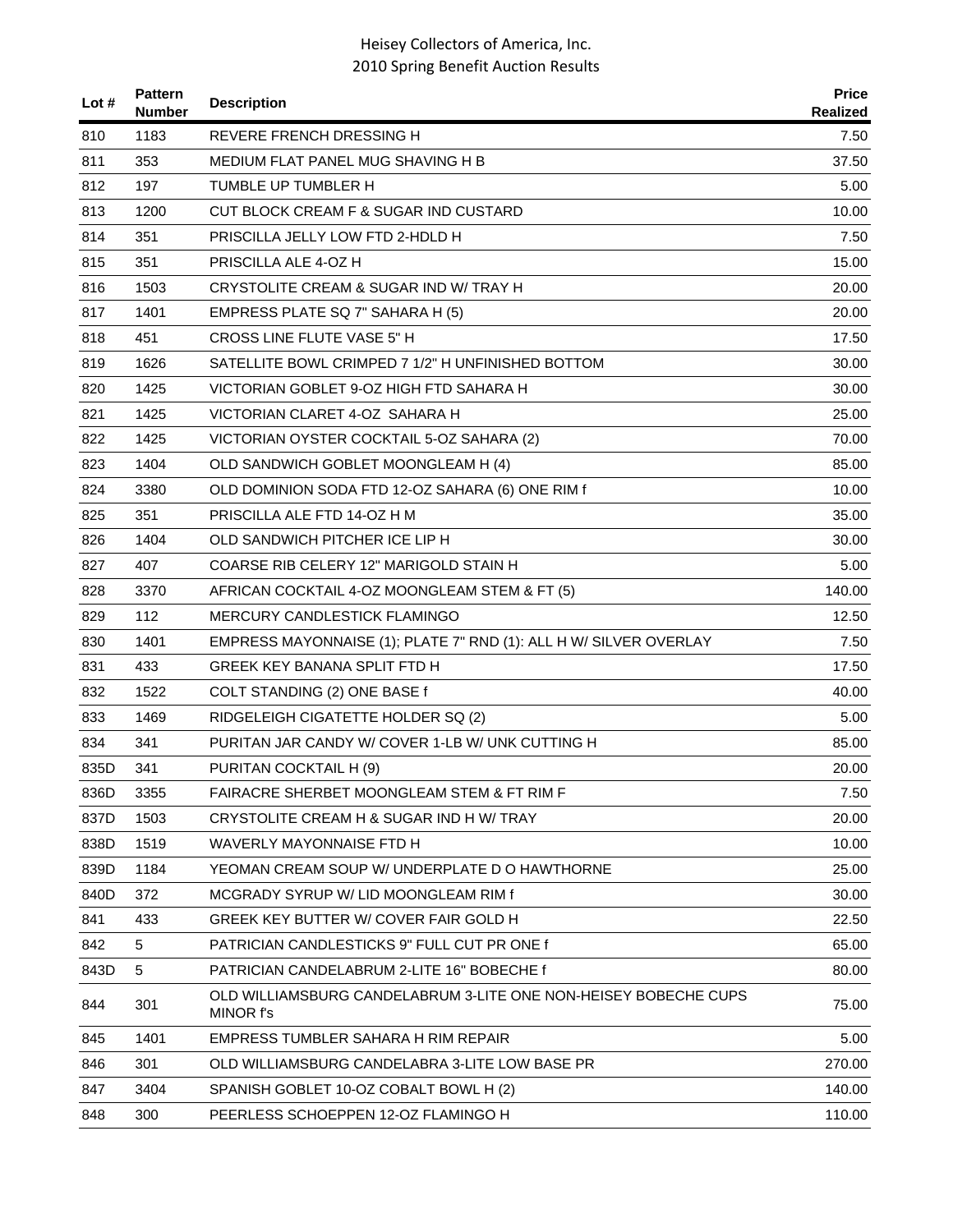| Lot # | <b>Pattern</b><br><b>Number</b> | <b>Description</b>                                                                        | <b>Price</b><br>Realized |
|-------|---------------------------------|-------------------------------------------------------------------------------------------|--------------------------|
| 849   | 1184                            | YEOMAN EGG CUP D O MOONGLEAM (2)                                                          | 55.00                    |
| 850   | 1519                            | WAVERLY CHEESE FTD W/507 ORCHID ETCH                                                      | 20.00                    |
| 851   | 1401                            | EMPRESS JELLY FTD W/ 480 NORMANDY ETCH H (2); MAYONNAISE D F W/ 480<br>NORMANDY ETCH H(1) | 15.00                    |
| 852   | 444                             | <b>VASE 12" H</b>                                                                         | 550.00                   |
| 853   | 1485                            | SATURN VASE 8" FLARED ZIRCON H                                                            | 250.00                   |
| 854   | 1485                            | SATURN VASE 8" STRAIGHT ZIRCON H                                                          | 375.00                   |
| 855   | 305                             | PUNTY & DIAMOND POINT SYRUP 5-OZ                                                          | 55.00                    |
| 856   | 5057                            | SUEZ OYSTER COCKTAIL SULTANA STEM H                                                       | 60.00                    |
| 857   | 1187                            | YEOMAN EPERGNE CANDLEHOLDER W/ 507 ORCHID ETCH W/ 4233 VASE                               | 345.00                   |
| 858   | 1184                            | YEOMAN BRIDGE SMOKING SET W/ 6 ASHTRAYS FLAMINGO (7-PCS)                                  | 100.00                   |
| 859   | 379                             | URN SALT IND SMALL HH (5) ONE RIM f                                                       | 45.00                    |
| 860   | 3389                            | DUQUESNE TUMBLER 10-OZ FTD W/507 ORCHID ETCH PAPER LABEL                                  | 90.00                    |
| 861   | 1406                            | FLEUR DE LIS PLATE 8" SQ MOONGLEAM H                                                      | 25.00                    |
| 862   | 1252                            | <b>TWIST MAYONNAISE FTD MOONGLEAM</b>                                                     | 25.00                    |
| 863   | 354                             | WIDE FLAT PANEL CREAM H & SUGAR SAHARA                                                    | 15.00                    |
| 864   | 1503                            | CRYSTOLITE BOWL 10 1/2" FLARED DAWN H                                                     | 180.00                   |
| 865   | 4220                            | JANICE VASE 7" ALEXANDRITE                                                                | 900.00                   |
| 866   | 4230                            | <b>FAVOR VASE FLAMINGO</b>                                                                | 475.00                   |
| 867   | 14                              | KINGFISHER FLORAL BLOCK HAWTHORNE H                                                       | 200.00                   |
| 868D  | 1469                            | RIDGELEIGH TORTE PLATE 13 1/2" H                                                          | 10.00                    |
| 869D  | 3357                            | KING ARTHUR SAUCER / CHAMPAGNE MOONGLEAM STEM & FT H (4)                                  | 20.00                    |
| 870D  | 3357                            | KING ARTHUR SHERBET H THREE RIM f (4)                                                     | 10.00                    |
| 871   | 3381                            | CREOLE FINGER BOWL FTD ALEXANDRITE                                                        | 90.00                    |
| 872   | 5057                            | SUEZ OYSTER COCKTAIL SULTANA STEM H                                                       | 35.00                    |
| 873   | 1184                            | YEOMAN CUP & SAUCER D O HAWTHORNE H (2 SETS)                                              | 90.00                    |
| 874   | 353                             | MEDIUM FLAT PANEL SODA FTD HARVEY AMBER H                                                 | 55.00                    |
| 875   | 1506                            | PROVINCIAL TUMBLER FTD H LIMELIGHT                                                        | 60.00                    |
| 876   | 1506                            | PROVINCIAL ICE TEA FTD H LIMELIGHT                                                        | 50.00                    |
| 877   | 4083                            | STANHOPE JUICE FTD ZIRCON                                                                 | 40.00                    |
| 878   | 4083                            | STANHOPE GOBLET ZIRCON                                                                    | 60.00                    |
| 879   | 4083                            | STANHOPE SAUCER / CHAMPAGNE ZIRCON PAPER LABEL                                            | 50.00                    |
| 880   | 1506                            | PROVINCIAL MAYONNAISE HDLD LIMELIGHT H                                                    | 65.00                    |
| 881   | 1624                            | PATIO TUMBLER FTD SULTANA                                                                 | 65.00                    |
| 882   | 411                             | TUDOR JELLY 6" HAWTHORNE H                                                                | 10.00                    |
| 883   | 411                             | TUDOR MINT 6" HAWTHORNE H                                                                 | 10.00                    |
| 884   | 341                             | OLD WILLIAMSBURG GOBLET DAWN H                                                            | 825.00                   |
| 885   | 1503                            | CRYSTOLITE GOBLET PRESSED H                                                               | 600.00                   |
| 886   | 337                             | TOURAINE SHERBET AMBERINA H                                                               | 100.00                   |
| 887   | 4052                            | NATIONAL SODA 5-OZ W/ 467 TALLY HO ETCH PAPER LABEL                                       | 22.50                    |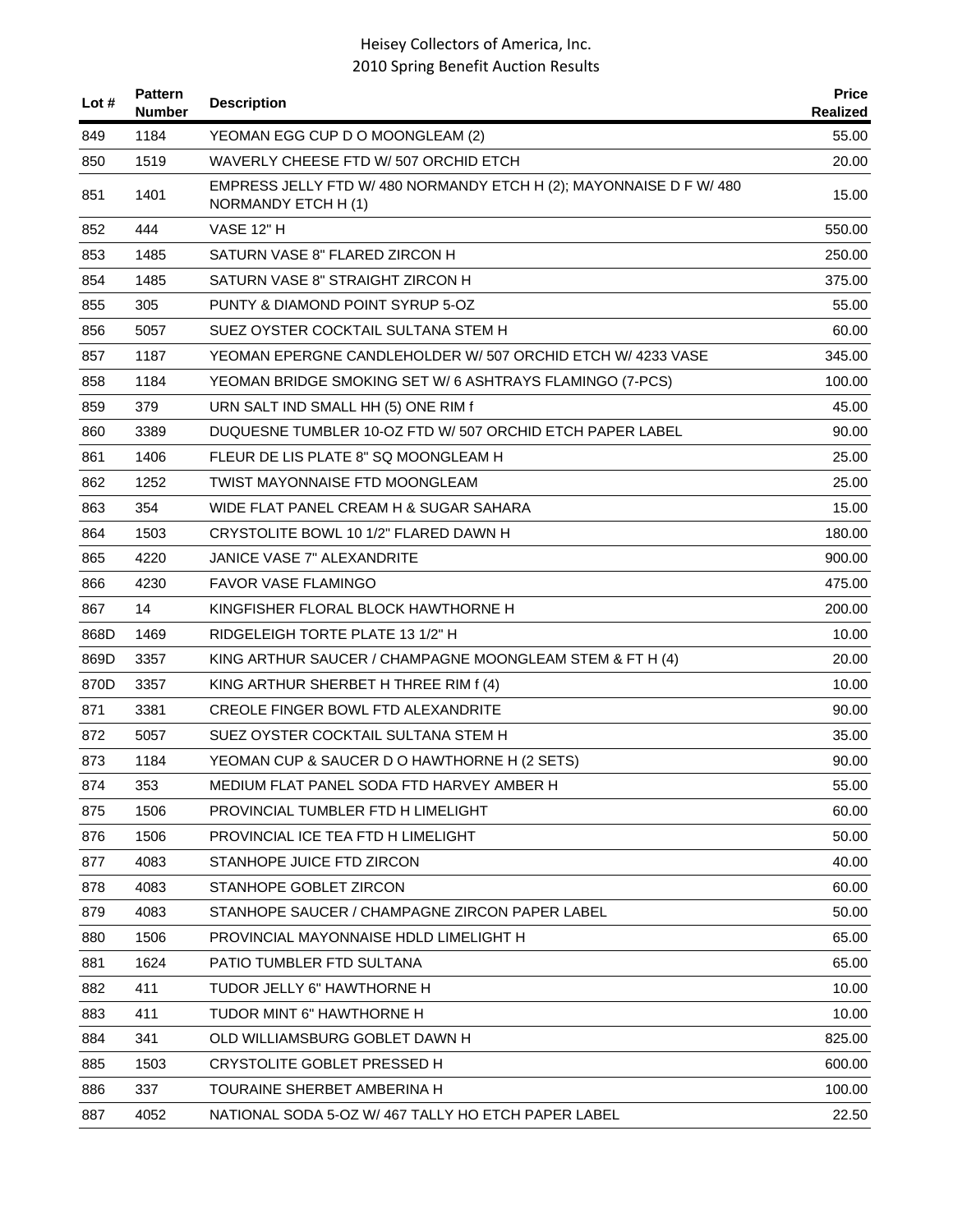| Lot $#$ | <b>Pattern</b><br><b>Number</b> | <b>Description</b>                                                                                                                                                                               | <b>Price</b><br>Realized |
|---------|---------------------------------|--------------------------------------------------------------------------------------------------------------------------------------------------------------------------------------------------|--------------------------|
| 888     | 1503                            | CRYSTOLITE ASHTRAY RND 3" ZIRCON H                                                                                                                                                               | 35.00                    |
| 889     | 1415                            | TWENTIETH CENTURY ICE TEA FTD 12-OZ DAWN H                                                                                                                                                       | 20.00                    |
| 890     | 1415                            | TWENTIETH CENTURY SODA 5-OZ DAWN H                                                                                                                                                               | 30.00                    |
| 891     | 1415                            | <b>TWENTIETH CENTURY SHERBET DAWN H</b>                                                                                                                                                          | 35.00                    |
| 892     | 1401                            | EMPRESS ASHTRAY ALEXANDRITE H                                                                                                                                                                    | 90.00                    |
| 893     | 1401                            | EMPRESS DISH NUT IND FTD ALEXANDRITE FAINT PAPER LABEL                                                                                                                                           | 110.00                   |
| 894     | $V - 8636$                      | THISTLE BOWL 8 3/4" OUTSIDE FROSTED                                                                                                                                                              | 25.00                    |
| 895     | 1425                            | VICTORIAN COCKTAIL H (2)                                                                                                                                                                         | 10.00                    |
| 896     | 1503                            | <b>CRYSTOLITE NUT SWAN IND</b>                                                                                                                                                                   | 10.00                    |
| 897     | 1486                            | <b>COLEPORT BAR GLASS H</b>                                                                                                                                                                      | 7.50                     |
| 898     | 1522                            | <b>COLT STANDING</b>                                                                                                                                                                             | 30.00                    |
| 899     | 353                             | MEDIUM FLAT PANEL ALMOND IND FTD FLAMINGO (2)                                                                                                                                                    | 27.50                    |
| 900     | 1435                            | ASHTRAY IND W/467 TALLY HO ETCHING IMPERIAL HCA 1981 SOUV 10TH<br>ANNIVERSARY CRYSTAL (2); WOOD PLAQUE W/ DIAMOND H (1)                                                                          | 7.50                     |
| 901     | 1540                            | PLUG HORSE IMPERIAL HCA 1979 HEATHER FROSTED IG                                                                                                                                                  | 22.50                    |
| 902     | 1540                            | PLUG HORSE IMPERIAL HCA 1980 HEATHER IG                                                                                                                                                          | 7.50                     |
| 903     | 1540                            | PLUG HORSE IMPERIAL HCA 1977 FERN GREEN IG                                                                                                                                                       | 10.00                    |
| 904     | 103                             | TIGER PAPERWEIGHT HEISEY BY IMPERIAL JADE IG                                                                                                                                                     | 12.50                    |
| 905     | 103                             | TIGER PAPERWEIGHT HEISEY BY IMPERIAL BLACK IG                                                                                                                                                    | 27.50                    |
| 906     | 3                               | ELEPHANT SMALL HEISEY BY IMPERIAL PINK FROSTED PAPER LABEL LIG                                                                                                                                   | 17.50                    |
| 907     | 1560                            | VICTORIAN BELLE IMPERIAL HCA 1978 MILK IG                                                                                                                                                        | 5.00                     |
| 908     | 1560                            | VICTORIAN BELLE IMPERIAL HCA 1991 PINK IG                                                                                                                                                        | 5.00                     |
| 909     | 1560                            | VICTORIAN BELLE IMPERIAL HCA 1979 HORIZON BLUE IG                                                                                                                                                | 7.50                     |
| 910     | 1560                            | VICTORIAN BELLE IMPERIAL HCA 1980 HORIZON BLUE SATIN IG                                                                                                                                          | 10.00                    |
| 911     | 1522                            | COLT STANDING (1); 1527 COLT KICKING (1); 1529 COLT BALKING (1) ALL HEISEY BY<br><b>IMPERIAL ULTRA BLUE IG</b>                                                                                   | 60.00                    |
| 912     | $\overline{2}$                  | ELEPHANT MEDIUM HEISEY BY IMPERIAL ULTRA BLUE AIG                                                                                                                                                | 30.00                    |
| 913     | 1447                            | ROCOCO PLATE IMPERIAL HCA LAND OF LEGEND: HCA 1971 AMBER GLO (1); HCA<br>1972 BLUE HAZE (1); HCA 1973 VERDE (1); HCA 1974 NUT BROWN (1); HCA 1975<br>ULTRA BLUE (1); HCA 1976 CRYSTAL (1) ALL IG | 22.50                    |
| 914     | 20                              | WOOD DUCK MOTHER (1); 21 FLOATING DUCKLING (1); 22 STANDING DUCKLING<br>(1) ALL IMPERIAL HCA 1981 SUNSHINE YELLOW IG                                                                             | 60.00                    |
| 915     | 20                              | WOOD DUCK MOTHER (1); 21 FLOATING DUCKLING (1); 22 STANDING DUCKLING<br>(1) ALL IMPERIAL HCA 1981 SUNSHINE YELLOW FROSTED IG                                                                     | 27.50                    |
| 916     | $\overline{c}$                  | HEN HEISEY BY IMPERIAL CHARCOAL FROSTED FOOT f IG (SAMPLE)                                                                                                                                       | 15.00                    |
| 917     | 1                               | RABBIT MOTHER (1); 2 BUNNY HEAD UP (1); 3 BUNNY HEAD DOWN (1) ALL IMPERIAL<br>HCA 1977 MILK IG                                                                                                   | 40.00                    |
| 918     | 1                               | DONKEY HEISEY BY IMPERIAL MEADOW GREEN IRRIDIZED (1); 2 MEDIUM<br>ELEPHANT HEISEY BY IMPERIAL MEADOW GREEN IRRIDIZED (1) LTD EDITION LIG                                                         | 50.00                    |
| 919     | 1522                            | COLT STANDING (1); 1527 COLT KICKING (1); 1529 COLT BALKING (1) ALL IMPERIAL<br>HCA 1979 HORIZON BLUE IG                                                                                         | 25.00                    |
| 920     | 1601                            | SLEEPING FOX ASHTRAY MOSSER HCA 1991 SOUV MUSEUM 25TH ANNIVERSARY<br><b>COBALT W/ SILVER</b>                                                                                                     | 10.00                    |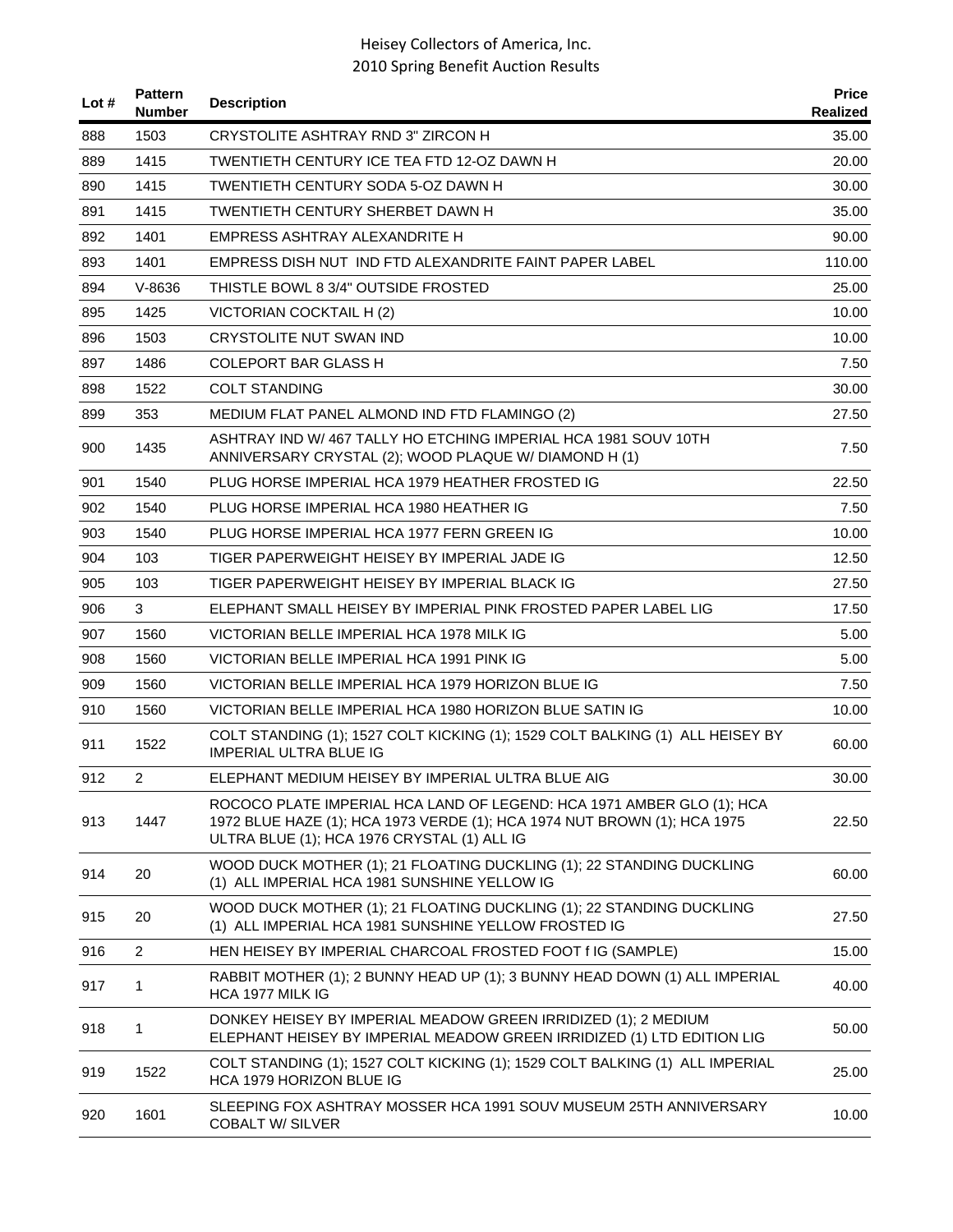| Lot $#$ | <b>Pattern</b><br><b>Number</b> | <b>Description</b>                                                                                                                                  | <b>Price</b><br>Realized |
|---------|---------------------------------|-----------------------------------------------------------------------------------------------------------------------------------------------------|--------------------------|
| 921     | 1550                            | FISH CANDLESTICK IMPERIAL HCA 1982 SUNSHINE YELLOW PR IG                                                                                            | 20.00                    |
| 922     | 5                               | CYGNET IMPERIAL HCA 1981 HORIZON BLUE IG                                                                                                            | 5.00                     |
| 923     | 10                              | MALLARD WINGS DOWN (1); 11 MALLARD WINGS HALF (1); 12 MALLARD WINGS UP<br>(1): ALL IMPERIAL HCA 1980 HORIZON BLUE IG                                | 32.50                    |
| 924     | 1538                            | RABBIT PAPERWEIGHT IMPERIAL HCA 1977 MILK IG                                                                                                        | 12.50                    |
| 925     | 1541                            | SCOTTY DOG IMPERIAL HCA 1978 MILK                                                                                                                   | 12.50                    |
| 926     | 1                               | ROOSTER (1); 2 HEN (1); 4 CHICK HEAD DOWN (2); 3 CHICK HEAD UP (2) ALL<br>IMPERIAL HCA 1978 MILK IG                                                 | 40.00                    |
| 927     | 1                               | MINUET GIRL HEISEY BY IMPERIAL IN BOX W/ BROCHURE PINK LIG                                                                                          | 5.00                     |
| 928     | 1550                            | FISH MATCH HOLDER IMPERIAL HCA 1982 SUNSHINE YELLOW IG                                                                                              | 20.00                    |
| 929     | 1550                            | FISH MATCH HOLDER IMPERIAL HCA 1982 SUNSHINE YELLOW FROSTED IG                                                                                      | 5.00                     |
| 930     | 1591                            | STORY BOOK MUG HDLD HEISEY BY IMPERIAL ULTRA BLUE PAPER LABEL IG                                                                                    | 10.00                    |
| 931     | 1540                            | PLUG HORSE IMPERIAL HCA 1982 EMERALD IG                                                                                                             | 10.00                    |
| 932     | 1540                            | PLUG HORSE IMPERIAL HCA 1978 ROSE PINK IG                                                                                                           | 12.50                    |
| 933     | 1540                            | PLUG HORSE IMPERIAL HCA 1979 SUNSHINE YELLOW IG                                                                                                     | 5.00                     |
| 934     | 103                             | TIGER PAPERWEIGHT HEISEY BY IMPERIAL JADE LIG                                                                                                       | 20.00                    |
| 935     | 103                             | TIGER PAPERWEIGHT HEISEY BY IMPERIAL BLACK LIG                                                                                                      | 20.00                    |
| 936     | $\mathbf{1}$                    | BULL HEISEY BY IMPERIAL BLACK TAIL REPAIR                                                                                                           | 25.00                    |
| 937     | 1                               | FLYING MARE DALZELL HCA 1993 LAVENDAR ICE D                                                                                                         | 220.00                   |
| 938     | 1                               | FLYING MARE DALZELL HCA 1993 LAVENDAR ICE FROSTED D                                                                                                 | 120.00                   |
| 939     | 1                               | DONKEY HEISEY BY IMPERIAL CARMEL SLAG (1); 1541 SCOTTIE HEISEY BY<br>IMPERIAL CARMEL SLAG STICKER (1) BOTH IG                                       | 45.00                    |
| 940     | 1                               | AIREDALE HEISEY BY IMPERIAL ULTRA BLUE (1); 1541 SCOTTY HEISEY BY IMPERIAL<br>ULTRA BLUE (1); 1541 SCOTTY HEISEY BY IMPERIAL ULTRA BLUE SATIN B AIG | 55.00                    |
| 941     | 1447                            | ROCOCO PLATE IMPERIAL HCA 1973 LAND OF LEGEND VERDE IG                                                                                              | 5.00                     |
| 942     | $\mathbf{1}$                    | FLYING MARE HEISEY BY IMPERIAL AMBER NI                                                                                                             | 150.00                   |
| 943     | 101                             | TROPICAL FISH PIECE DALZELL-VIKING HCA 1994 LAVENDAR ICE #101 OF 450 D                                                                              | 110.00                   |
| 944     | 3                               | ELEPHANT SMALL DALZELL-VIKING HCA 1996 RUBY D                                                                                                       | 20.00                    |
| 945     | 1                               | RABBIT MOTHER DALZELL-VIKING HCA 1990 RUBY D                                                                                                        | 30.00                    |
| 946     | 9960                            | DOE HEAD DALZELL-VIKING HCA 1998 LAVENDAR ICE D                                                                                                     | 50.00                    |
| 947     | 103                             | TIGER PAPERWEIGHT DALZELL HCA 1997 YELLOW MIST D                                                                                                    | 130.00                   |
| 948     | 103                             | TIGER PAPERWEIGHT DALZELL HCA 1996 ICE BLUE D                                                                                                       | 60.00                    |
| 949     | 5024                            | OXFORD CORDIALS HEISEY BY IMPERIAL (8)                                                                                                              | 10.00                    |
| 950     | 5024                            | OXFORD CORDIAL W/494 SWINGTIME ETCH IMPERIAL HCA 1983                                                                                               | 5.00                     |
| 951     | 1540                            | PLUG HORSE DALZELL HCA 1994 GREEN MIST D                                                                                                            | 17.50                    |
| 952     | 1                               | FLYING MARE DALZELL HCA 1996 COBALT D                                                                                                               | 210.00                   |
| 953     | 5                               | SHOW HORSE DALZELL HCA 1995 COBALT D                                                                                                                | 30.00                    |
| 954     | 1550                            | FISH CANDLESTICK DALZELL HCA 1995 ICE BLUE D                                                                                                        | 20.00                    |
| 955     | $\overline{2}$                  | CLYDESDALE HEISEY BY IMPERIAL COBALT ALIG                                                                                                           | 85.00                    |
| 956     | $\overline{2}$                  | CLYDESDALE HEISEY BY IMPERIAL VERDE ALIG                                                                                                            | 85.00                    |
| 957     | 1                               | FILLY HEAD FORWARD HEISEY BY IMPERIAL AMBER ALIG                                                                                                    | 85.00                    |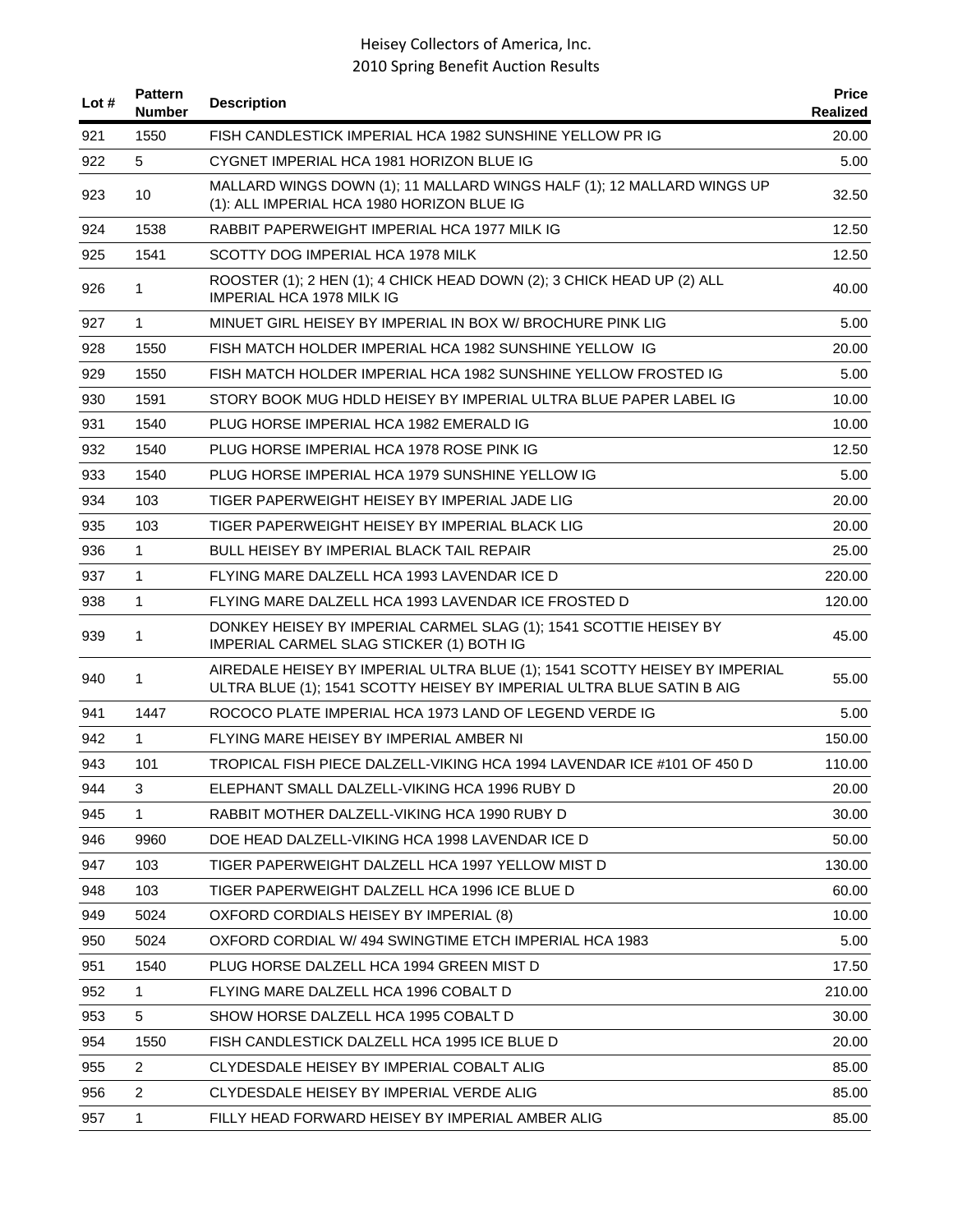| Lot # | <b>Pattern</b><br><b>Number</b> | <b>Description</b>                                                                                               | <b>Price</b><br>Realized |
|-------|---------------------------------|------------------------------------------------------------------------------------------------------------------|--------------------------|
| 958   | 12                              | MALLARD WINGS UP HEISEY BY IMPERIAL CARMEL SLAG IG                                                               | 20.00                    |
| 959   | 11                              | MALLARD WINGS HALF HEISEY BY IMPERIAL CARMEL SLAG STICKER IG                                                     | 10.00                    |
| 960   | 1554                            | FISH BOOKEND FENTON HCA 1992 PLUMSTONE FROSTED PR                                                                | 35.00                    |
| 961   | 5                               | SHOW HORSE DALZELL HCA 1995 COBALT D                                                                             | 25.00                    |
| 962   | 1527                            | COLT KICKING HEISEY BY IMPERIAL CARMEL SLAG STICKER IG                                                           | 45.00                    |
| 963   | 1529                            | COLT BALKING HEISEY BY IMPERIAL CARMEL SLAG STICKER                                                              | 55.00                    |
| 964   | $\mathbf{1}$                    | ELEPHANT LARGE FENTON HCA 1988 OPALESCENT                                                                        | 40.00                    |
| 965   | $\overline{2}$                  | ELEPHANT MEDIUM FENTON HCA 1988 OPALESCENT                                                                       | 40.00                    |
| 966   | 1522                            | COLT STANDING (1); 1527 COLT KICKING (1); 11529 COLT BALKING (1) ALL IMPERIAL<br>HCA 1979 HORIZON BLUE IG        | 25.00                    |
| 967   | 1540                            | PLUG HORSE DALZELL HCA 1984 RUBY IG                                                                              | 15.00                    |
| 968   | $\mathbf{1}$                    | FILLY HEAD FORWARD HEISEY BY IMPERIAL CRYSTAL ALIG                                                               | 50.00                    |
| 969   | 10                              | MALLARD WINGS DOWN (1); 11 MALLARD WINGS HALF (2); 12 MALLARD WINGS UP<br>(1) ALL DALZELL HCA 1990 RUBY D        | 50.00                    |
| 970   | 1591                            | STORY BOOK MUG HDLD FENTON HCA 1988 RUBY                                                                         | 25.00                    |
| 971   | 1590                            | ZODIAC CANDY COVERED HEISEY BY IMPERIAL                                                                          | 10.00                    |
| 972   | 1540                            | PLUG HORSE IMPERIAL HCA 1982 EMERALD IG                                                                          | 5.00                     |
| 973   | 1425                            | VICTORIAN PUNCH CUP H (2); 1506 PROVINCIAL PUNCH CUP H (2)                                                       | 5.00                     |
| 974   | 341                             | PURITAN PUNCH CUP FLARED H (3) ONE BASE f; 300 PEERLESS PUNCH CUP H (1);<br>1105 FLORENCE PUNCH CUP FLARED H (2) | 5.00                     |
| 975   | 300                             | PEERLESS TUMBLER H (1); 351 PRISCILLA TUMBLER H (1) CLOUDY                                                       | 5.00                     |
| 976   | 1401                            | EMPRESS NUT IND D F W/ UNK CUTTING (1); NUT IND D F MOONGLEAM (1)                                                | 5.00                     |
| 977   | 1401                            | EMPRESS NUT IND D F SAHARA (4)                                                                                   | 20.00                    |
| 978   | 1405                            | IPSWICH PLATES 8" H ONE NON-FILL RIM (13)                                                                        | 15.00                    |
| 979   | 1405                            | <b>IPSWICH BOWL FTD CONSOLE H</b>                                                                                | 40.00                    |
| 980   | 1405                            | <b>IPSWICH GOBLET (10)</b>                                                                                       | 25.00                    |
| 981   | 1405                            | <b>IPSWICH SAUCER / CHAMPAGNE SOME H (4)</b>                                                                     | 5.00                     |
| 982   | 1503                            | CRYSTOLITE CIGARETTE BOX W/ COVER 4" H                                                                           | 7.50                     |
| 983   | 1185                            | YEOMAN CELERY 12" FLAMINGO WORN GOLD H                                                                           | 0.00                     |
| 984   | 1469 1/2                        | RIDGELEIGH RELISH 2-PRT 7" W/ METAL HANDLE GLASS FRUIT DECOR                                                     | 7.50                     |
| 985   | 1469 1/2                        | RIDGELEIGH NUT IND H (2)                                                                                         | 5.00                     |
| 986   | 19                              | FLOWER BLOCK 4" HOLES THROUGH SAHARA                                                                             | 15.00                    |
| 987   | 1401                            | EMPRESS TUMBLER D F SAHARA H                                                                                     | 85.00                    |
| 988   | 1401                            | EMPRESS MAYONNAISE D F SAHARA                                                                                    | 12.50                    |
| 989   | 1401                            | EMPRESS MINT D F MOONGLEAM H                                                                                     | 10.00                    |
| 990   | 1401                            | EMPRESS MAYONNAISE D F                                                                                           | 5.00                     |
| 991   | 1252                            | <b>TWIST PLATE CHEESE FLAMINGO</b>                                                                               | 5.00                     |
| 992   | 1506                            | WHIRLPOOL CREAM & SUGAR H PR                                                                                     | 10.00                    |
| 993   | 1229                            | OCTAGON BON BON W/447 EMPRESS ETCH MOONGLEAM                                                                     | 5.00                     |
| 994   | 1506                            | WHIRLPOOL JELLY 2-HDLD H                                                                                         | 10.00                    |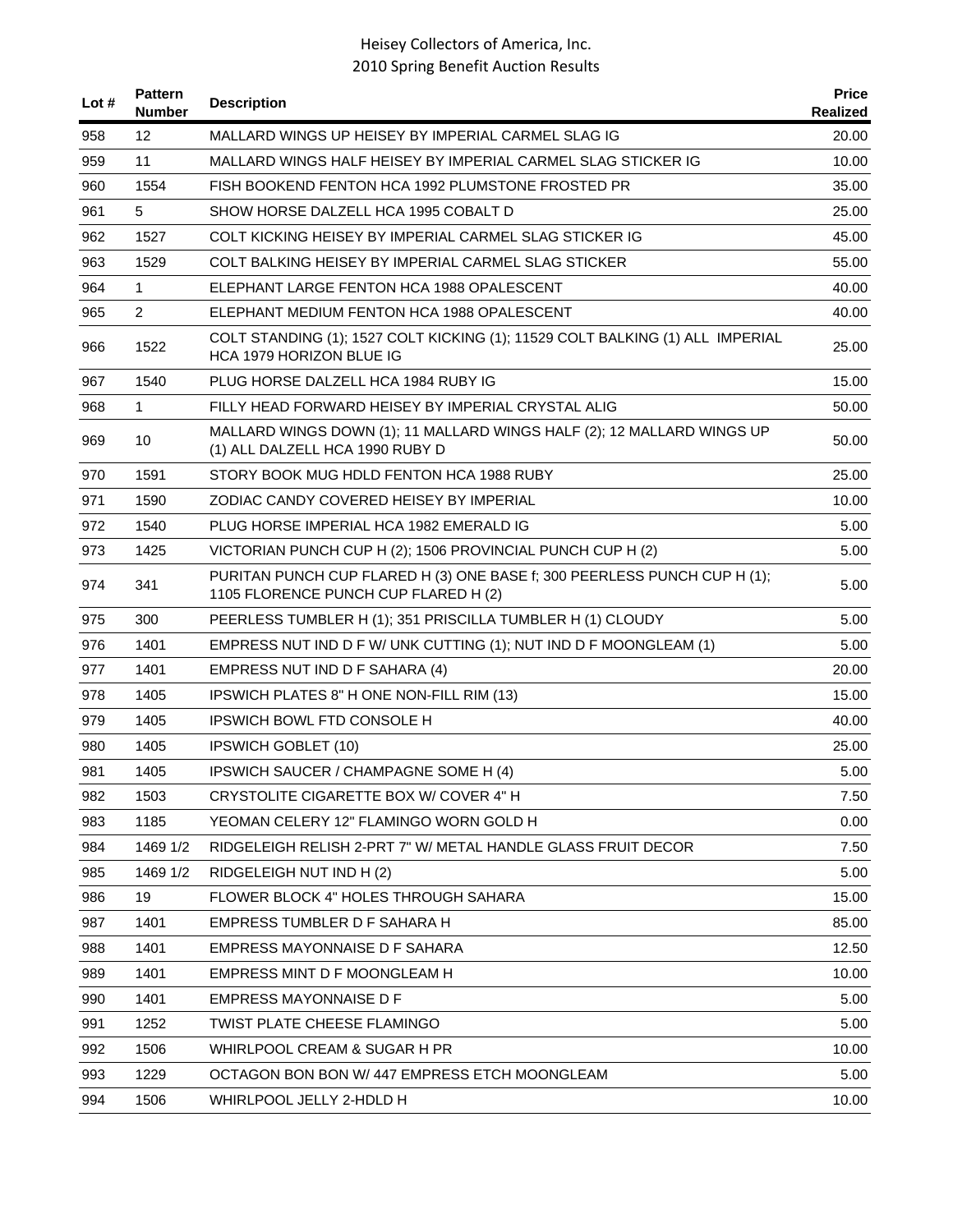| Lot #      | <b>Pattern</b><br><b>Number</b> | <b>Description</b>                                                                                                                                                                                            | <b>Price</b><br>Realized |
|------------|---------------------------------|---------------------------------------------------------------------------------------------------------------------------------------------------------------------------------------------------------------|--------------------------|
| 995        | 4182                            | THIN PLATE 7" W/ 447 EMPRESS ETCH MOONGLEAM (1); 3380 OLD DOMINION SODA<br>FTD 10-OZ MOONGLEAM BOWL RIM f (1)                                                                                                 | 5.00                     |
| 996        | 500                             | OCTAGON CREAM & SUGAR SAHARA H SUGAR HANDLE C PR                                                                                                                                                              | 10.00                    |
| 997        | 1404                            | OLD SANDWICH CREAM & SUGAR OVAL PR                                                                                                                                                                            | 5.00                     |
| 998        | 300                             | PEERLESS PUNCH CUP (1); IND CREAM (1); 1503 CRYSTOLITE PLATE 7" STAR<br>BOTTOM H(1)                                                                                                                           | 7.50                     |
| 999        |                                 | HEISEY REFERENCE MATERIAL "HEISEY ON PARADE"(STOUT) (1); "HEISEY GLASS<br>THE EARLY YEARS 1896-1924" (DUNBAR) (1); "COLLECTORS GUIDE TO HEISEY<br><b>GLASSWARE FOR YOUR TABLE" (1)</b>                        | 20.00                    |
| 1000       |                                 | HEISEY REFERENCE MATERIAL WHALEY PRICE GUIDE 1997(1); "A H HEISEY A BRIEF<br>HISTORY" (HCA) (1); "HEISEY GLASS IN COLOR BOOK II" (YEAKLEY) (1); "ELEGANT<br>GLASS" (FLORENCE 1983) (1)                        | 20.00                    |
| 1001       |                                 | HEISEY REFERENCE MATERIAL "HEISEY GLASS1925-1938" (BREDEHOFT) (1);<br>"ENCYCLOPEDIA OF HEISEY GLASSWARE ETCHINGS & CARVINGS SECOND<br>EDITION" (REAM / BREDEHOFT) (1)                                         | 35.00                    |
| 1002D 40   |                                 | EPERGNE MIXED PIECES: PLATE 8" C (1); PLATE 8" X (1); PLATE 11" COLLAR F'S (1);<br>SPACER 6" (3); SPACER 5" (1); METAL FERRULE (1); 301 OLD WILLIAMSBURG LOW<br>BASE-MODIFIED (2); VASE CENTER NON-HEISEY (1) | 105.00                   |
| 1003D 1235 |                                 | BEADED PANEL & SUNBURST PUNCH BOWL H W/ PUNCH CUPS (24)                                                                                                                                                       | 65.00                    |
| 1004       | 1540                            | <b>PLUG HORSE</b>                                                                                                                                                                                             | 20.00                    |
| 1005       | $\overline{2}$                  | <b>CLYDESDALE FOOT F</b>                                                                                                                                                                                      | 80.00                    |
| 1006       | 3333                            | OLD GLORY GOBLET W/657 LIBERTY CUTTING H                                                                                                                                                                      | 25.00                    |
| 1007       | 3411                            | MONTE CRISTO GOBLET W/851 KALARAMA CUTTING RIM R                                                                                                                                                              | 10.00                    |
| 1008       | 4091                            | KIMBERLY GOBLET W/ 499 COURTSHIP CUTTING                                                                                                                                                                      | 10.00                    |
| 1009       | 3381                            | LADY LEG GOBLET W/ 422 CUMBERLAND ETCH H RIM ROUGHNESS                                                                                                                                                        | 20.00                    |
| 1010       | 4091                            | KIMBERLY GOBLET W/ 493 BELFAST CUTTING                                                                                                                                                                        | 20.00                    |
| 1011       | 3308                            | <b>BOB WHITE GOBLET W/403 CHARTIERS ETCH</b>                                                                                                                                                                  | 20.00                    |
| 1012       |                                 | GOBLET UNK PATTERN W/BOB WHITE BOWL & LADY LEG STEM W/152 APOLLO<br><b>ETCH</b>                                                                                                                               | 100.00                   |
| 1013       | 3389                            | DUQUESNE COCKTAIL W/450 CHINTZ ETCH                                                                                                                                                                           | 0.00                     |
| 1014       | 4091                            | KIMBERLY CHAMPAGNE (4)                                                                                                                                                                                        | 5.00                     |
| 1015       | 369                             | HARTMAN CHAMPAGNE H (2)                                                                                                                                                                                       | 5.00                     |
| 1016       | 300                             | PEERLESS GOBLET H (1); SHERBET LOW FTD H (1) OFF COLOR; SAUCER<br>CHAMPAGNE H (1); 341 PURITAN COCKTAIL H (1); 363 COLONIAL BURGUNDY 3-OZ H<br>(1)                                                            | 5.00                     |
| 1017       | 3542                            | HAZELWOOD OYSTER COCKTAIL D O FLAMINGO H (4) TWO W/ RIM f's                                                                                                                                                   | 10.00                    |
| 1018       | 1252                            | TWIST PLATE 9" FLAMINGO H WEAR                                                                                                                                                                                | 5.00                     |
| 1019       | 1184                            | YEOMAN CUP & SAUCER FLAMINGO H (1-SET); BOUILLION FLAMINGO HANDLE F (1);<br>CREAM SOUP FLAMINGO H BASE F (1)                                                                                                  | 5.00                     |
| 1020       | 1295                            | BEADED SWAG NAPPY 5" ON METAL BASE OPAL BASE CORRODED                                                                                                                                                         | 0.00                     |
| 1021       | 1428                            | <b>WARWICK VASE IND H</b>                                                                                                                                                                                     | 7.50                     |
| 1022       | 305                             | PUNTY & DIAMOND POINT PUNCH CUP H (1); 335 PRINCE OF WALES PLUMES<br>PUNCH CUP H FAIR GOLD (1)                                                                                                                | 5.00                     |
| 1023       | 411                             | TUDOR CIGARETTE JAR BOTTOM ONLY MOONGLEAM H                                                                                                                                                                   | 5.00                     |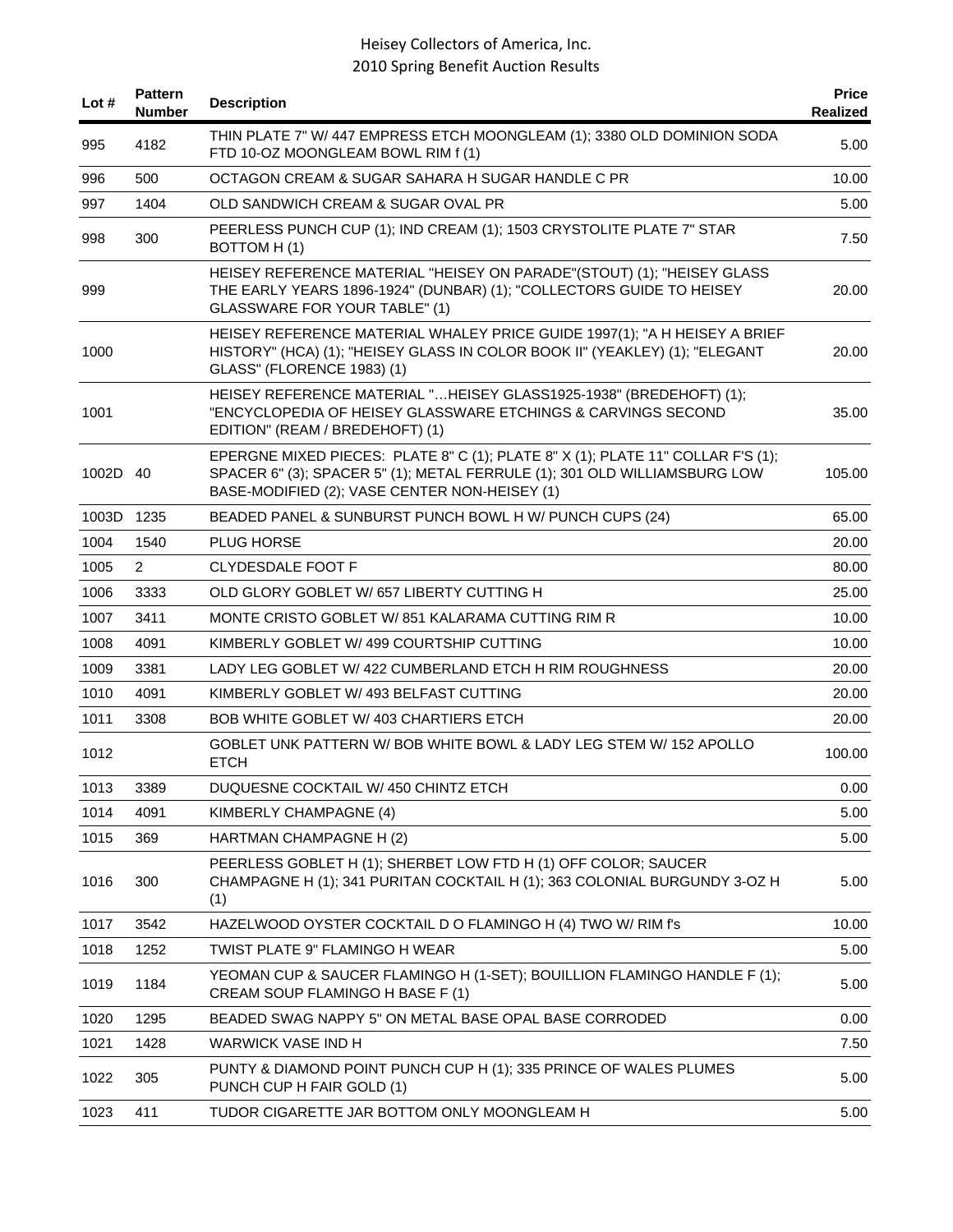| Lot $#$ | <b>Pattern</b><br><b>Number</b> | <b>Description</b>                                                                                                                                                  | <b>Price</b><br><b>Realized</b> |
|---------|---------------------------------|---------------------------------------------------------------------------------------------------------------------------------------------------------------------|---------------------------------|
| 1024    | 1238                            | <b>BEEHIVE PLATE 8"</b>                                                                                                                                             | 25.00                           |
| 1025    | 5067                            | PLANTATION GOBLET                                                                                                                                                   | 0.00                            |
| 1026    | 3365                            | ALBERMARLE OYSTER COCKTAIL FLAMINGO (5) 3-RIM R 2-f's'; 3312 GAYOSO<br>SAUCER CHAMPAGNE FLAMINGO (1)                                                                | 5.00                            |
| 1027    | 1503                            | CRYSTOLITE PUNCH CUP H (1); 150 BANDED FLUTE PUNCH CUP H (1); 411 TUDOR<br>PUNCH CUP H (1); 350 PINWHEEL & FAN PUNCH CUP H (1); 1295 BEADED SWAG<br>PUNCH CUP H (1) | 22.50                           |
| 1028    | 1229                            | OCTAGON MAYONNAISE FTD HAWTHORNE H                                                                                                                                  | 15.00                           |
| 1029    | 1503                            | CRYSTOLITE NUT SWAN MASTER (1); NUT SWAN IND (5)                                                                                                                    | 55.00                           |
| 1030    | 1557                            | <b>ROOSTER VASE</b>                                                                                                                                                 | 25.00                           |
| 1031    | 1626                            | LODESTAR BOWL 8" 3-PRT DAWN H BASE F                                                                                                                                | 30.00                           |
| 1032    | 500                             | OCTAGON TRAY VARIETY 5-PRT FLAMINGO H                                                                                                                               | 70.00                           |
| 1033    | 1205                            | FANCY LOOP CELERY DIP (1); SALT IND (2)                                                                                                                             | 5.00                            |
| 1034    | 1503                            | CRYSTOLITE VASE VIOLET H                                                                                                                                            | 35.00                           |
| 1035    | 353                             | MEDIUM FLAT PANEL MUG H F                                                                                                                                           | 7.50                            |
| 1036    | 1255                            | PINEAPPLE & FAN VASE 6" FAIR GOLD (1); VASE 6" EMERALD FAIR GOLD (1)                                                                                                | 15.00                           |
| 1037    | 300                             | PEERLESS COVERED BUTTER LID ONLY GOLD DÉCOR H (1); 341 1/2 PURITAN<br>COVERED BUTTER BOTTOM ONLY H (1)                                                              | 25.00                           |
| 1038    | 1295                            | BEADED SWAG COVERED BUTTER COMPLETE RIM f's                                                                                                                         | 12.50                           |
| 1039    | 1225                            | PLAIN BAND COVERED BUTTER COMPLETE BOTTOM RIM F                                                                                                                     | 12.50                           |
| 1040    | 1255                            | PINEAPPLE & FAN MUG RUBY STAIN POOR COLOR                                                                                                                           | 0.00                            |
| 1041    | 411                             | TUDOR MUSTARD W/ COVER H WORN GOLD                                                                                                                                  | 5.00                            |
| 1042    | 1401                            | EMPRESS TRAY HORS D'OEUVRE 13" MOONGLEAM H                                                                                                                          | 20.00                           |
| 1043    | 3397                            | GASCONY COCKTAIL 3-OZ W/ 448 OLD COLONY ETCH (2)                                                                                                                    | 5.00                            |
| 1044    | 1519                            | WAVERLY SALT & PEPPER W/1015 DOLLY MADISON ROSE CUTTING PR BASES R                                                                                                  | 60.00                           |
| 1045    | 1433                            | THUMBPRINT & PANEL CANDLESTICK 2-LITE PR                                                                                                                            | 12.50                           |
| 1046    | 487                             | HEXAGON STEM COLOGNE 3 1/2-OZ W/ UNK CUTTING BROKEN DAUBER                                                                                                          | 7.50                            |
| 1047    | 1425                            | VICTORIAN DECANTER (2) W/ METAL TANTALUS 1 CLOUDY (SET)                                                                                                             | 55.00                           |
| 1048    | 305                             | PUNTY & DIAMOND POINT PUNCH CUP H (2)                                                                                                                               | 5.00                            |
| 1049    | 411                             | TUDOR CRUET 4-OZ H WRONG STOPPER (1); 305 PUNTY & DIAMOND POINT CRUET<br><b>WRONG STOPPER (1)</b>                                                                   | 7.50                            |
| 1050    | 1559                            | COLUMBIA CANDLESTICKS 1-LITE SAUCER FT PR                                                                                                                           | 15.00                           |
| 1051    | 433                             | GREEK KEY CREAM & SUGAR IND OVAL H PR                                                                                                                               | 50.00                           |
| 1052    | 406                             | COARSE RIB CELERY 9" IN METAL HOLDER MARIGOLD STAIN H (1); 500 OCTAGON<br>CREAM MOONGLEAM HNDL H b (1); 500 OCTAGON SUGAR SAHARA H (1)                              | 5.00                            |
| 1053    | 1183                            | REVERE COMPOTE 6" SWIRL OPTIC MOONGLEAM STEM & FT H                                                                                                                 | 12.50                           |
| 1054    | 1229                            | OCTAGON PLATE MUFFIN 12" HAWTHORNE WEAR                                                                                                                             | 95.00                           |
| 1055    | 114                             | PLUTO CANDLESTICK W/ BUBBLE GIRL ETCH FLAMINGO PR                                                                                                                   | 25.00                           |
| 1056    | 150                             | POINTED OVAL & DIAMOND POINT JUG EMERALD LIP F                                                                                                                      | 30.00                           |
| 1057    | 352                             | FLAT PANEL MATCH STAND W/ METAL ATTACHMENT W/ UNK CUTTING H                                                                                                         | 75.00                           |
| 1058    | 353                             | MEDIUM FLAT PANEL VASE TRUMPET 15" H                                                                                                                                | 85.00                           |
| 1059    | 4044                            | NEW ERA PLATE 7" X 9" (8)                                                                                                                                           | 90.00                           |